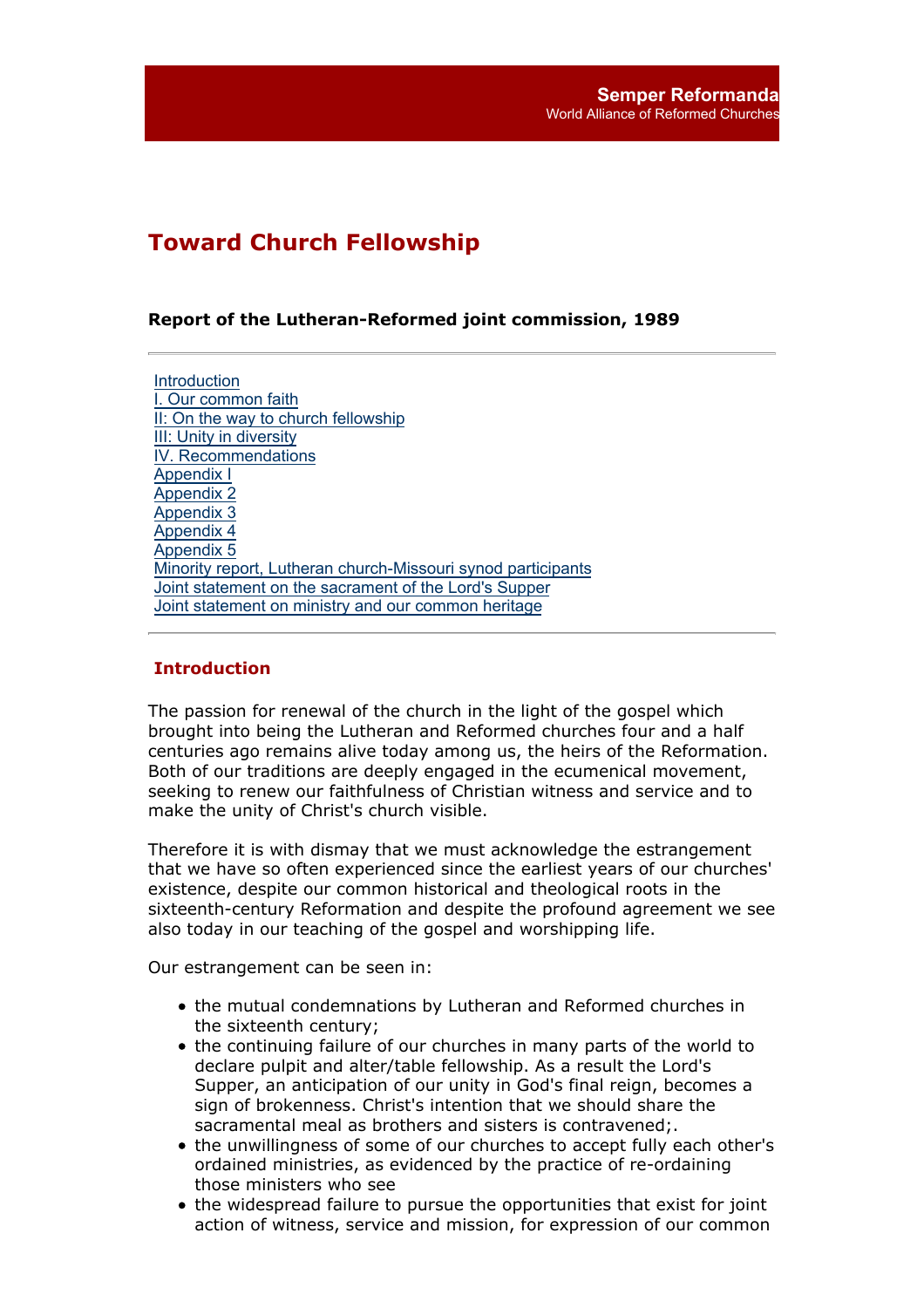faith.

We recognize that such separated existence is simply no longer acceptable. We are called so to live as churches that our life is in accord with the coming reign of God of which Jesus Christ is the harbinger and first fruits. Such a vision calls us to live in unity as brothers and sisters in Christ. Today we understand more clearly and more urgently the path toward unity which the message of Christ proclaims and which the reign of God requires. The grounds for our present clarity and sense of urgency can be noted:

- From our Reformation heritage, we have a common concern to bear witness to the unconditional character of the free gift of grace; God accepts us by grace alone. If we are to be faithful to this witness, we must accept one another as freely and unconditionally as God in Christ accepts us. God does not accept us because we offer Lutheran or Reformed worship. There is only one offering acceptable to God, that which has been provided for us by God in Christ. We have nothing to offer except in him. Continued estrangement in the life of word and sacrament, witness and service among those who see that their teaching of the gospel is substantially in unity is a denial of the very meaning of grace. In gratitude for Christ's free offer to us of reconciliation in his body, we believe that we must exhibit a reconciled style of life in our existence as churches.
- In the present world the call to mission urgently requires our fuller fellowship. To live otherwise than as reconciled sisters and brothers weakens our witness and our capacity to act effectively in mission. Already significant steps have been taken in several countries by our churches to unite more closely in view of the mission opportunities presented. Around the globe we sense this urgency whether the mission context is secularized indifference and opposition to relation, the vital presence of other religions, or great and desperate social need and suffering. We shall be found inadequate to our mission if we fail to respond together to today's pressing opportunities for witness.
- The persistent and impressive outcome of dialogues between our churches in the past twenty years has been the conclusion that no insuperable barrier to fuller fellowship exists. The sixteenth-century condemnations have been declared no longer applicable by many Lutheran and Reformed churches today. Remaining theological differences have been recognized as important, but not church-dividing. Full pulpit and altar/table fellowship or organic union already shapes the churchly life of several millions of our Lutheran and Reformed church members today.

We interpret these developments and deepened insights s urgings of God, and they can be obeyed only by resolute and energetic efforts to make our unity more visible and more deeply experienced. Conventional or lukewarm efforts at rapprochement will not suffice. We must move actively through the doors which God is opening for us today, seizing the opportunities that God places before us.

We rejoice in the progress of some of our churches toward fuller fellowship and common mission. We feel ourselves privileged on the one hand, to join and affirm their witness; and we seek on the other hand, to embolden those of our churches that find the way toward unity more difficult.

We recognize that Lutheran-Reformed unity will be pursued under the larger obedience to seek unity with all of our Christian sisters and brothers. Our churches are in dialogue and inter-communion with other partner churches, and we believe that our calling to unity as co-heirs of the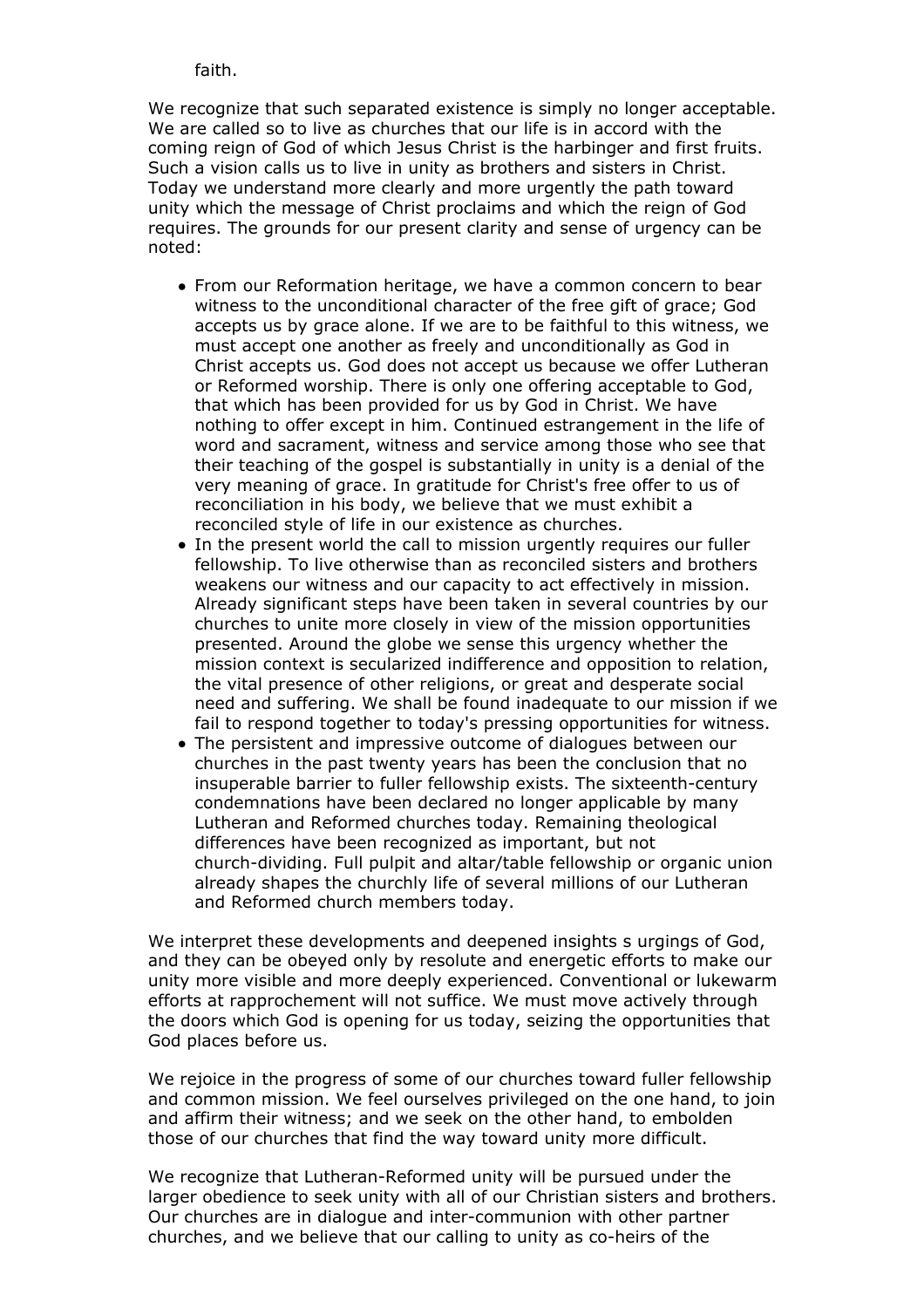Reformation is consonant with the larger ecumenical movement of which we are a part. In fact, we believe that only as we take each step of obedience immediately visible to us will we be able to find our way through the complexities which lie ahead on the path to the full unity of the church.

In this report our goal is to make clear the distinctive nature of Lutheran-Reformed unity, to explore the diversities we experience which sometimes enrich and sometimes hinder our life together, and to make recommendations for full church fellowship among all our churches. We intend these recommendations to be compatible with the position each of us has taken with other partners in dialogue.

Our common concern in seeking unity in our two communions is to image that unity in diversity which is in God, that our churches might be a sign and witness to the world of that unity and communion which God wills for all.

# **I. Our common faith**

We Lutheran and Reformed churches throughout the world profess that we are one in Jesus Christ, with a common heritage in the Reformation of the 16th century. Within the one, holy, catholic and apostolic church, by the light of the gospel and the creeds of the undivided church, with the saints of all ages, we believe in one God, Father, Son and Holy Spirit.

The world and the human family owe their existence to the grace of this triune God who created us in the divine image. We acknowledge that, despite our misuse of the creation and our disregard of human communion, the future of the world and our destiny as human beings are defined by the grace which surpasses all understanding and merit. God's purposes have been revealed and lived out as gracious promise in Jesus Christ our Lord. We believe that the Holy Spirit will empower the fulfilment of this promise in the coming kingdom of God of which the risen Christ is the first fruits.

Jesus Christ is the church's one foundation. He lived a life of healing and teaching, was crucified and rose again for us, reveals himself in the Holy Scriptures and is confessed in the creeds of the church. Together we share the evangelical concern of the Reformation to proclaim the life, death and resurrection of Jesus Christ for us as the gospel, the centre of the Scriptures.

Our salvation is complete in Christ who has fulfilled the promises and the law for us, reconciled us to God and one another and made us one in his one body. Christ now calls us by the Holy Spirit, in union with himself, to participate in his communion with the Father, his intercessions for the world, his mission from the Father to the world, and his continuing ministry of service to the needs of all humanity.

We are justified by the grace of God and not by our own works, and are therefore called to communion with God and one another, not on the basis of our own achievement but on the strength of the divine gift. God accepts us into his fellowship, not because we are acceptable in terms of his norms of acceptance - God's law - but because in Christ by grace God has broken down the barriers which separate us from God. So we are called to accept one another in costly discipleship as freely and unconditionally as God in Christ has accepted us.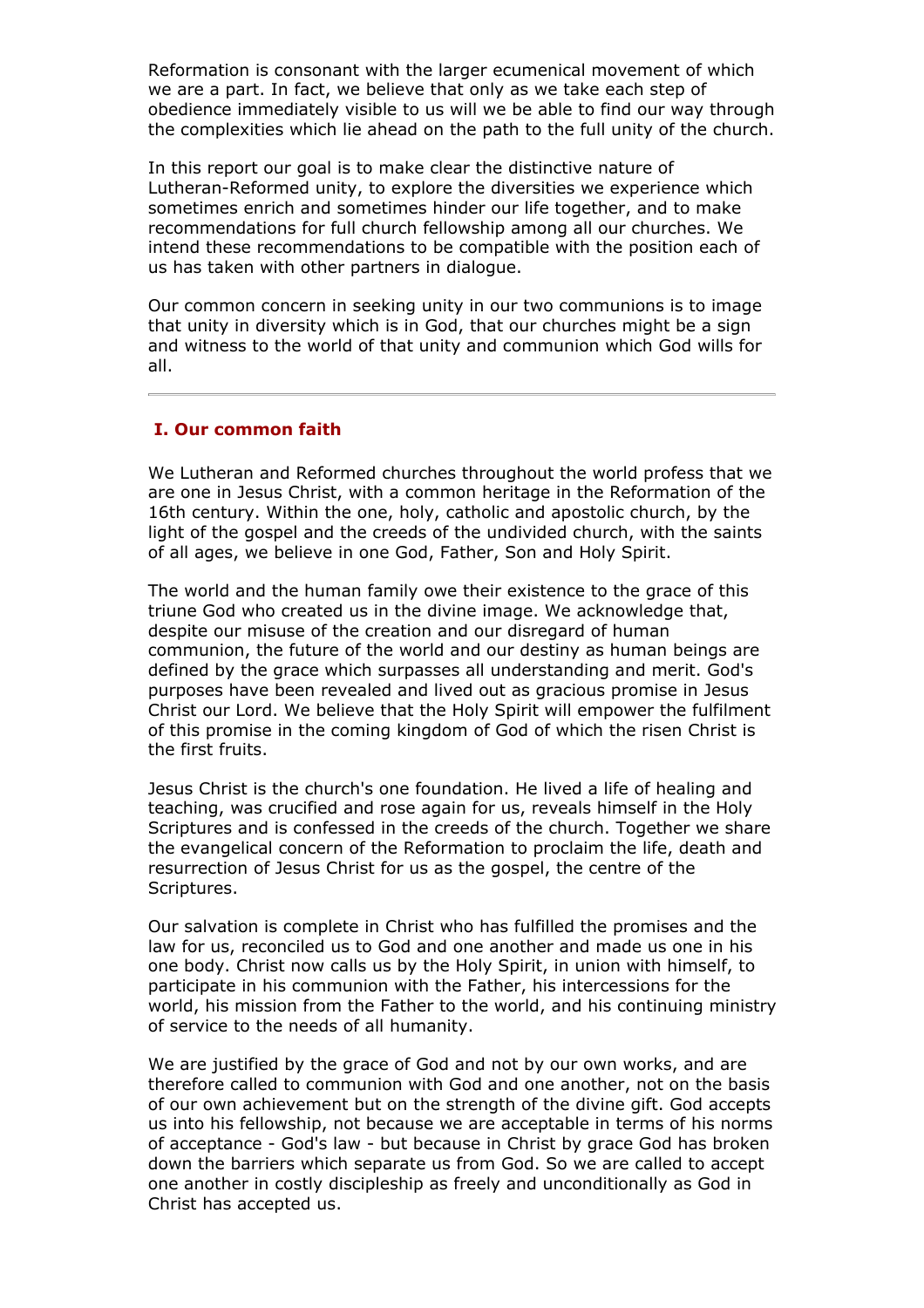We live by faith alone, receiving God's forgiveness in daily repentance and the gift of new life in Christ, in the hope of the fulfilment of God's purposes for all creation in his kingdom.

Jesus Christ alone is the word of God. Christ gives himself to us to be known and loved in the prophetic and apostolic witness of the Old and New Testaments. Christ comes to us through the Holy Spirit in all ages in the proclamation of the gospel and the administration of the sacraments, baptism and Lord's Supper.

In worship, in the richness and variety of our different traditions, we participate by the Spirit in the worship and intercessions of Christ who is the only priest in the church, by whose offering alone we are accepted, and through whom as members of one body we have access to the Father by the one Spirit. The proclamation of the gospel, together with baptism, eucharist and ministry are Christ's gifts to his one church. By these gifts through the Spirit Christ makes us participants of his one baptism, nourishes us at his table as members of his one body, and shares with us his ministry of reconciliation. These gifts are essential to our identity as the Christian church, for its continuity and constant renewal.

There is no area in life, indeed in all creation which does not belong to Jesus Christ who sends us into all the world to be a sign of God's kingdom to preach and live the gospel of reconciliation in a common concern for justice, freedom, peace and care for the creation.

Finally as Lutheran and Reformed churches we affirm that full agreement in the right teaching/preaching of the gospel and the right administration of the sacraments is necessary and sufficient for the true unity of the church.

### **II: On the way to church fellowship**

Though some forms of Lutheran-Reformed church fellowship have existed since the 19th century, it is in recent decades that the basic agreement in our common faith has been discovered which motivates a new concern for the unity of the church and has furthered full communion among our two branches of the Reformation heritage. In some parts of the world Lutheran and Reformed churches exist side by side. In other parts one or the other confessional tradition is in the majority with the other as distinct minority. In still other parts only one partner is to be found. The history which has produced these varying situations and the attitudes they engender is not an insignificant factor on the way to church fellowship.

The present state of Lutheran-Reformed relations cannot, therefore, be described in a uniform manner. We must content ourselves with selected situational reports.

#### **Concord at Leuenberg and church fellowship**

After long negotiations representatives of the Lutheran, Reformed and Union churches in Europe have formulated their common mind in the Leuenberg Agreement (1973) and proposed that on this basis these churches should declare themselves to be in full communion with one another. The Agreement has a very simple structure. It begins with the change in conditions since the Reformation, and then describes the common understanding of the gospel: God justifies in Jesus Christ all who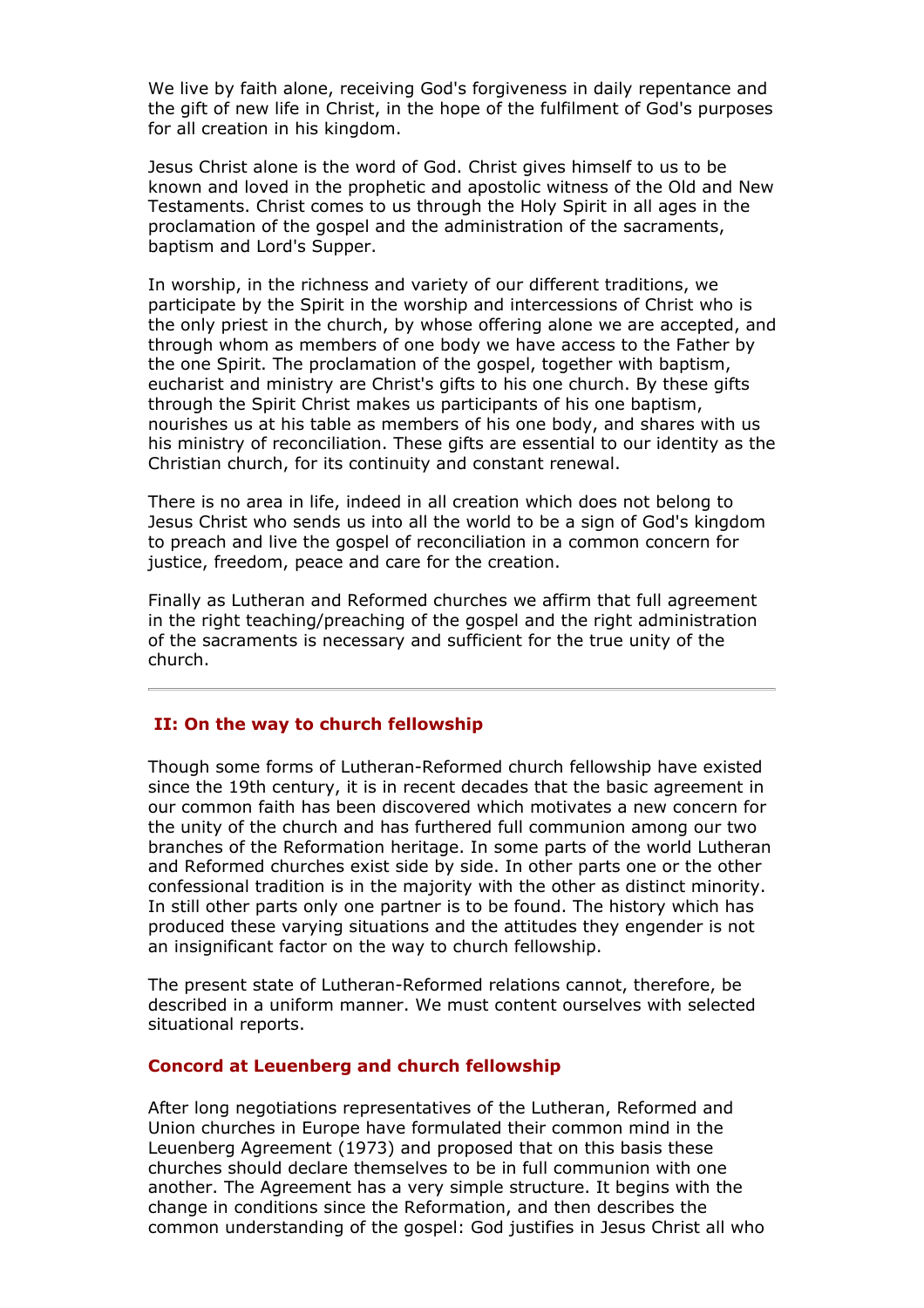believe, and graciously gives himself through the Holy Spirit in the proclamation of the word and the celebration of the sacraments. Next the documents examines the doctrinal condemnations pronounced in the course of history and shows that they no longer apply to the partners in dialogue today. The themes addressed here are: the Lord's Supper, Christology and predestination. In a final section the churches declare:

- that they are one in their understanding of the gospel;
- that the condemnations expressed in the old confessional documents no longer apply to the contemporary doctrinal positions of the assenting churches;
- that they offer each other pulpit and table fellowship; this includes the mutual recognition of ordained ministries and the freedom to provide for inter-celebration of Holy Communion.

Now this fellowship has to be realized and strengthened in the life of the churches and congregations. The common understanding of the gospel on which church fellowship is based must be further deepened, tested in the light of the witness of Holy Scripture and its relevance continually shown on the contemporary scene. For this reason the Leuenberg churches are engaged in continuing theological dialogue and in a search for common witness and service in the world. Because they are done *within* a communion, these common efforts are arguably the most significant result of the Agreement.

The Leuenberg Agreement poses many questions about fellowship between the Lutheran and Reformed churches throughout the world. In the first place, of course, it must be seen as a positive advance: the Leuenberg discussions must be counted among the few bilateral dialogues which have produced a declaration of church fellowship. The European churches thereby took a step which no Lutheran or Reformed church in any other part of the world can simply ignore.

The Leuenberg Agreement, however, also poses difficult questions to the subscribing churches. In some places the declaration of church fellowship has had hardly any consequences in the life of local congregations, even after fifteen years. Theological agreement in itself is not enough; it must be translated into concrete situations, with its liturgical, spiritual, practical or organizational consequences. At the moment the Lutheran and Reformed churches in Europe find themselves on this difficult path from the mere declaration to the realization of church fellowship. Seventy-six European churches and four Latin American churches have signed the Agreement. Some of these include it in their constitutions. In the Netherlands, on the basis of the Leuenberg Agreement, the minority Lutheran Church has joined the two majority Reformed churches in a process toward church union.

# **Union churches**

In some places Reformed and Lutheran churches have come together in union churches. The oldest examples are churches in the German Democratic Republic and the Federal Republic of Germany. They reflect historical developments in Germany at the beginning of the 19th century and can only be properly understood against that political background. The formation of these churches, it should be noted, was a major factor in the emigration of Lutherans to North America and elsewhere and triggered in Germany a movement toward greater Lutheran self-consciousness.

Typical of the constitutions of these German union churches is their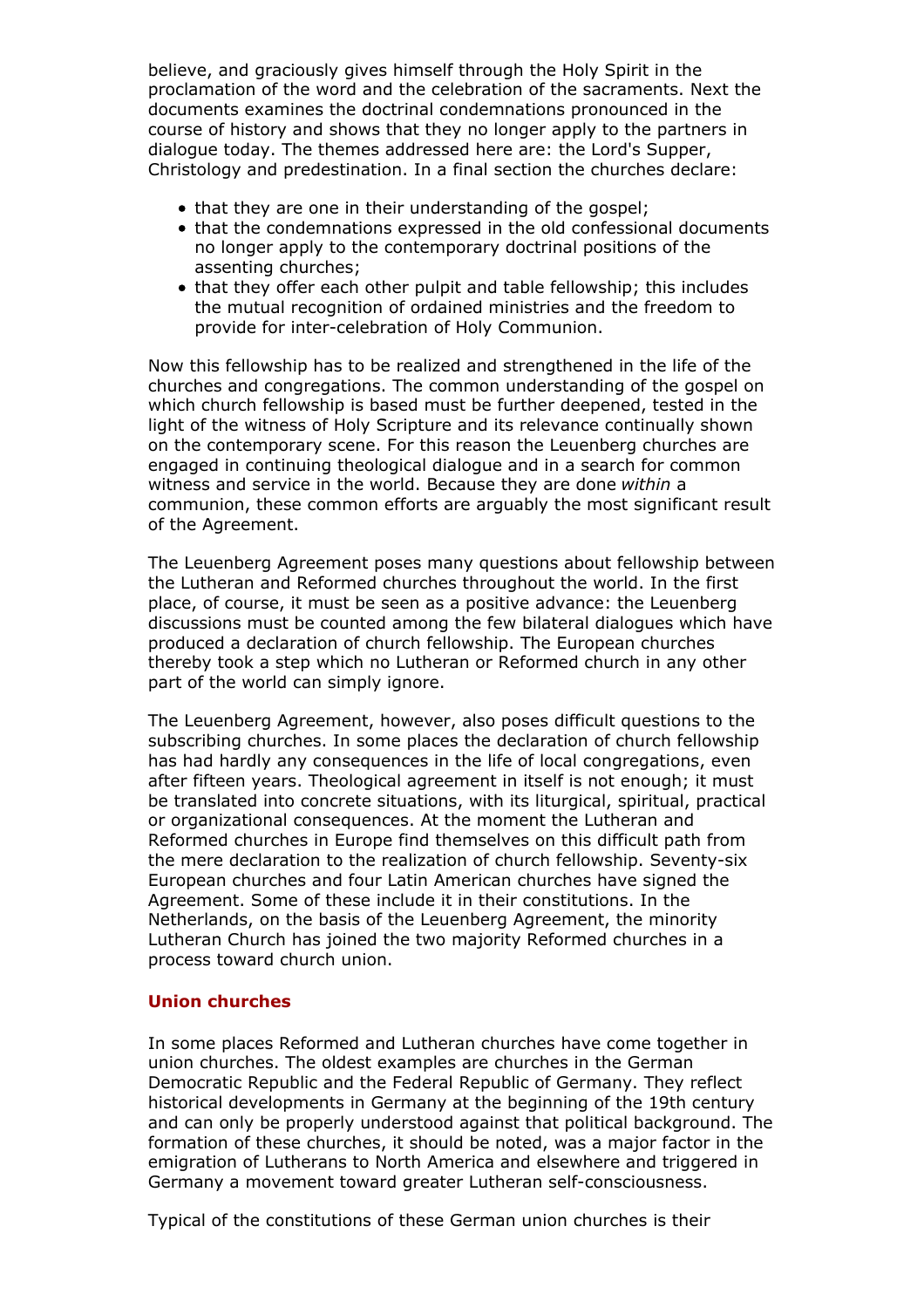reference to both Lutheran and Reformed confessions. Ordination to the ministry takes place on the basis of either confession according to the wish of the ordinand. In recent times this union model has scarcely found acceptance anywhere. A more homogeneous European model is the Church of Czech Brethren when both traditions are embraced. Still another model is found in Austria where Reformed and Lutheran congregations have an organizational union, but retain their separate confessional character.

Another type of church union took place in Ethiopia in 1973. During the period of mission preceding the Italian occupation, virtually total parity existed between "evangelical" groups which remained uninfluenced by particular confessional issues. This sense of unity increased during the occupation when missionaries left the country. After the occupation, efforts to achieve church unity were thwarted by the confessional sensitivities of the returned missionaries. The result was the formation of two churches: Bethel (Presbyterian) and Mekane Yesus (Lutheran). In 1973 Bethel became two synods among the autonomous Lutheran synods of the Ethiopian Evangelical Church Mekane Yesus. Though Lutheran and Reformed congregations retain their distinctive flavours, they are one church.

# **Churches in dialogue**

A third group of Lutheran and Reformed churches is striving, through their common understanding of the gospel, toward future church fellowship. The two examples offered here indicate how geography and history are influential factors. They may stand for other similar situations.

*Indonesia :*The Protestant churches in Indonesia in general express not a confessional but an ethnic or regional character in their respective names. This is the result of the former colonial government policy to allow only one missionary society to work among people of one ethnic community. Because of this the self-understanding of the Indonesian churches in general has been as much ethnic or regional as confessional. It has also been determined, however, by the religious pluralism of the nation where in addition to Christianity (officially sub-divided as Catholic and Protestant religions), Islam (the majority religion), Buddhism and Hinduism are recognized religions.

In 1950 a Council of Churches was established to express and to further a movement toward one church. But a more a decisive step occurred in 1984 with the establishment of the Communion of Churches based on a consensus documented in "Five Documents on Unity." The documents are:

- 1. guidelines on the common mission of the churches;
- 2. common apprehension of our universal Christian faith in Indonesia;
- 3. mutual recognition and acceptance of all member churches;
- 4. basic (church) order of the Communion of Churches;
- 5. self-reliance in theology, forces and funds.

The guidelines on common mission begin with the basic statement that each church is a manifestation of the one, holy, catholic and apostolic church, and as such is called upon in every place and throughout all ages:

- to proclaim the Good News to the whole creation (Mark 16.5);
- to manifest the unity of the body of Christ with a variety of gifts, but in the same Spirit (1. Cor 12.4);
- to render service in love to everybody and to implement justice for all (Mk 10.45; Lk 4.18, 10.25-37; Jn 15.16).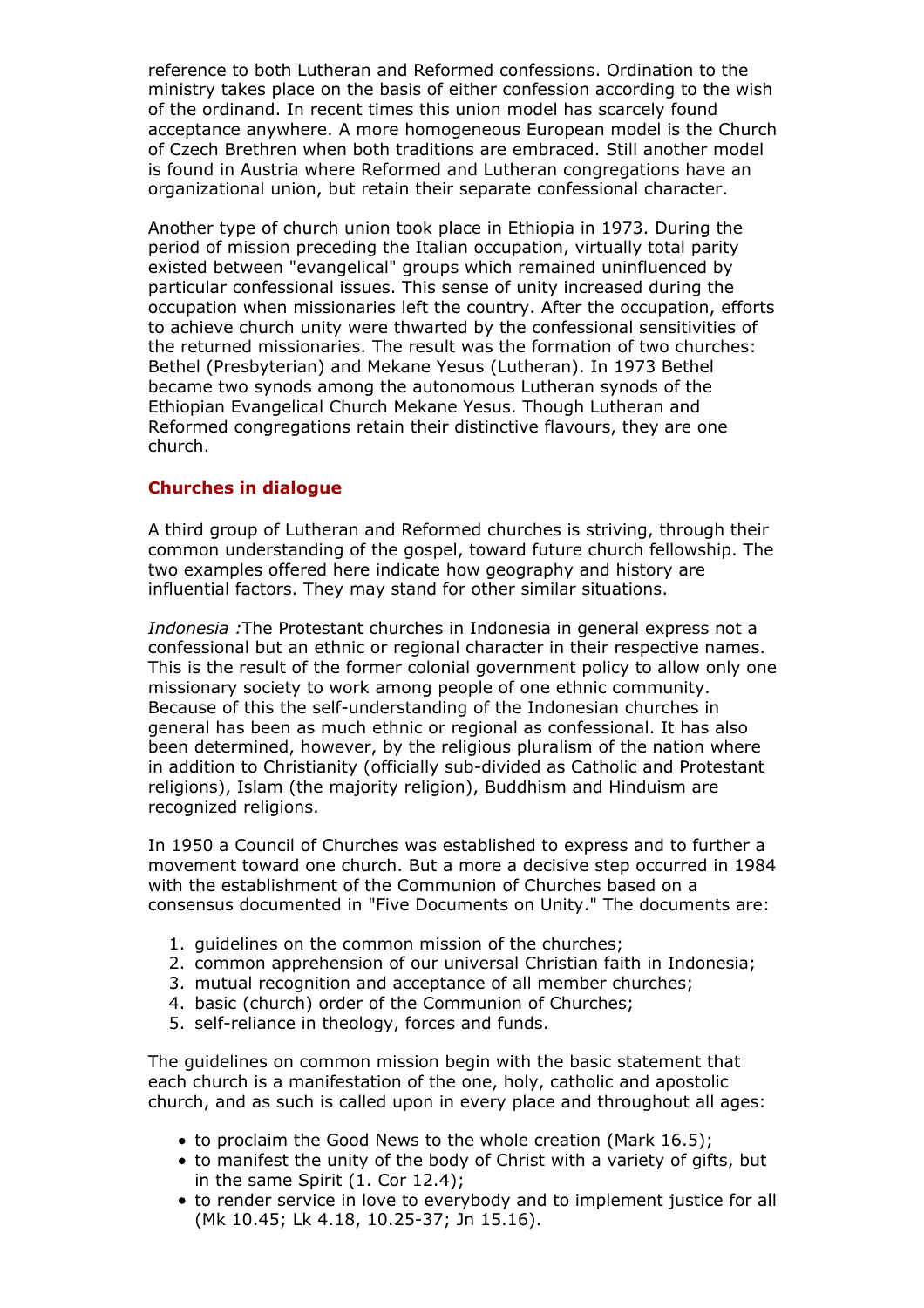Based on that statement, the guidelines contain chapters on unity, on witness and proclamation, on participation and service in development, on relations and cooperation with the government, on relations with other communities, on ecumenical relations and on the implementation of the guidelines. In the section on mutual recognition and acceptance pulpit and table/altar fellowship is also officially acknowledged.

The starting point for the Communion of Churches was the need for a common mission in Indonesia. In part it parallels government efforts to form a cohesive nation from the variety of resident ethnic groups. The churches together face the challenge of being obedient to the missionary command in a religiously pluralistic society while still affirming the building of a cohesive society in the nation. The Communion of Churches is therefore engaged in an open-ended and ongoing process.

For Reformed and Lutheran churches in particular these developments have led to full communion, including the mutual recognition of ordained ministries. Through common programmes of education both for lay people and clergy, attempts are made to resolve such remaining differences as marriage discipline and other ethical-political issues.

#### *United States of America*: The first Lutheran-Reformed dialogue in the

United States resulted in the document *Marburg Revisited* (1966).<sup>1</sup> Based on substantial theological research, this dialogue saw "no insuperable obstacles to pulpit and altar fellowship" and recommended to the North American bodies "that they encourage their constituent churches to enter into discussions looking forward to inter-communion and the fuller recognition of one another's ministries" (p. 52). No official decision to do so was taken by any of the participating churches which were members of the Caribbean and North American Area Council of the World Alliance of Reformed Churches and of the USA National Committee of the Lutheran World Federation (p. 54: actions were taken, but not to enter discussions...). It should be noted, however, that "Marburg conversations" took place against the background of de facto church fellowship on several levels, and that these conditions still prevail.

A second round of conversations (1972-1974) was less productive. The participants studied the newly published Leuenberg Agreement (see above) and concluded that its approach, being so focused on classical sixteenth-century issues, was inappropriate to the very different American scene. They "observed that while the American Lutheran Church and the Lutheran Church in America and the Reformed Churches adhere to the *doctrine* of the Lord's Supper expressed in their respective Confessions of faith, in *practice* they are saying that the confessional differences concerning the *mode* of Christ's presence ought not to be regarded as obstacles to pulpit and altar fellowship" (pp. 57f.). Expressing some frustration at their "inability to make theological headway" the participants recommended an approach to each other "at every level of life, through a fresh hearing of the gospel ..., as well as in terms of their confessional and ecclesiastical traditions." Any resultant declarations of altar fellowship were to be handled on "a church body to church body basis" (p. 58).

In the recent third round of dialogue (1981-1983), participants focused on the central issues of justification, the Lord's Supper and ministry. The latter had not been discussed previously in American dialogues. The group built on the previous theological work which in its judgement had prepared a sound foundation of agreement between the Reformed and Lutherans an agreement so compelling that it mandated urgent action. There was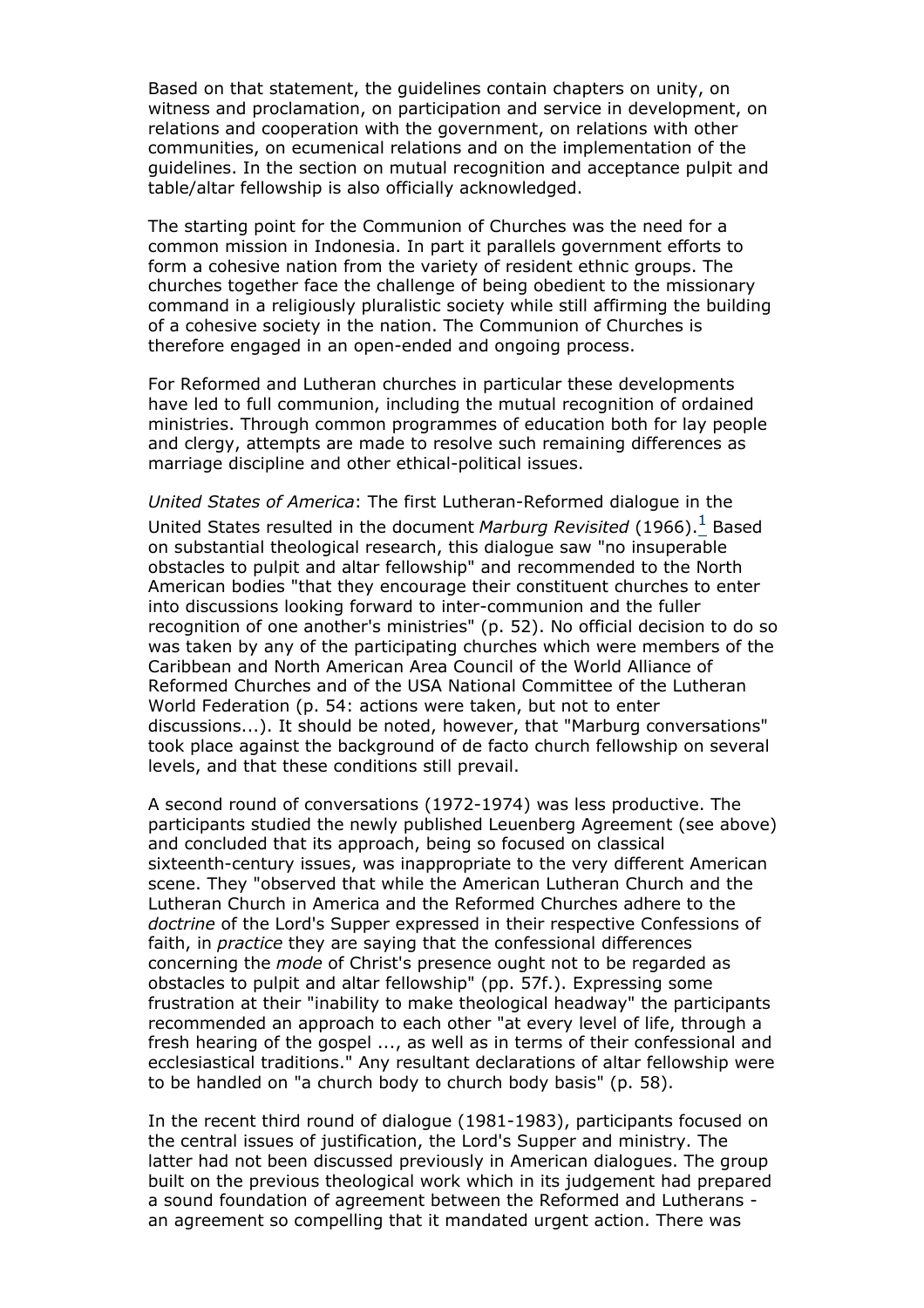agreement that the old condemnations no longer applied to the current partners, but the group felt strongly that a declaration of fellowship would be, as such, insufficient. What was needed was new life in common worship, study and mission.

Recommendations sent to the churches in *An Invitation to Action* (1984) urged them to take action providing for:

- mutual recognition as churches;
- mutual recognition of their ordained ministries which are responsible for preaching and the sacraments;
- mutual recognition of their churches' celebrations of the Lord's Supper "as a means of grace in which Christ grants communion with himself, assures us of the forgiveness of sins, and pledges life eternal;"
- establishment of a process of reception of the report which would engage Lutherans and Reformed people in common study, worship (both joint celebrations of Holy Communion and the preaching and presiding of ministers of one tradition in congregations of the other are mentioned) and mission at every judicatory level, and which would refer unresolved theological issues to a subsequent dialogue in the context of the new relationship (pp. 4-6).

Participants from the Lutheran Church-Missouri Synod submitted a minority report, declining to recommend full communion. In 1984 the Cumberland Presbyterian Church approved *An Invitation to Action* for study in the church but has not participated in further dialogue. In 1986 representatives of the Lutheran Church in America, the American Lutheran Church, the Association of Evangelical Lutheran Churches, the Reformed Church in America, and the Presbyterian Church (USA), all of whose national assemblies were to meet the same summer, negotiated a common statement based on *An Invitation to Action* text, slightly modified with reference to the Lord's Supper: "...a means of grace in which Christ, truly present in the Sacrament, is given and received, forgiveness of sin is declared and experienced, and a foretaste of life eternal is granted." Through a related amendment, provision was made for "occasional joint services of the Lord's Supper" and for sharing of pastors "where appropriate and desirable, and in accordance with the disciplines of our several churches." All those churches except the Lutheran Church in America approved this common text. The Lutheran Church in America modified the recommendations still further, omitting recognition of the Lord's Supper but encouraging communion with members of the Reformed Church in America and the Presbyterian Church (USA) under present church disciplines, retaining provision for occasional joint services of the Lord's Supper "where appropriate and desirable, and in accord with the disciplines of our several churches," looking forward to establishment of "full communion" with those Reformed churches, and calling for further discussion of the Lord's Supper, Christology, and predestination.

The formation of the Evangelical Lutheran Church in America (1988) from the AELC, ALC and LCA created a new structure for Lutheran-Reformed relations in the United States. Currently discussions are being held between its representatives and those of the United Church of Christ, the Reformed Church in America and the Presbyterian Church (USA) to determine the extent and character of work required before fellowship between the two traditions can be declared.

### **Other patterns of relationship**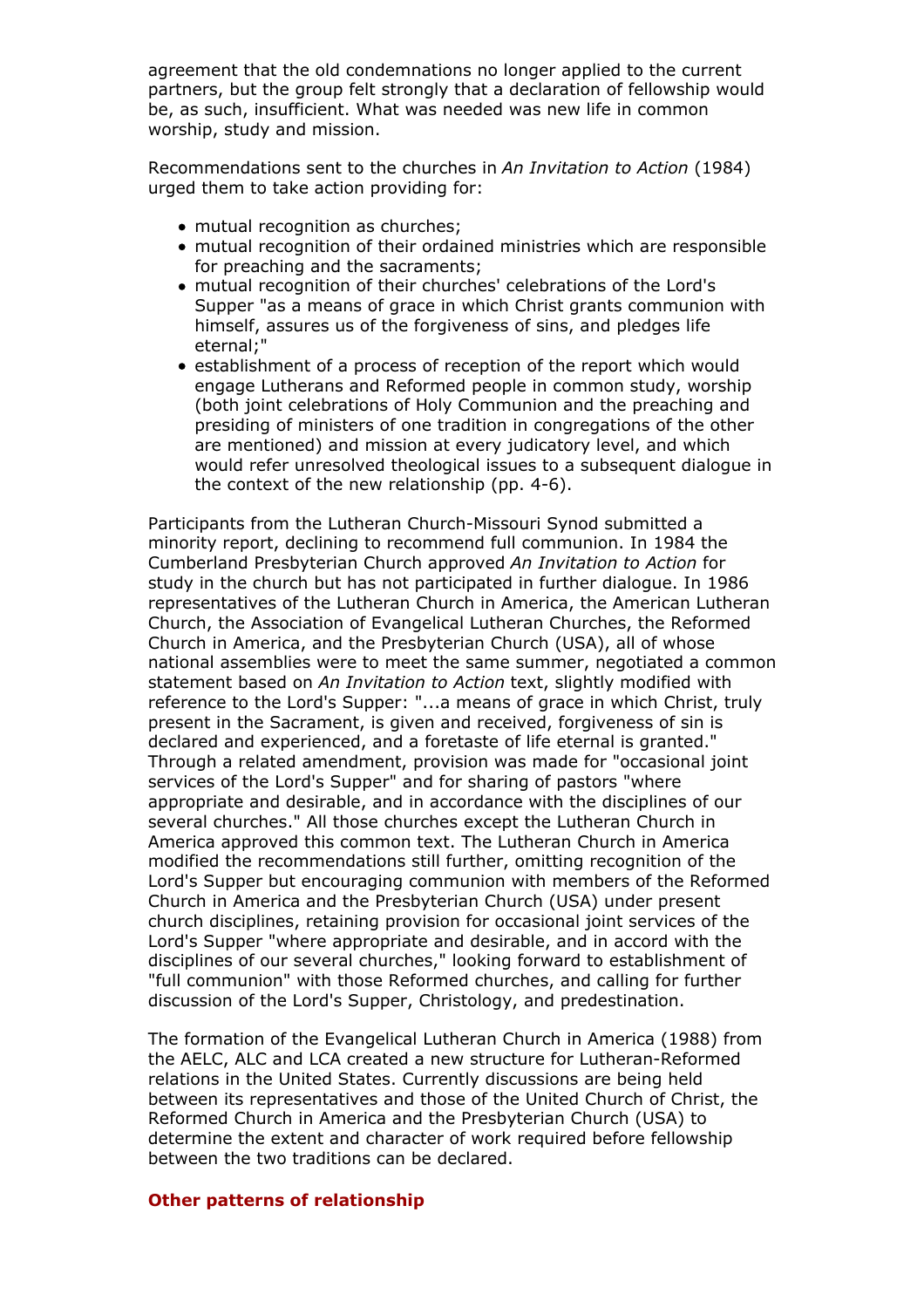Many levels of Lutheran-Reformed relations exist which stop short of involving the churches themselves in dialogue. Yet these can be important stepping stones to unity. Examples are joint theological faculties or common social-service institutions. Through such cooperative efforts, churches which live side by side without much concern for or knowledge of each other may find ways of overcoming mistrust or difficult past histories so as to recognize ever more fully their baptismal bond of unity in Christ.

Some Reformed and Lutheran churches are geographically separate from each other and have few immediate possibilities to practise fellowship. That should not, however, mean that this document is irrelevant to them. For such separated churches the world Lutheran and Reformed bodies have a special function. They serve as instruments of contact worldwide, thus connecting all their member churches with issues of church fellowship, even churches far distant from those of the ecumenical partner.

#### **Note**

1. The documents referred to below are collected in An Invitation to Action (Philadelphia, 1984). Quotations are cited from that book.

#### **III: Unity in diversity**

Following the historical confessions, as Lutheran and Reformed churches we affirm that agreement in the right preaching of the gospel and the administration of the sacraments in accordance with God's word is necessary and sufficient for the true unity of the church (cf. para. 26 above).

This understanding of the unity of the church makes clear that, rather than unity and diversity being opposites, diversity is part of the richness of our unity in Christ. One needs however to make a distinction where diversity is concerned. A difference which compromises full agreement in the right preaching of the gospel and the right administration of the sacraments makes church fellowship impossible and thus becomes a church-dividing difference, and an instance of illegitimate diversity.

The divisive nature of such differences must be surmounted if unity is to be achieved. When full agreement in word and sacrament is reached and no longer affected by the remaining differences, these differences lose their church-dividing character and become legitimate parts of the life of our churches. These difference are borne by the deeper agreement in word and sacrament and express our unity in diversity.

In the 16th century there was a sad collapse of fellowship between the churches. The differences had become church-dividing. Accordingly, the confessions of that period enshrine mutual condemnations. These condemnations dealt with the understanding of the Lord's Supper, which was closely linked to Christological issues and the doctrine of double predestination. In the past 40 years representatives of our two churches have examined these difficult issues in great depth in many national and international dialogues. Above all there were studies carried out in the Netherlands, France and West Germany, which made possible the dialogue in Europe, and also the Leuenberg Agreement, as well as the studies made in Indonesia and the USA (see paras. 27-50) above). The result was a far-reaching consensus on all these church-dividing issues.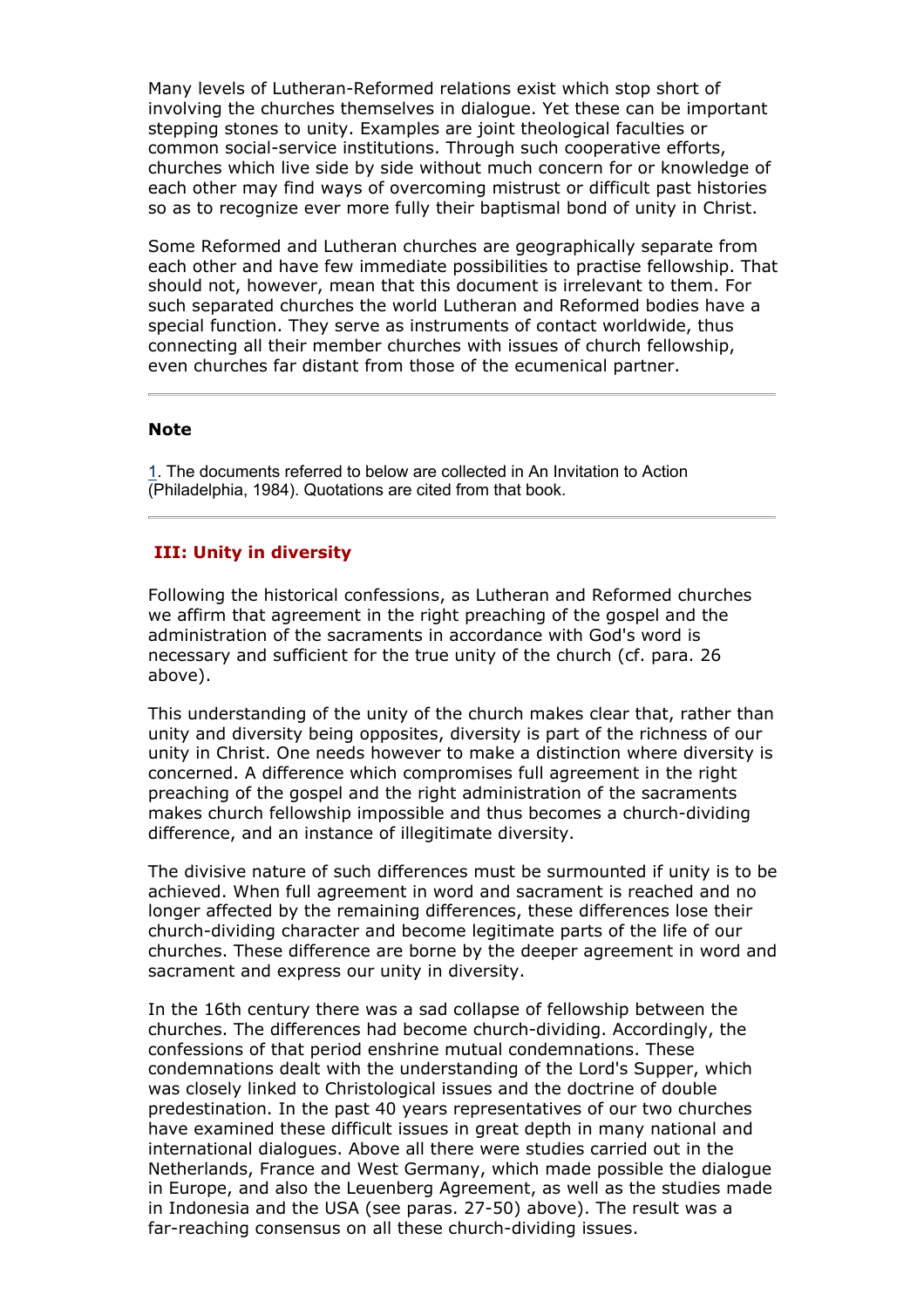#### **Word and sacrament**

The fundamental agreement of the Lutheran and Reformed traditions concerning word and sacrament has been demonstrated in historical and theological studies produced in the United States and Europe, e.g. *Marburg Revisted* (1966), *Arnoldshainer Thesen* (1960), *Auf dem Weg* (1967) and *Auf dem Weg II* (1971). These studies have not examined areas of traditional condemnations, but have restated the fundamental consensus in the gospel of justification by faith expressed in a common understanding of word, baptism and eucharist.

This gospel is the good news that for us and for our salvation God's Son became human in Jesus the Christ, was crucified and raised from the dead. By his life, death and resurrection he took upon himself God's judgement on human sin and proved God's love for sinners, reconciling the entire world to God.

For Christ's sake we sinners have been reconciled to God, not because w earned God's acceptance but by an act of God's sheer mercy. The Holy Spirit calls and enables us to repent of our sin and accept God's gracious offer. Those trusting in this gospel, believing in Christ as Saviour and Lord, are justified in God's sight.

Both the Lutheran and Reformed traditions confess this gospel in the language of justification by grace through faith alone (p.9, cf. pp.67f.).

Baptism is administered in the name of the Father and of the Son and of the Holy Spirit with water. In baptism, Jesus Christ irrevocably receives man, fallen prey to sin and death, into his fellowship of salvation so that he may become a new creature. In the power of his Holy Spirit, he calls him into his community and to a new life of faith, to daily repentance, and to discipleship (p. 68).

In the Lord's Supper the risen Christ imparts himself in his body and blood, given up for all, through his word of promise with bread and wine. He thereby grants us forgiveness of sins, and sets us free for a new life of faith. He enables us to experience anew that we are members of his body. He strengthens us for service to all men.

When we celebrate the Lord's Supper we proclaim the death of Christ through which God has reconciled the world with himself. We proclaim the presence of the risen Lord in our midst. Rejoicing that the Lord has come to us, we await his future coming in glory (p. 68). *Leuenberg Agreement*

These strong declarations of our common understanding of word and sacrament, based on prior studies, are sufficient testimony to justify our conviction that the agreement between the two traditions is not merely grounded in concurrence on certain points concerning word and sacrament, but represents an agreement in the gospel of Jesus Christ itself. While differences remain, on the basis of this consensus in the gospel nothing now stands in the way of church fellowship. In the light of this full agreement the condemnations previously expressed are no longer applicable to our partner churches.

### **Church and ministry**

Our agreement in word and sacrament implies a necessary consequence: accord in our view of the fundamental character of the church. The church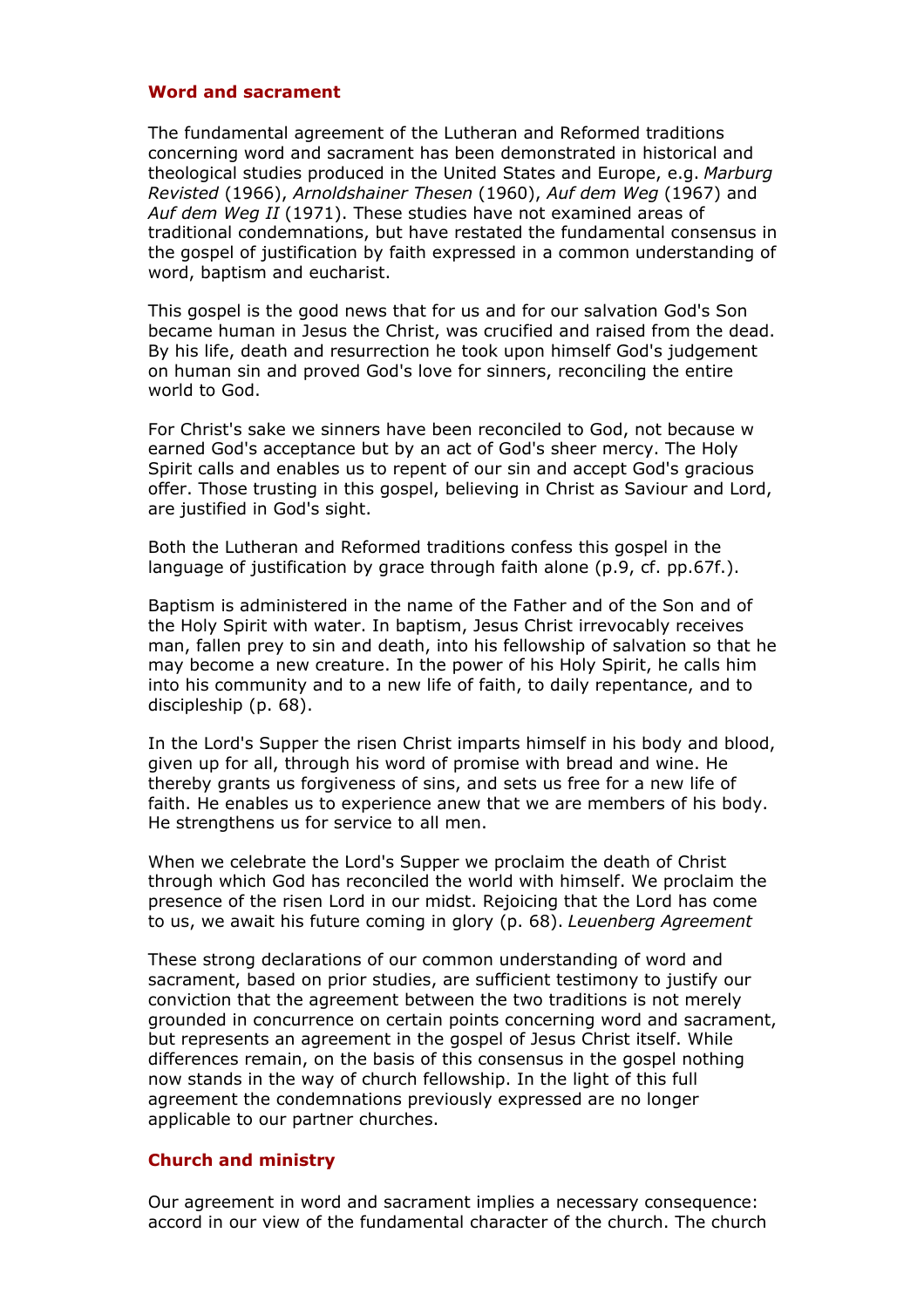is the community of believers created by Jesus Christ through the gospel rightly preached and the sacraments rightly administered.

While concurring in this basic understanding of the church, we recognize that we have exhibited a number of varying ecclesiological practices as evidenced in the various understandings of polity, worship and mission. One may observe them in churches of the Lutheran and Reformed traditions.

Such differences, however, are appropriate expressions of our diversity and do not compromise our fundamental agreement in the gospel.

Is that true, however, concerning ministry? One of the points of discussion and concern arising between our two confessional traditions has been in this area. Recently, discussions of ministry as understood by Lutherans and Reformed have been undertaken. A number of foundational points of agreement has been identified:

- all ministry in the church derives from and expresses the ministry of Jesus Christ by the Holy Spirit;
- the ministry is given to the whole church, and its central mission is to preach the gospel to all the world;
- by baptism all believers are called to be priests and participate in the ministry of Jesus Christ;
- within the priesthood of all believers God has given a particular ministry of word and sacrament conferred on men and women by ordination which is expressed in the public preaching of the gospel, the administration of the sacraments and pastoral service; the priesthood of all believers cannot exist apart from the ministry of word and sacrament, but neither can there be a ministry of word and sacrament apart from the priesthood of all believers;
- ministry cannot exist without form, order, structure, office and oversight;
- all ministry participates in the ministry of the apostolic faith;
- ministry is a gift of God but not one form or structure is definitely established by the biblical testimony.

These points of fundamental agreement are expressed in a variety of ways in the churches of our traditions. Difference in emphasis has led to practices which may appear to be contradictory. For example, Lutherans have traditionally understood oversight (*episcopé)* in terms of a distinct office while the Reformed churches have invested this responsibility in an ecclesiastical body usually called presbytery or classis. Recent studies have demonstrated that such differences pertain both to form and structure and to legitimate differences in theological interpretation, but do not challenge our common understanding of the gospel.

This last observation should show us that despite the necessary distinction, no false separation should be made between the church constituting elements (word and sacrament) and the questions of structure and organization. It is imperative for the realization of church fellowship that in all areas we make sure that the existing church structures and traditions in no way jeopardize the consensus on word and sacrament nor obscure our unity in Christ. This can happen when these structures directly oppose the consensus or when human organization of the church is either over- or underestimated. Therefore constant vigilance is necessary in all local situations. It is important to continue theological study of these ecclesiological issues so that the legitimate diversity we have does not once more become divisive. In its present form the whole church has the duty so to structure its ministry, both corporate and personal, that the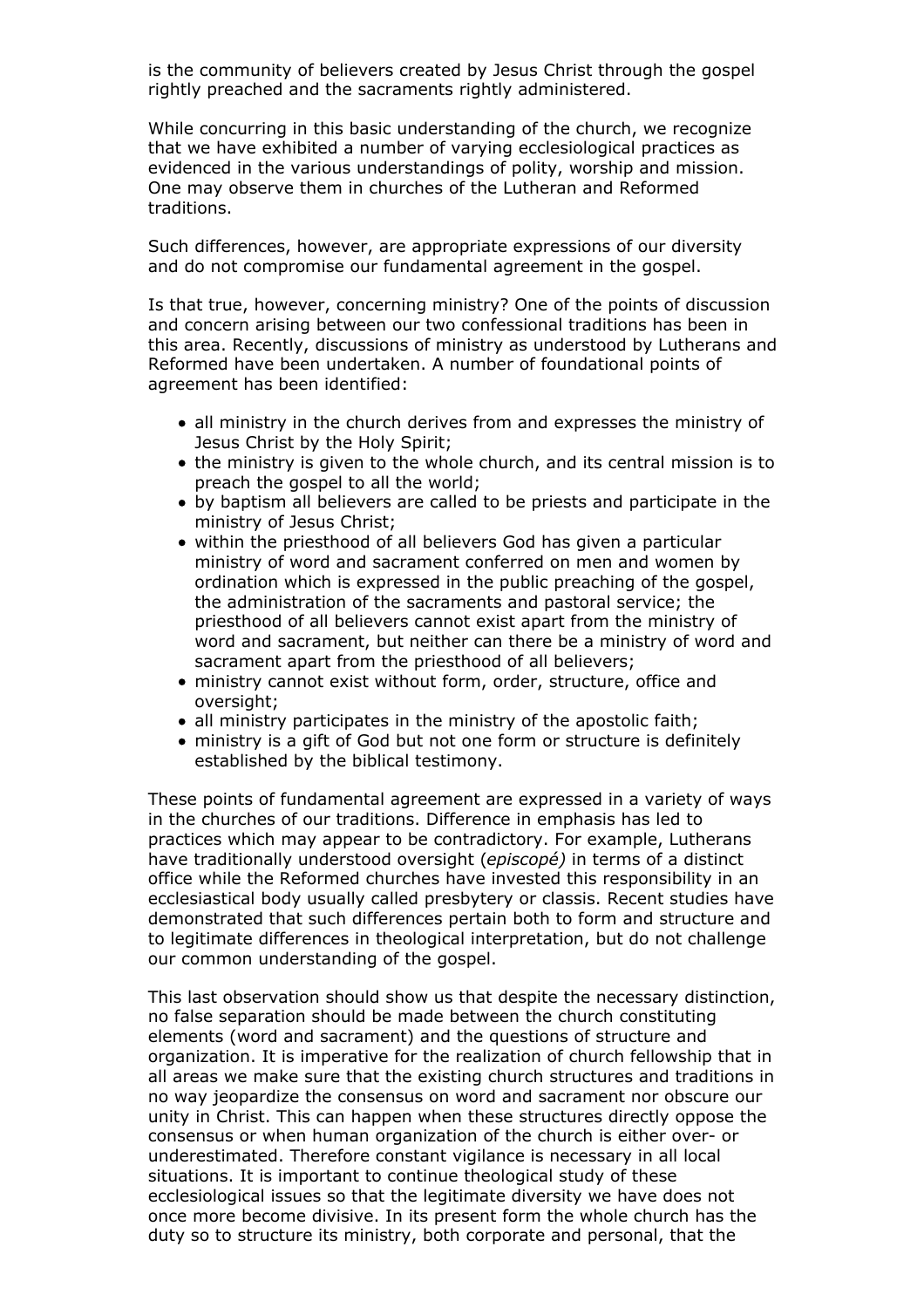transmission of the gospel of reconciliation and love may become known throughout the entire world.

#### **Witness and service in this world**

Our common understanding of the gospel liberates and binds the churches to common service and common witness in the world. Our traditions emphasize the new obedience of faith active in love and the inseparability of justification and sanctification. The struggle for justice, human rights, peace and the care of creation demands of the church acceptance of a common responsibility.

In the 16th century this teaching was expressed by Lutherans in terms of two kingdoms and by Reformed in terms of Christ's sovereignty. Both of these forms of expression, however, were misunderstood when interpreted apart from the historical context in which they were fomulated.

In today's church which is called to witness to Christ in a large variety of situations, 16th century formulations may not be directly applicable. What they were meant to affirm, however, is still utterly relevant. As Christians we are called to proclaim and live the love of God to humanity in its need, to remove the causes of human suffering, to defend justice and peace in the community and in the whole of creation. Failure to take up this duty, tolerance of injustice and all forms of suppression, become counter-witnesses which contradict our faith. This is a particular challenge for our churches today.

On ethical issues, too, there is legitimate diversity between churches, communities and individual Christians. The consensus in word and sacrament which binds us together can find expression in various ways both politically and socially. But here too diversity can become illegitimate; there are certain ethical beliefs which cease to express the agreement reached on the understanding of the gospel. This obstructs the path leading to the common table of the Lord and thereby breaks church fellowship, as illustrated by the actions of the Lutheran World Federation and the World Alliance of Reformed Churches suspending the rights of membership of those churches defending and practising apartheid. It is therefore important that, both within our churches and communities, as well as between our churches, we engage in a common search for common witness and service where the important issues of our day are concerned (peace, justice, race, gender, bio-ethics, etc.). Our church fellowship is a community which knows and accepts variety. But that does not imply undifferentiated acceptance of any or all attitudes or opinions.

#### **Language, ethnicity and sectarianism**

The distinctiveness of each tradition cannot be measured through doctrine alone. It is important to note that factors such as politics, social order, economics, and ethos which have to a degree shaped the life and thought of the church, have themselves been shaped by theological assumptions, and that even today they may be nurtured by hidden religious roots. The tenacity with which we cling to our Lutheran and Reformed distinctiveness may well be more a matter of self-interest, nationalism or cultural chauvinism than faithfulness to the gospel.

Language itself, while a gift from God, is an imperfect vehicle for the communication of our understanding of the gospel and its implications. The meanings of words shift over the centuries, and the same terms used in one culture may have different connotations in another. Almost every word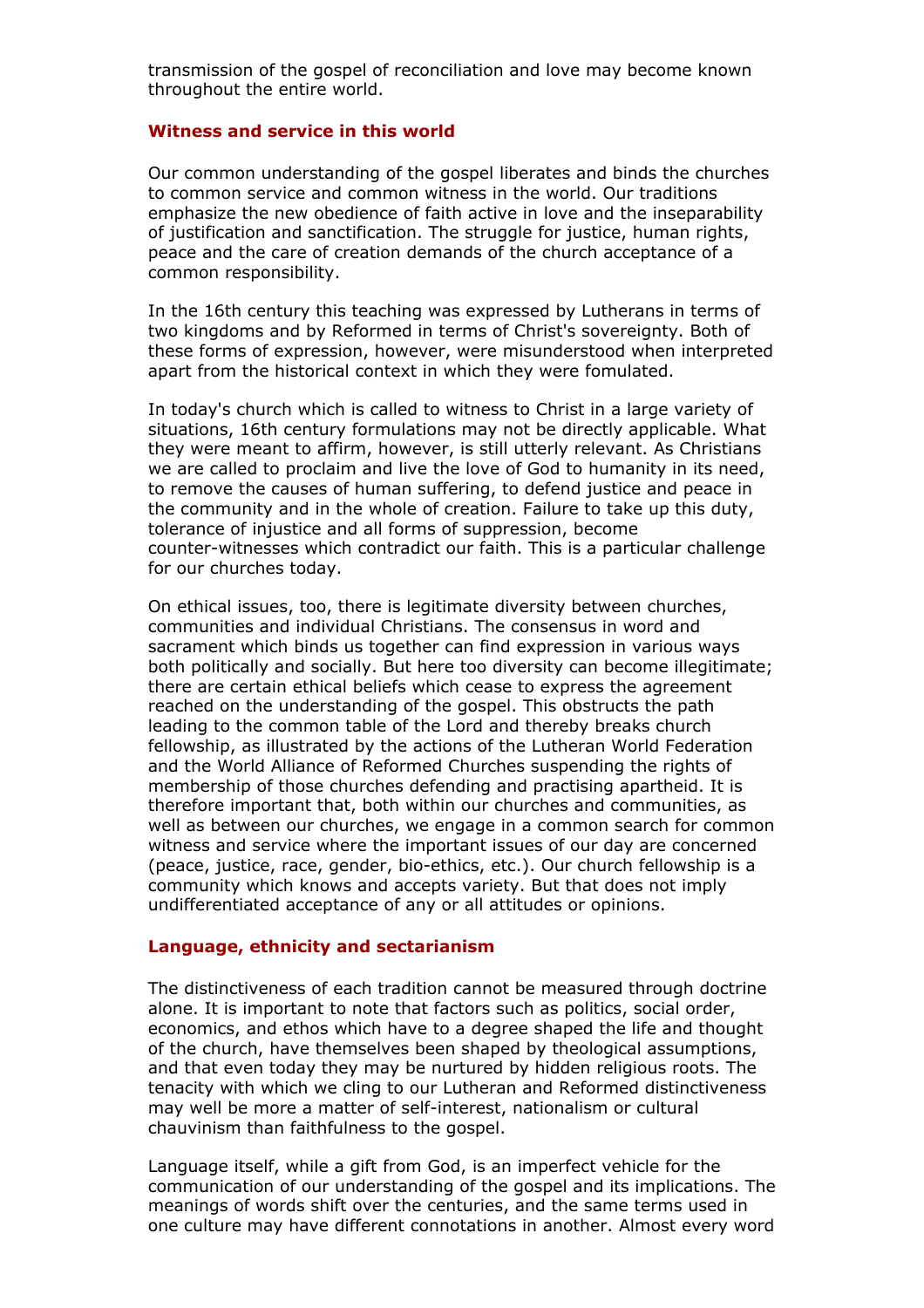we use in church and theology has at least one translation behind it, and theologians today are increasingly aware of the complexity of the metaphorical language used in our discourse concerning God. Language pertaining to faith, including that of the Bible itself, has been used to justify injustice and self-interest. We believe that the imperfection and misuse of language are in part responsible for our historic divisions and regret that we have not in the past duly recognized this. At the same time, as a gift of God language is an instrument of the Holy Spirit. Lutheran and Reformed Christians recognize in the words of their respective confessions the biblical truth which draws us together in the gospel. We affirm that Jesus Christ alone is the Word and that the confessions of the Lutheran and Reformed traditions point to him and him alone.

Ethnic and racial factors have also played a role in dividing our traditions. While race and ethnicity may draw people together and contribute to their sense of identity, they have also created suspicion in our churches and become instrumental in perpetuating divisions. Our common confession of the gospel challenges any separation based on race, gender, ethnicity or class. We affirm that the church's one foundation is Christ (cf. para. 19 above); that we are justified not by who or what we are in the world, but by God's grace in Christ (cf. para. 21 above); and that our whole life belongs to him alone (cf. para. 25 above). Thus our common confession calls in question all doctrines of racial superiority or ethnic domination. At the same time, we recognize that racial and ethnic identity are gifts of the Lord and rejoice in God's creation with its wonderful variety of races, peoples and nations. Moreover ethnicity may become a means through which the gospel is given witness, and through which culture serves Christ.

Unlike ethnicity which sometimes unites, sectarianism always divides. We become sectarian when we allow formulations made to express the gospel to stand as a barrier dividing us from those who formulate differently. Our common affirmation testifies that the wall separating us from the Father has been broken by Jesus, and therefore the walls dividing us from one another must also be destroyed (cf. para. 21 above). We therefore urge Lutheran and Reformed Christians throughout the world not only to pray that the Spirit guide them to recognize Christ and the gospel in one another's confessions, but also to search their hearts to determine if confessions and doctrines intended for reconciliation have degenerated into systems fortifying positions of power and privilege. While we affirm the rich diversity of our churches, we deplore the sectarian use of Scripture and confession to justify division. In Christ we are reconciled and called to be agents of reconciliation.

Our one Lord, by the gift of his one Spirit, can use our diversities to exercise Christ's ministry of reconciliation, build up Christ's one body, and use the church as a witness to all nations to bring to fulfilment God's purposes for all creation in the kingdom of God.

We believe that unity, diversity and harmony are all God's gifts to the church. Therefore diversity must not obscure unity, nor concern for unity deny diversity. Together we serve one Lord, through whom alone we have access by the one Spirit to the Father.

#### **IV. Recommendations**

In the light of the discovery that nothing stands in the way of church fellowship, we urge Lutheran and Reformed churches throughout the world who are members of the Lutheran World Federation and the World Alliance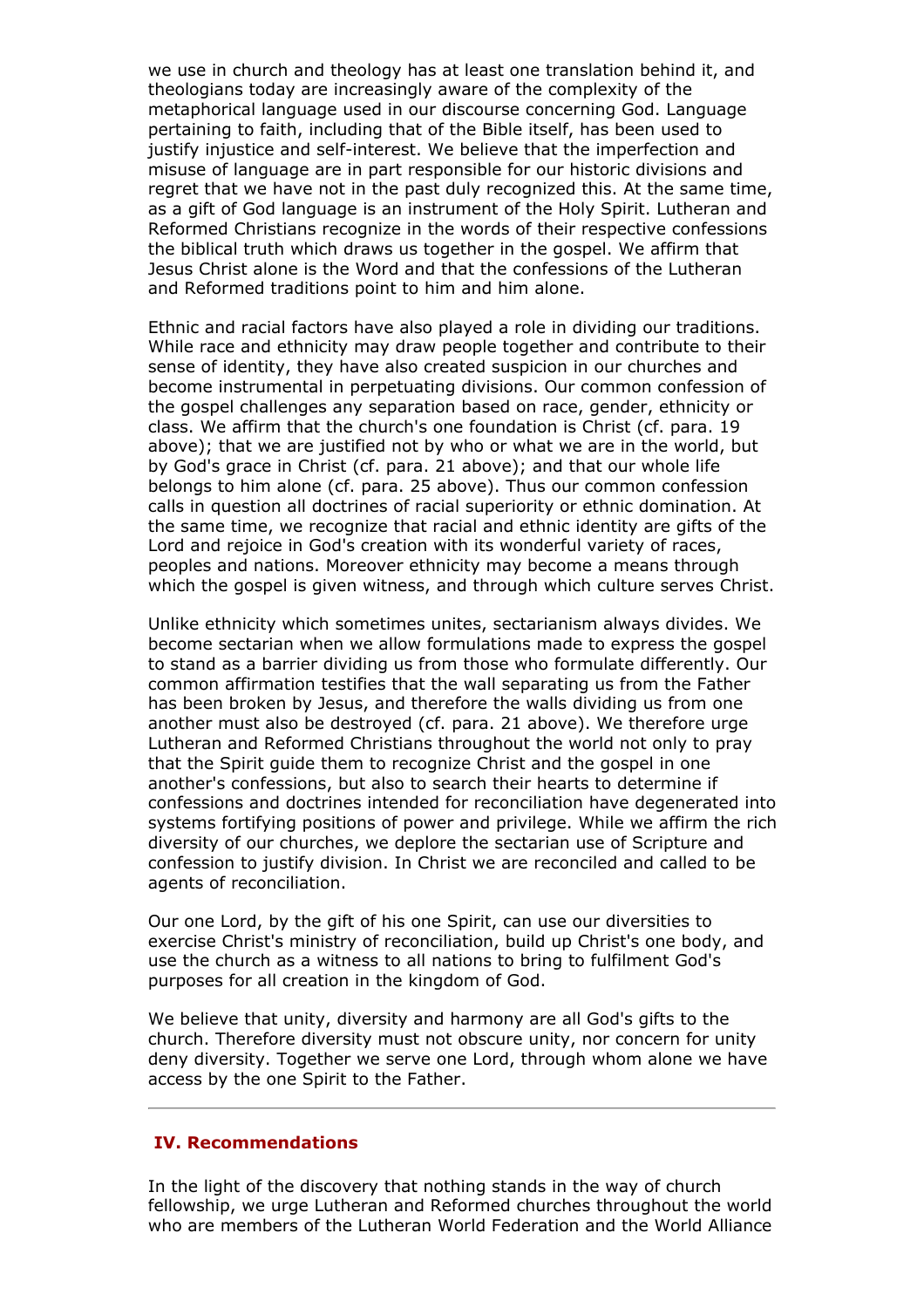of Reformed Churches to declare full communion with one another. By this we mean:

- Acknowledging that the condemnations pronounced upon one another in former times are no longer to be regarded as applicable in today's situation.
- Establishing full pulpit and altar/table fellowship, with the necessary mutual recognition of ministers ordained for word and sacrament.
- Committing themselves to growth in unity through new steps in church life and mission together.

We have come to this recommendation on the basis of our belief that both Lutheran and Reformed churches agree on those matters which are necessary and sufficient for the true unity of the church: the right preaching of the gospel and the administration of the sacraments in accordance with the word of God. Those differences in preaching and sacrament which remain among us should no longer be regarded as church-dividing.

We rejoice that some Lutheran and Reformed churches have already declared church fellowship with churches of the other tradition. Among these are the Lutheran and Reformed churches which have signed the Leuenberg Agreement (1973), the Lutheran and Reformed churches of Indonesia, and the Ethiopian Evangelical Church Mekane Yesus. Representatives of these churches participating in our dialogue witnessed to the meaning of this new relationship for their churches. We encourage other churches to confirm for themselves the reality of their unity in Christ through such a declaration of full communion.

We call upon all Lutheran and Reformed churches to make their unity more real and visible to their members and to the world. Whether a church is taking its first steps of rapprochement or has already declared church fellowship with the other tradition, continuing growth in unity will be a faithful response to Christ's will for unity.

As intentional continuing steps in realizing our unity, we encourage the churches:

- To take the initiative in reaching out to the other in any area where churches of both traditions are to be found.
- To engage in ongoing theological work and reflection together on the central doctrines of our faith, on the life of worship and our liturgical traditions, and on church structures, learning from one another, and familiarizing ourselves with the range of Lutheran-Reformed dialogue around the world.
- To develop a common witness and service to the world, involving both evangelism and practical response to the challenges of contemporary society.
- To incorporate learning about the fellowship between our churches into our total educational programme: theological education for the ministry, continuing education for pastors, lay education for children and adults. This should include re-examining old stereotypes of one another. It will become natural for such education to be increasingly done together.
- To work out whatever new common organizational structures may be necessary for the sake of witness to the new relationship.
- To carry out the actions mentioned above in ways that are consonant with our commitments to other churches in the larger ecumenical movement.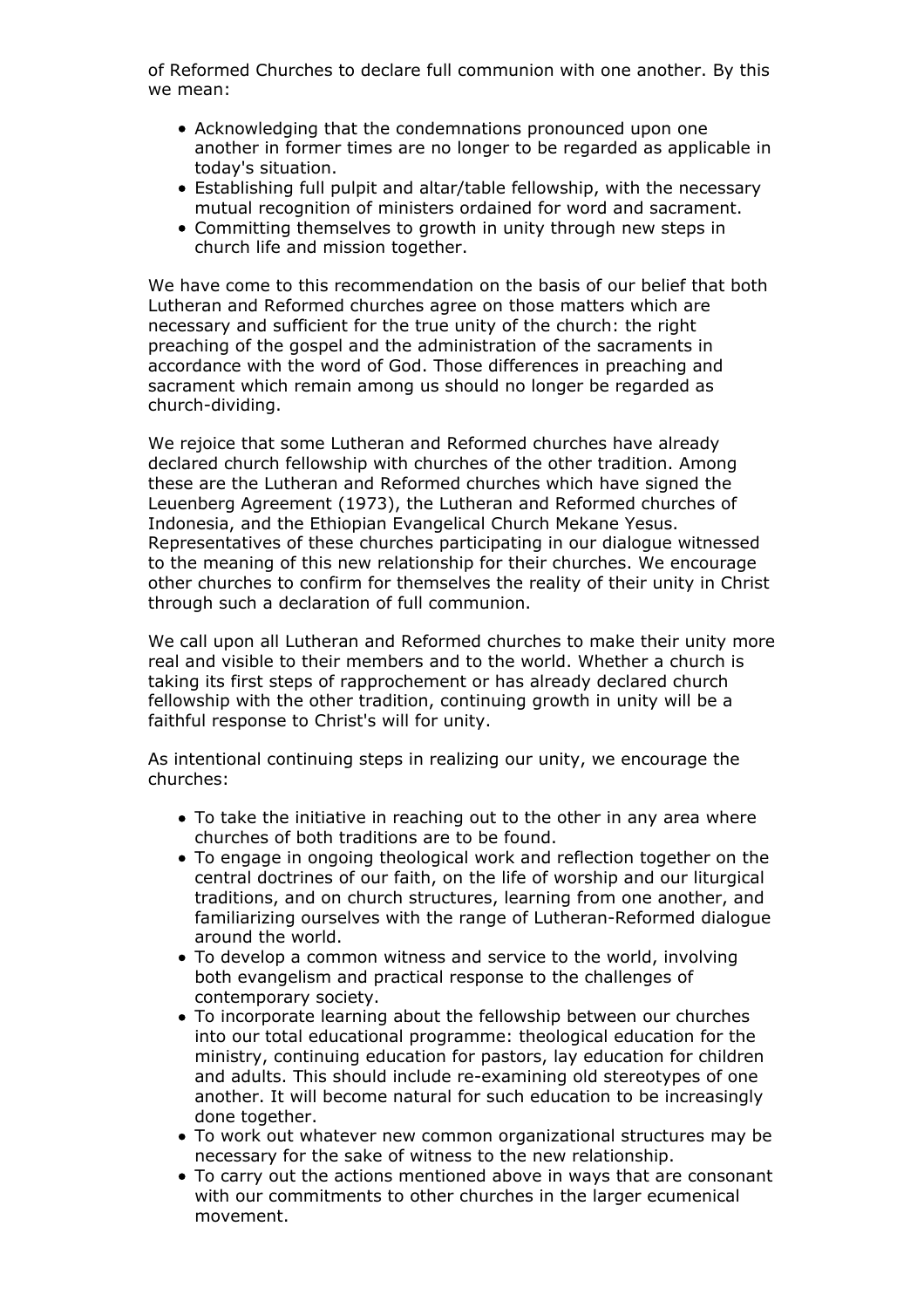We propose that at every level of church life, member churches of the two traditions explore together what is needed in that particular situation for further growth in unity. Situations around the world are so diverse that new forms and styles of life together must be tailored to each context.

- In the local churches, emphasis must be placed on devising useful ways to encounter personally members of churches of the other tradition. The suggestions in the preceding list all lend themselves to local churches. But on special occasions common celebrations of worship may be developed. In some places, for example, an annual Sunday of ecumenical sharing might become a significant tradition, with exchanges of pastors and worshipers among the congregations.
- At the regional or national level, the these suggestions would take different forms but remain equally important. Emphasis here might be placed on developing structures for regular exchange among the churches and developing common witness.
- At the international level, we call upon the Lutheran World Federation and the World Alliance of Reformed Churches to collaborate whenever possible in their work, studying what appropriate conclusions should be drawn for their life from the new relationship existing between Lutheran and Reformed member churches. We urge particularly that efforts be made in every ecumenical dialogue of either tradition to explore fully the implications for that dialogue of what has been said to other dialogue partners by both Lutheran and Reformed churches. In this way the churches can intentionally evaluate the consistency and compatibility of various relationships of ecumenical dialogue.

We request all Lutheran and Reformed churches to place this report on their agenda for study and to transmit their responses to the recommendations to the Lutheran World Federation or the World Alliance of Reformed Churches.

#### **Appendix I**

#### **Lutheran-Reformed Joint Commission**

#### **Lutheran Members**

The Rt Rev. Dr Gyula Nagy, Hungary (co-chair) The Rev. Debela Birri, Ethiopia Prof. Dr Philip Hefner, USA Prof. Dr Ingetraut Ludolphy $^2$ , FRG The Rt Rev. Dr Soritua Nababan<sup>3</sup>Indonesia The Rev. Dr Björn Sandvik, Norway The Rev. Dr Adelbert A. Sitompul<sup>3</sup>, Indonesia

#### **Reformed Members**

Prof. James B. Torrance, Scotland (co-chair) Dr J.C. Adonis, South Africa $<sup>1</sup>$ </sup> The Rev. Dr Karel Blei, The Netherlands Prof. Dr Jane D. Douglass, USA Prof. Dr Paul R. Fries, USA The Rev. Dr Nico Radjawane, Indonesia

#### **Lutheran Consultant**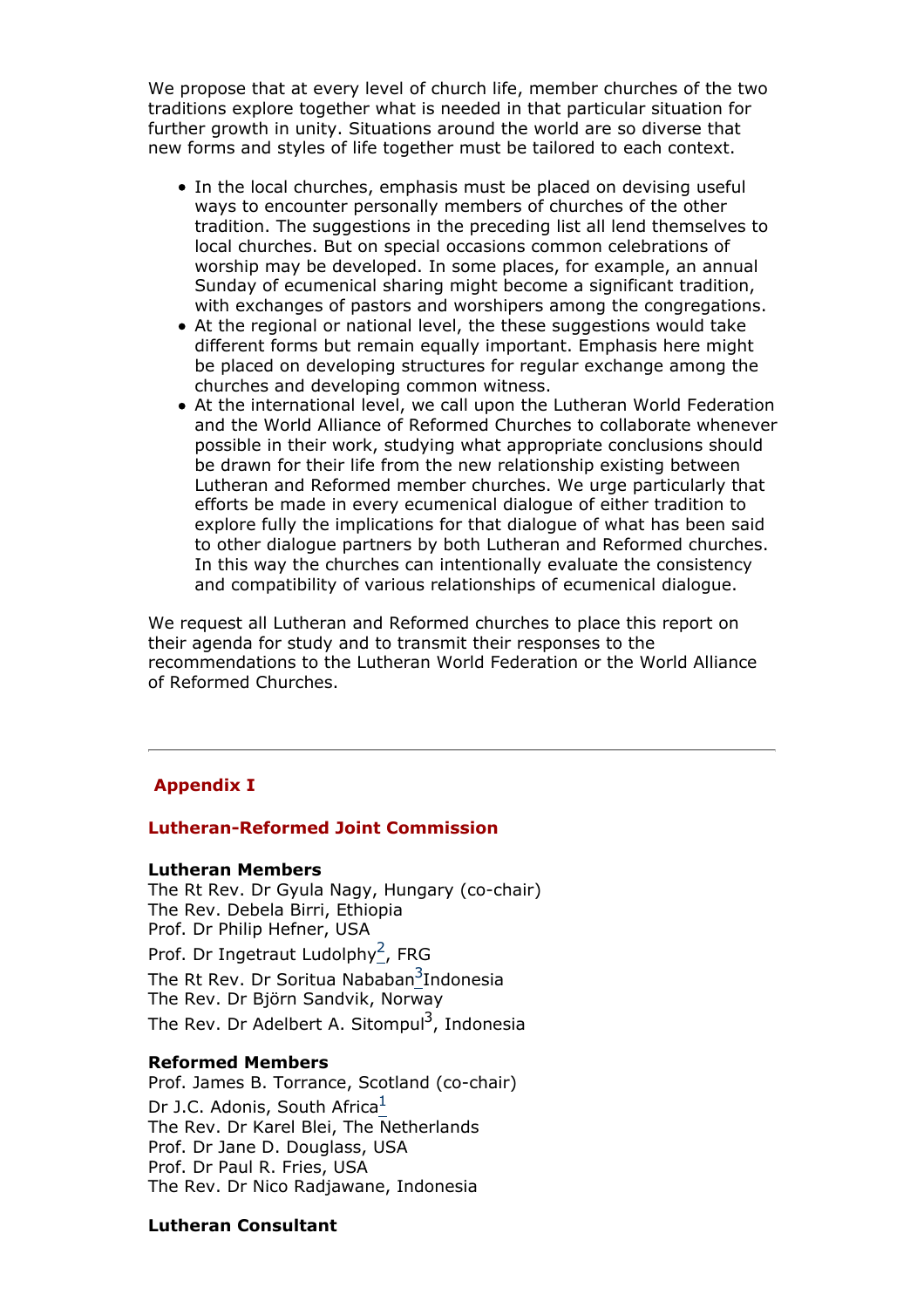Prof. Dr André Birmelé, France

# **Reformed Consultant**

Prof. Dr Lukas Vischer, Switzerland

# **LWF Staff**

The Rev. Dr Eugene L. Brand Ms Irmhild Reichen Young

# **Warc Staff**

Prof. Dr Alan P. F. Sell<sup>4</sup> Ms Regina Rueger

### **Notes**

1. Unable to attend the four meetings of the Joint Commission.

2. "Since the common witness and service of various confessions presuppose that in inter-confessional documents respective identities are maintained, which can only take place if actual existing dogmatic differences have been sufficiently clarified, and moreover since in this paper despite my objection historical realities of the past and the present have not been quite correctly described, it is therefore not possible for me to concur."

Ingetraut Ludolphy, Budapest, 1 December 1988

3. Dr Nabadan served on the Joint Commission from 1985-1986. He was succeeded by Dr Sitompul.

4. Dr Sell left the staff of Warc at the end of 1987.

# **Appendix 2**

### **Introduction to the Leuenberg Agreement**

The final text of the Leuenberg Agreement was adopted on March 16, 1973 at Leuenberg near Basel. It identifies itself a "consensus ... in their understanding of the gospel" among the signatories which then declare and establish "church fellowship."

This Agreement which has already been adopted by over 80 churches in Europe and Latin America is the result of along process begun in the 1950s. Extensive conversations were held on the Lord's Supper, baptism, the word of God, law and the creeds both in various European countries and on a trans-European level. Regarding the history of relationships between Lutheran and Reformed churches while preparing the Agreement see:

Marc Lienhard: Lutherisch-reformierte Kirchengemeinschaft heute. ükumenische Perspektiven 2, 2. Auflage, Frankfurt 1973.

The preparatory papers and theological results which form the background of the Agreement, are published in:

- Auf dem Weg I. Lutherisch-reformierte Kirchengemeinschaft. Polis 33. Zürich 1967.
- Auf dem Weg II. Gemeinschaft der reformatorischen Kirchen. Polis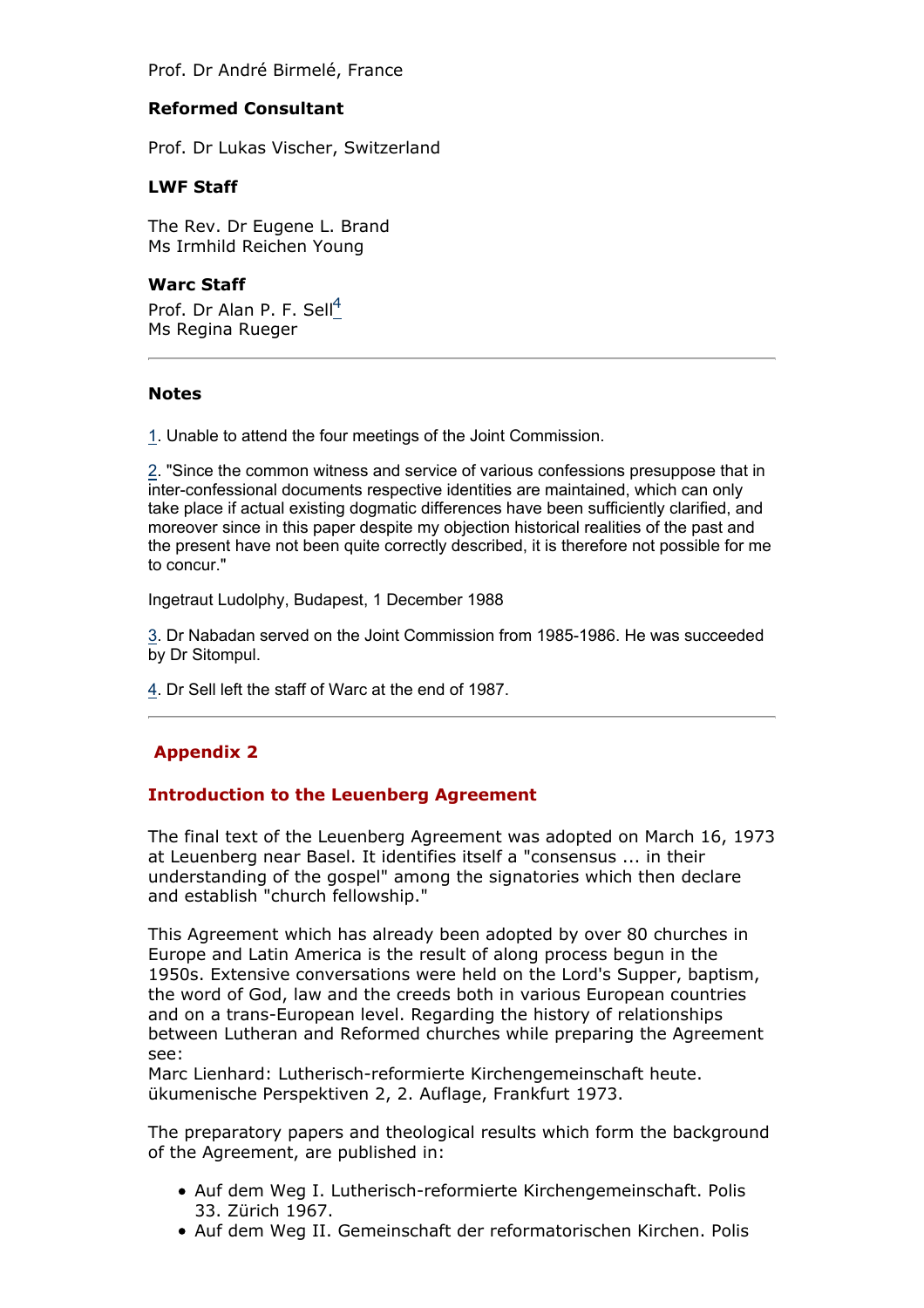41. Zürich 1971.

E. Schieffer: Von Schauenburg nach Leuenberg. Entstehung und Bedeutung der Konkordie reformatorischer Kirchen in Europa. Paderborn 1983.

Participation in this new fellowship cannot remain limited to the signing of an Agreement. The process which started must be continued and thus the Agreement itself already speaks of the "realization of church fellowship" which has taken place since 1973 and which must follow the "declaration". Various topics are mentioned by the Agreement in order to strengthen and deepen the fellowship (paragraphs 35ff.). Particularly the common theological studies have been further developed since 1973. These studies led to a series of common texts on "Doctrine of the Two Kingdoms and the Sovereignty of Jesus Christ", "Ministry - Ministries - Service - Ordination", "Baptism" and "The Relationship of Leuenberg to the Worldwide Ecumenical Movement" adopted by assemblies of those churches which have signed the Agreement during the last 15 years.

With regard to the Assembly in Sigtuna (1976): Marc Lienhard (ed.), Zeugnis und Dienst reformatorischer Kirchen im Europa der Gegenwart, Ükumenische Perspektiven 8, Frankfurt 1977.

With regard to the Assembly in Driebergen (1981): André Birmelé (ed.), Konkordie und Kirchengeme inschaft reformatorischer Kirchen im Europa der Gegenwart. Ükumenische Perspektiven 10. Frankfurt 1982.

With regard to the Assembly in Strasbourg (1987): André Birmelé (ed.), Konkordie und Oikumene. Die Leuenberger Kirchengemeinschaft in der gegenwärtigen ökumenischen Situation. Frankfurt 1988.

The Strasbourg Assembly determined the following themes for the coming years: "Understanding of the Church" and "Liberty". The first theme is intended to continue the classical theological dialogue between the churches. The second is to deepen common witness and service.

# **Appendix 3**

# **Leuenberg agreement<sup>1</sup>**

An Agreement, or Statement of Concord, between the Reformation churches of Europe was adopted by the Preparatory Assembly in completed form on March 16, 1973, in the Swiss conference centre of Leuenberg. Intended to foster fellowship between the "Lutheran and Reformed churches in Europe along with the Union churches that grew out of them, and the related pre-Reformation churches, the Waldensian church and the Church of the Czech Brethren" in terms of mutual recognition, the Leuenberg Agreement, as it has come to be called, has been transmitted to all involved European churches as well as to churches in other parts of the world.

Over the signatures of Dr André Appel (Lutheran World Federation), Dr Edmond Perret (World Alliance of Reformed Churches), and Dr Lukas Vischer (Faith and Order Secretariat, World Council of Churches), a covering letter (March 30, 1973)) was sent to the churches participating in the Preparatory Assembly. Strongly supporting the request of the two Assembly chairmen, Professor Max Geiger (Reformed) and Professor Marc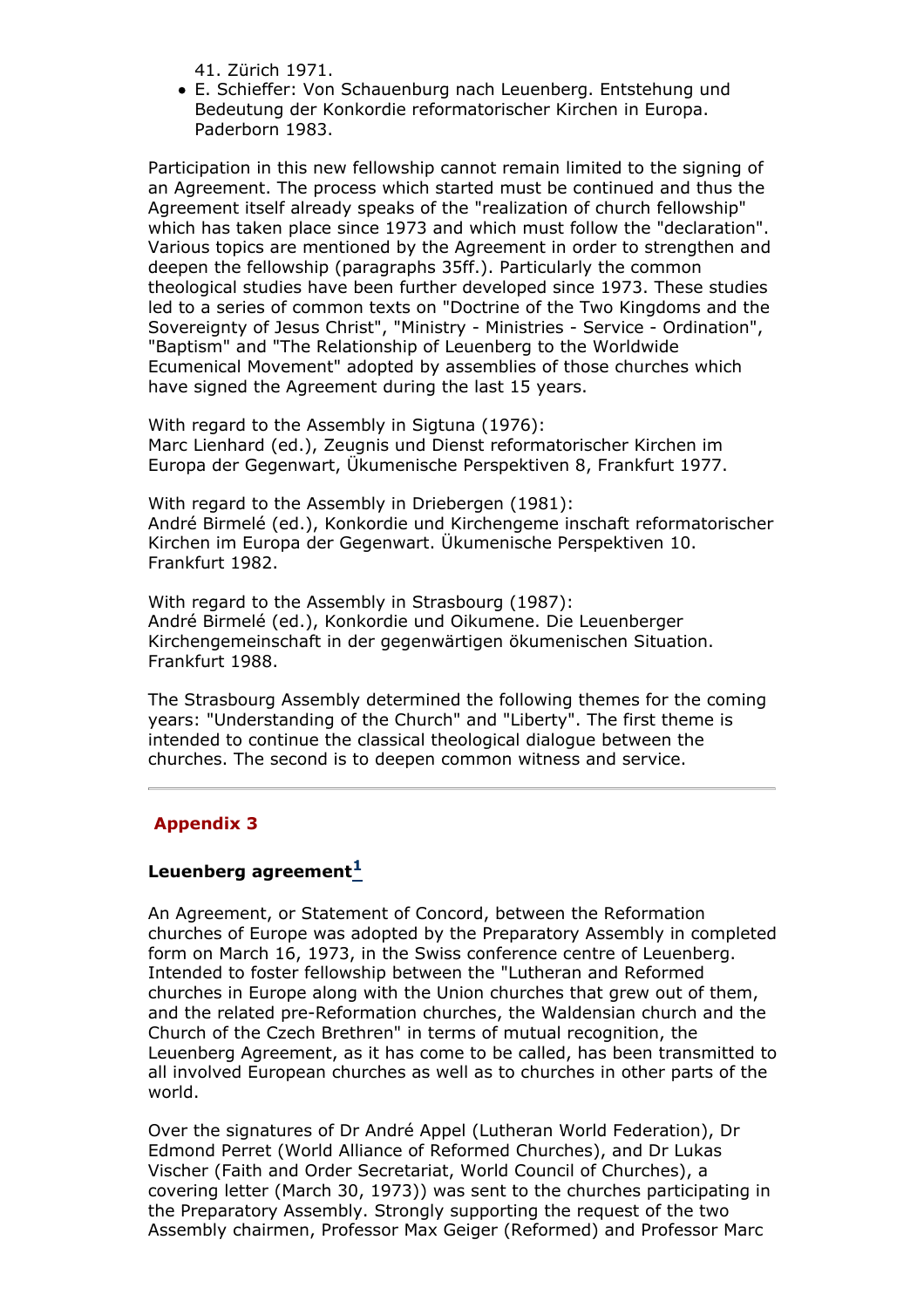Lienhard (Lutheran), the three staff officials expressed the conviction that "all further work must be undertaken in the closest possible contact with the churches themselves."

That the Leuenberg Agreement carries its message to churches in Asia, Africa, Australasia, and the Americas is readily evident. *Lutheran World* here brings two documents: under A. "To the Churches Participating in the Drafting of the Agreement" as to the next steps; and under B. the revised and received text of the Agreement.

#### **Notes**

1. Lutheran World 20 (1973): 347-53.

# **To the churches participating in the drafting of the agreement**

On behalf of the "Preparatory Assembly for the Drafting of an Agreement between the Reformation Churches in Europe," and in accordance with its decision, we are sending you herewith the final text of the Agreement between the Reformation churches in Europe as revised at the Preparatory Assembly's second meeting from March 12-16, 1973, with the request that your church should take the necessary steps to reach a decision on the acceptance of the Agreement.

1. The European churches having noted the Schauenburg Theses (1967) and being largely in agreement with them, at their express wish and with their direct participation the so-called "Leuenberg Conversations" were held (1969-1970). The main theme of these conversations was the question of church fellowship. The churches' official representatives at these conversations recommended that work be begun on drafting an Agreement which could form the basis for achieving church fellowship. Having noted and approved this recommendation, the churches appointed their delegates for the drafting of the text of an Agreement. Meeting in Leuenberg from September 19-24, 1971, the official delegates of the churches produced the draft of an Agreement between the Reformation churches of Europe.

2. In September, 1971, the Preparatory Assembly set up a Continuation Committee which made preparations for the second meeting of the Preparatory Assembly in March, 1973. In accordance with its mandate, the Continuation Committee held several meetings to consider the replies received from the churches, and proposed a revised version of the text of the Agreement. In respect of the requests of a few churches, the Continuation Committee itself was unable to establish a final text of Agreement. At its second meeting, the Preparatory Assembly had before it a report from the Continuation Committee as well as the Committee's written proposals for changes in the text of the Agreement. It also received and considered a synopsis of the replies from the churches, together with a number of comments from church groups and individuals. Up to that time, replies had been received from 63 churches, and a further 9 churches were able to inform the Assembly about their preliminary discussions by means of detailed documents, even though their final answers were still not completed.

3. It was with thankfulness and joy that the Preparatory Assembly discovered that the churches represented in it were practically unanimous in their resolve to continue to seek church fellowship between the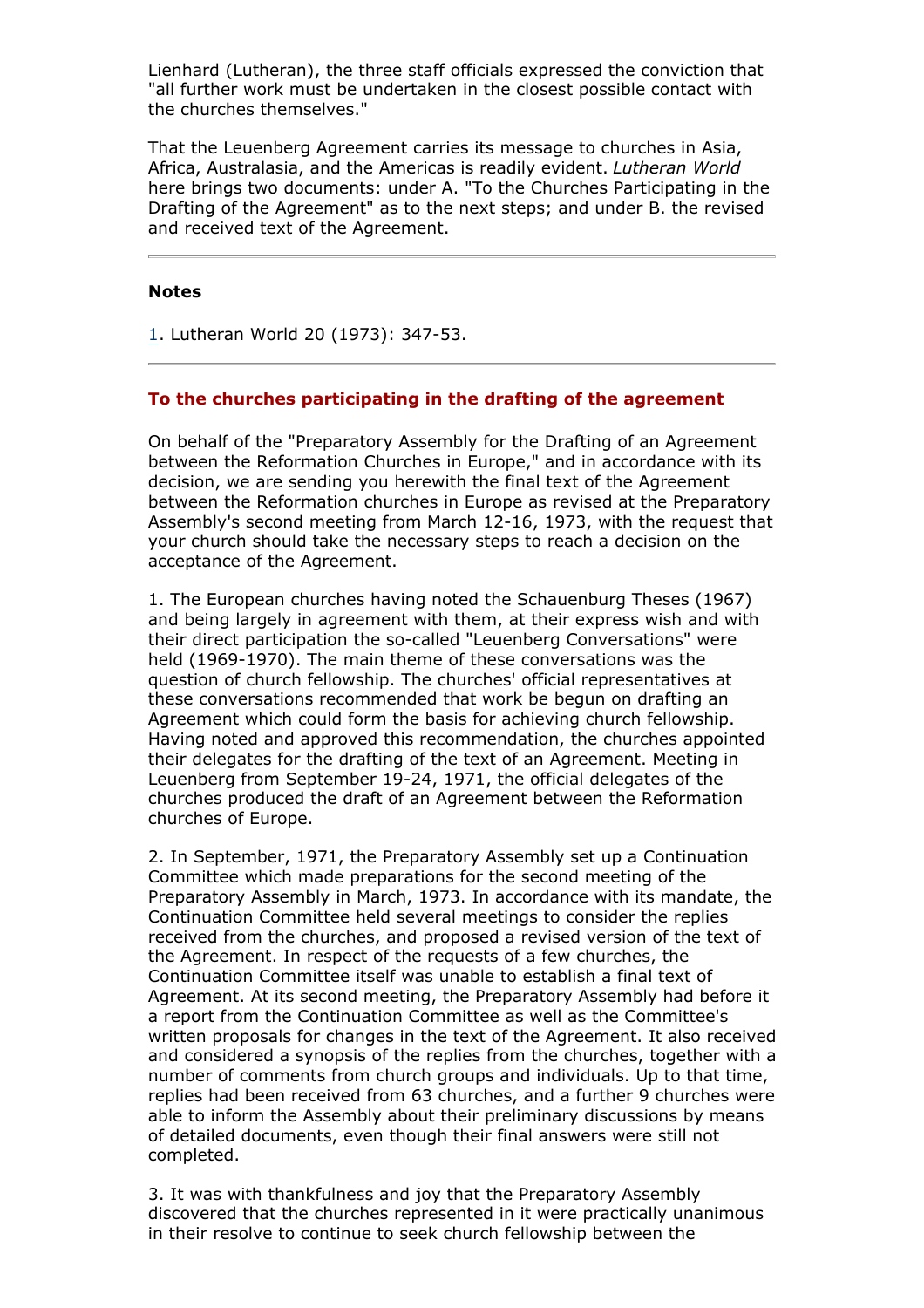Reformation churches of Europe on the basis of an agreement. This was all the more remarkable because many of the churches, in determining their official response, had not only taken into account the views of professional theologians and university faculties but had also to a large extent drawn their ordained ministers and congregations into the process of reaching a common mind.

4. In the light of its study of the comments received, the Preparatory Assembly decided to base all its further work and decisions on this unanimity of the churches in approving the choice of an Agreement as the goal and the method to be pursued. It became convinced that, once the text had been revised, what could be done had been done, and that its work had therefore come to its conclusion. It believes that the matter would not be furthered substantially were the churches invited to comment again, and it therefore now requests the participant churches to accept the Agreement.

5. Important changes suggested have been incorporated in this revised text, and as far as possible a number of basic questions have been clarified.

Wherever possible, the language of the draft text has been improved in response to the criticisms expressed in some of the replies. It should, of course, be borne in mind that the doctrinal differences, which it was the purpose of the Agreement to overcome, are formulated in the characteristic language of the confessions or traditions. In dealing with these verbal formulations of doctrine, therefore, it was necessary to employ a corresponding style. The Preparatory Assembly was fully aware that the task of finding a contemporary language still confronts the churches, and must be tackled in the continuing doctrinal discussions.

In revising the text, care was taken not to add any new propositions. The Agreement does not need to treat every subject dealt with in the confessions and traditions of the individual churches. But it was also essential not to tighten and abbreviate the text to the detriment of the common understanding of the gospel which is required as the basis of the church fellowship into which the churches are to enter. After full discussion the Preparatory Assembly decided that a short form of declaration, giving just a brief account of the consensus which exists between the churches, would not suffice for an affirmation of church fellowship.

6.

- a. The text of the Agreement between the Reformation churches of Europe adopted by the second Preparatory Assembly is attested by the signatures of the four chairmen of the Preparatory Assembly, namely, Dr Max Geiger of Basle, Dr Leonhard Goppelt of Munich, Dr Horst Lahr of Potsdam, and Dr Marc Lienhard of Strasbourg. The signed document is deposited with the World Council of Churches, and copies of it with the Lutheran World Federation and the World Alliance of Reformed Churches.
- The participant churches are invited to indicate their assent in writing b. by September 30, 1974.
- The following declaration should be included in the written assent: c. "The ... (name of the church) ... assents to the version of the Agreement between the Reformation churches of Europe (the Leuenberg Agreement) adopted on March 16, 1973."
- d. Declarations of assent should be sent to the World Council of Churches (Faith and Order Commission, 150 route de Ferney, 1211 Geneva 20, Switzerland) where they will be deposited. Participant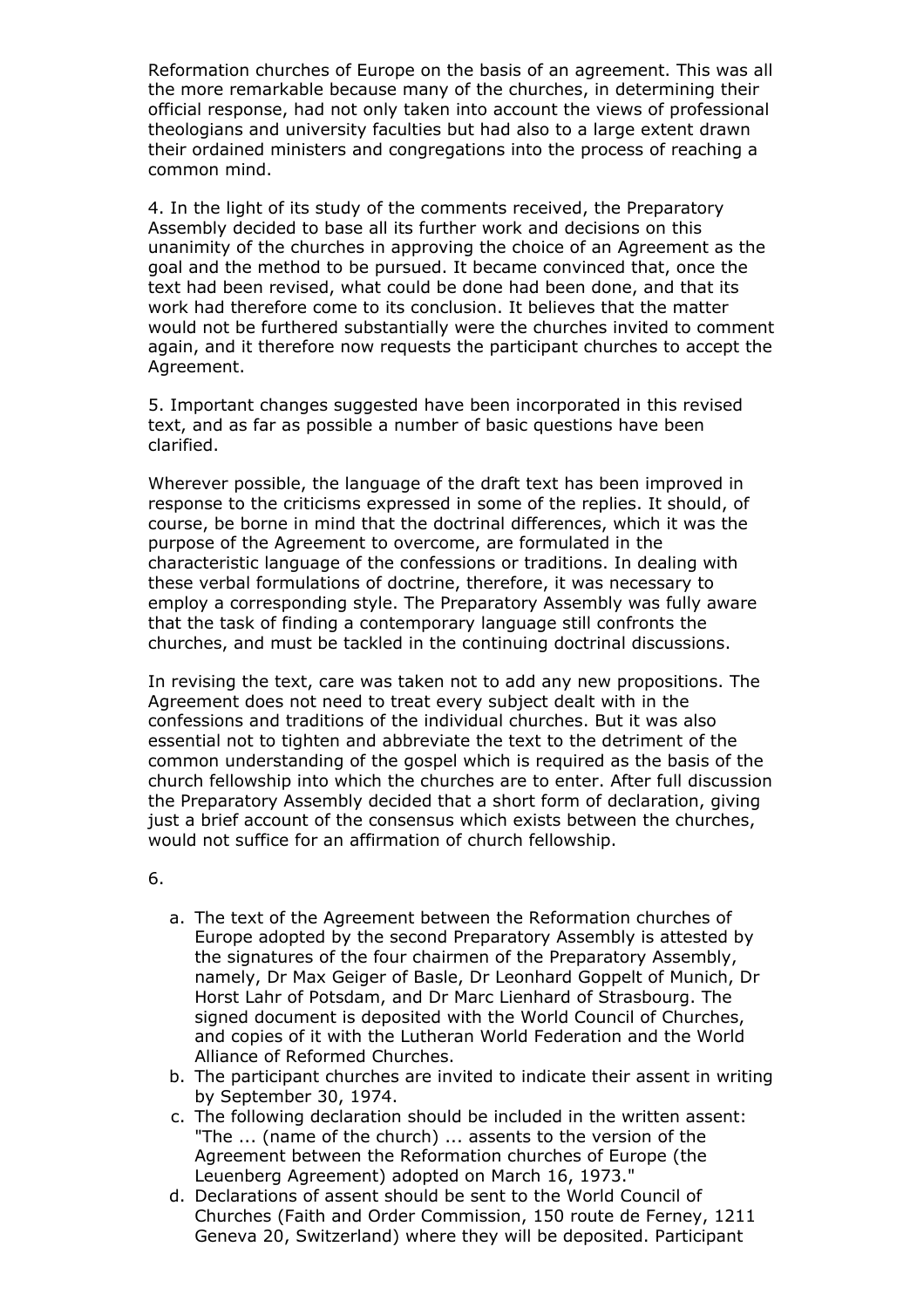churches will be informed of each declaration of assent received by the World Council of Churches.

- Church fellowship in the sense indicated in the Agreement will come e. into effect on October 1, 1974, between those churches whose declaration of assent has then been received by the World Council of Churches.
- 1>Churches whose declaration of assent reached the World Council f. of Churches after September 30, 1974, will be participants in church fellowship in the sense indicated in the Agreement from the date on which their declaration is received.

7. The Preparatory Assembly made the following proposals concerning the achievement of church fellowship.

- The participant churches are asked to send in suggestions and a. requests concerning the practical realization of church fellowship, together with subjects for the proposed continuing doctrinal conversations.
- b. If possible, these doctrinal conversations should be initiated still in 1974. Invitations to participate in them will be sent even to those churches which have not yet been able to reach a decision to assent to the Agreement by the time the doctrinal discussions are resumed. The Continuation Committee will discuss detailed arrangements with the Lutheran World Federation and the World Alliance of Reformed Churches.
- c. The Preparatory Assembly came to the opinion that the calling of a "General Assembly" as envisaged in earlier letters can for the present be disregarded. This does not exclude the possibility of calling a General Assembly at a date to be specified later, if the participant churches consider this desirable. It could, for example, take place in conjunction with the beginning of the continuing doctrinal discussions.

8. The Continuation Committee appointed by the Preparatory Assembly consists of the following members: Professor Dr Andreas Aarflot (Professor Dr Holsten Faberberg); Bishop Helge Brattgård (Professor Dr Fredric Cleve); The Rev. Martin H. Cressey (Rev. Professor Allan D. Galloway); Professor Dr Wilhelm Dantine (Prelate Dr Albrecht Hege); Bishop Dr Emerich Varga (Pastor Johan A. Dvoracek); Professor Dr Max Geiger (Professor Dr Louis Rumpf); Professor Dr Leonhard Goppelt (Bishop Dr Friedrich Hübner); Oberkirchenrat (retired) Dr Karl Herberg (Prelate Dr Hans Bornhäuser); Pastor Attila Kovach (Pastor G. Gyula Röhrig); General Superintendent Dr Horst Lahr (Oberkirchenrat Dr Werner Tannert); Professor Dr Marc Lienhard (Pastor Alain Blancy); Oberkirchenrat Olav Lingner (Oberkirchenrat Dr Werner Hofmann); Professor Dr Wenzel Lohff (Dr Hans Martin Müller); Dr Remko J. Mooi (Professor Dr Daniel Vidal); Dr Paolo Ricca; President Hugo Schnell (Oberkirchenrat Hermann Greifenstein); Praeses Professor Dr Joachim Staedtke (Landessuperintendent Dr Gerhard Nordholt).

It is the responsibility of the Continuation Committee to carry out the tasks mentioned in paragraphs 6 and 7.

Signed on behalf of the Preparatory Assembly.

Professor Dr Max Geiger, Chairman

Professor Dr Marc Lienhard, Chairman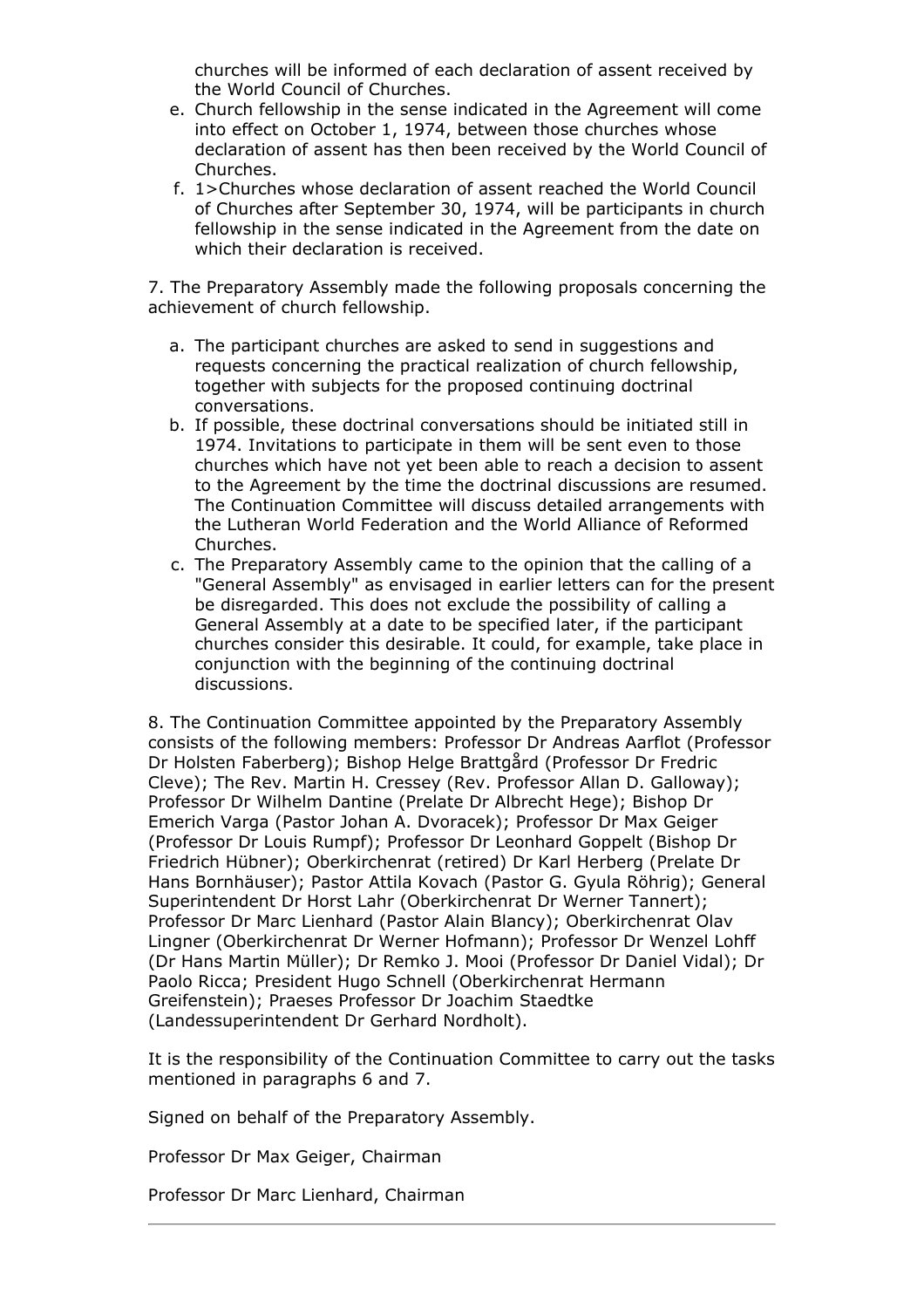1. Lutheran World 20 (1973), 347-53

# **B. Agreement between Reformation churches in Europe**

#### (Leuenberg Agreement)

(1) On the basis of their doctrinal discussions, the churches assenting to this Agreement-namely, Lutheran and Reformed churches in Europe along with the Union churches which grew out of them, and the related pre-Reformation churches, the Waldensian Church and the Church of the Czech Brethren-affirm together the common understanding of the gospel elaborated below. This common understanding of the gospel enables them to declare and to realize church fellowship. Thankful that they have been led closer together, they confess at the same time that guilt and suffering have also accompanied and still accompany the struggle for truth and unity in the church.

(2) The church is founded upon Jesus Christ alone. It is he who gathers the church and sends it forth, by the bestowal of his salvation in preaching and the sacraments. In view of the Reformation, it follows that agreement in the right teaching of the gospel, and in the right administration of the sacraments, is the necessary and sufficient prerequisite for the true unity of the church. It is from these Reformation criteria that the participating churches derive their view of church fellowship as set out below.

### **I. The road to fellowship**

(3) Faced with real differences in style of theological thinking and church practice, the fathers of the Reformation, despite much that they had in common, did not see themselves in a position, on grounds of faith and conscience, to avoid divisions. In this Agreement the participating churches acknowledge that their relationship to one another has changed since the time of the Reformation.

### **1***. Common aspects at the outset of the reformation*

(4) With the advantage of historical distance, it is easier today to discern the common elements in the witness of the churches of the Reformation, in spite of the differences between them: "Their starting point was a new experience of the power of the gospel to liberate and assure. In standing up for the truth which they saw, the Reformers found themselves drawn together in opposition to the church traditions of that time. They were, therefore, at one in confessing that the church's life and doctrine are to be gauged by the original and pure testimony to the gospel in Scripture. They were at one in bearing witness to God's free and unconditional grace in the life, death, and resurrection of Jesus Christ for all those who believe this promise. They were at one in confessing that the practice and form of the church should be determined only by the commission to deliver this testimony to the world, and that the word of God remains sovereign over every human ordering of the Christian community. In so doing, they were at one with the whole of Christendom in receiving and renewing the confession of the triune God and the God-manhood of Jesus Christ as expressed in the ancient creeds of the church.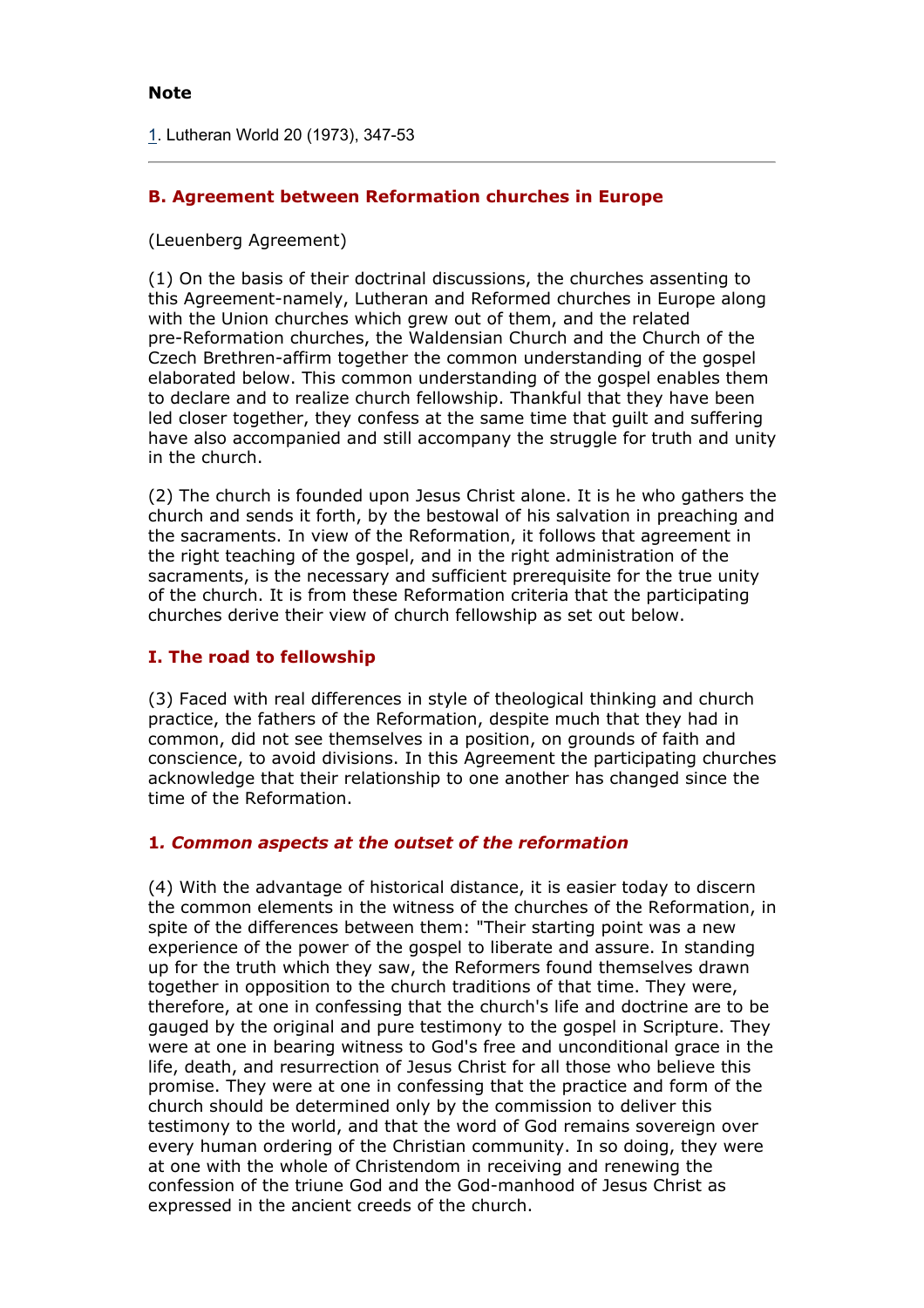# **2.** *Changed elements in the contemporary situation*

(5) In the course of 400 years of history, the churches of the Reformation have been led to new and similar ways of thinking and living: by theological wrestling with the questions of modern times, by advances in biblical research, by the movements of church renewal, and by the rediscovery of the ecumenical horizon. These developments certainly have also brought with them new differences cutting right across the confessions. But, time and again, there has also been an experience of brotherly fellowship, particularly in times of common suffering. The result of all these factors was a new concern on the part of the churches, especially since the revival movement, to achieve a contemporary expression both of the biblical witness and of the Reformation confessions of faith. In the process they have learned to distinguish between the fundamental witness of the Reformation confessions of faith and their historically-conditioned thought forms. Because these confessions of faith bear witness to the gospel as the living word of God in Jesus Christ, far from barring the way to continued responsible testimony to the Word, they open up this way with a summons to follow it in the freedom of faith.

### **II. The common understanding of the gospel**

(6) In what follow, the participating churches describe their common understanding of the gospel insofar as this is required for establishing church fellowship between them.

### **1.** *The Message of Justification as the Message of the Free Grace of God*

(7) The gospel is the message of Jesus Christ, the salvation of the world, in fulfilment of the promise given to the people of the Old Covenant.

(8) a) The true understanding of the gospel was expressed by the fathers of the Reformation in the doctrine of justification.

(9) b) In this message, Jesus Christ is acknowledged as the one in whom God became man and bound himself to man; as the crucified and risen one who took God's judgement upon himself and, in so doing, demonstrated God's love to sinners; and as the coming one who, as Judge and Saviour, leads the world to its consummation.

(10) c) Through his word, God by his Holy Spirit calls all men to repent and believe, and assures the believing sinner of his righteousness in Jesus Christ. Whoever puts his trust in the gospel is justified in God's sight for the sake of Jesus Christ, and set free from the accusation of the law. In daily repentance and renewal, he lives within the fellowship in praise of God and in service to others, in the assurance that God will bring his kingdom in all its fullness. In this way God creates new life, and plants in the midst of the world the seed of a new humanity.

(11) d) This message sets Christians free for responsible service in the world and makes them ready to suffer in this service. They know that God's will, as demand and succour, embraces the whole world. They stand up for temporal justice and peace between individuals and nations. To do this they have to join with others in seeking rational and appropriate criteria, and play their part in applying these criteria. They do so in the confidence that God sustains the world and as those who are accountable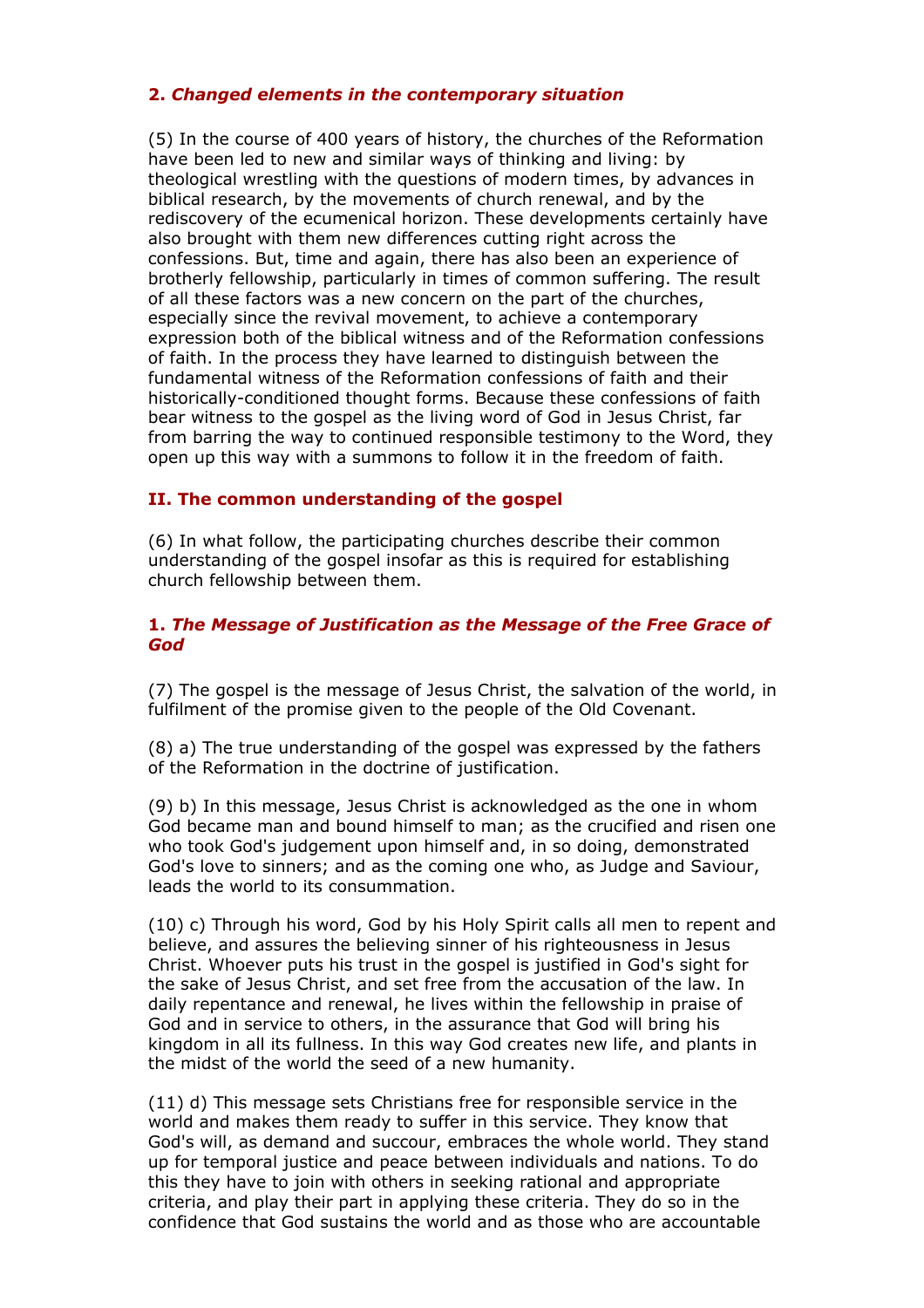to him.

(12) e) In this understanding of the gospel, we take our stand on the basis of the ancient creeds of the church, and reaffirm the common conviction of the Reformation confessions that the unique mediation of Jesus Christ in salvation is the heart of the Scriptures, and that the message of justification as the message of God's free grace is the measure of all the church's preaching.

# **2***. Preaching, baptism, and the lord's supper*

(13) The fundamental witness to the gospel is the testimony of the apostles and prophets in the Holy Scriptures of the Old and New Testament. It is the task of the church to spread this gospel by the spoken word in preaching, by individual counselling, and by baptism and the Lord's Supper. In preaching, baptism, and the Lord's Supper, Jesus Christ is present through the Holy Spirit. Justification in Christ is thus imparted to men, and in this way the Lord gathers his people. In doing so he employs various forms of ministry and service, as well as the witness of all those belonging to his people.

#### Baptism

(14) Baptism is administered in the name of the Father and of the Son and of the Holy Spirit with water. In baptism, Jesus Christ irrevocably receives man, fallen prey to sin and death, into his fellowship of salvation so that he may become a new creature. In the power of his Holy Spirit, he calls him into his community and to a new life of faith, to daily repentance, and to discipleship.

### The Lord's Supper

(15) In the Lord's Supper the risen Christ imparts himself in his body and blood, given up for all, through his word of promise with bread and wine. He thereby grants us forgiveness of sins, and sets us free for a new life of faith. He enables us to experience anew that we are members of his body. He strengthens us for service to all men.

(16) When we celebrate the Lord's Supper we proclaim the death of Christ through which God has reconciled the world with himself. We proclaim the presence of the risen Lord in our midst. Rejoicing that the Lord has come to us, we await his future coming in glory.

### **III. Accord in respect of the doctrinal condemnations of the Reformation era**

(17) The differences which from the time of the Reformation onwards have made church fellowship between Lutheran and Reformed churches impossible, and have led them to pronounce mutual condemnations, relate to the doctrine of the Lord's Supper, christology, and the doctrine of predestination. We take the decisions of the Reformation fathers seriously, but are today able to agree on the following statements in respect of these condemnations:

### **1***. The Lord's Supper*

(18) In the Lord's Supper the risen Jesus Christ imparts himself in his body and blood, given up for all, through his word of promise with bread and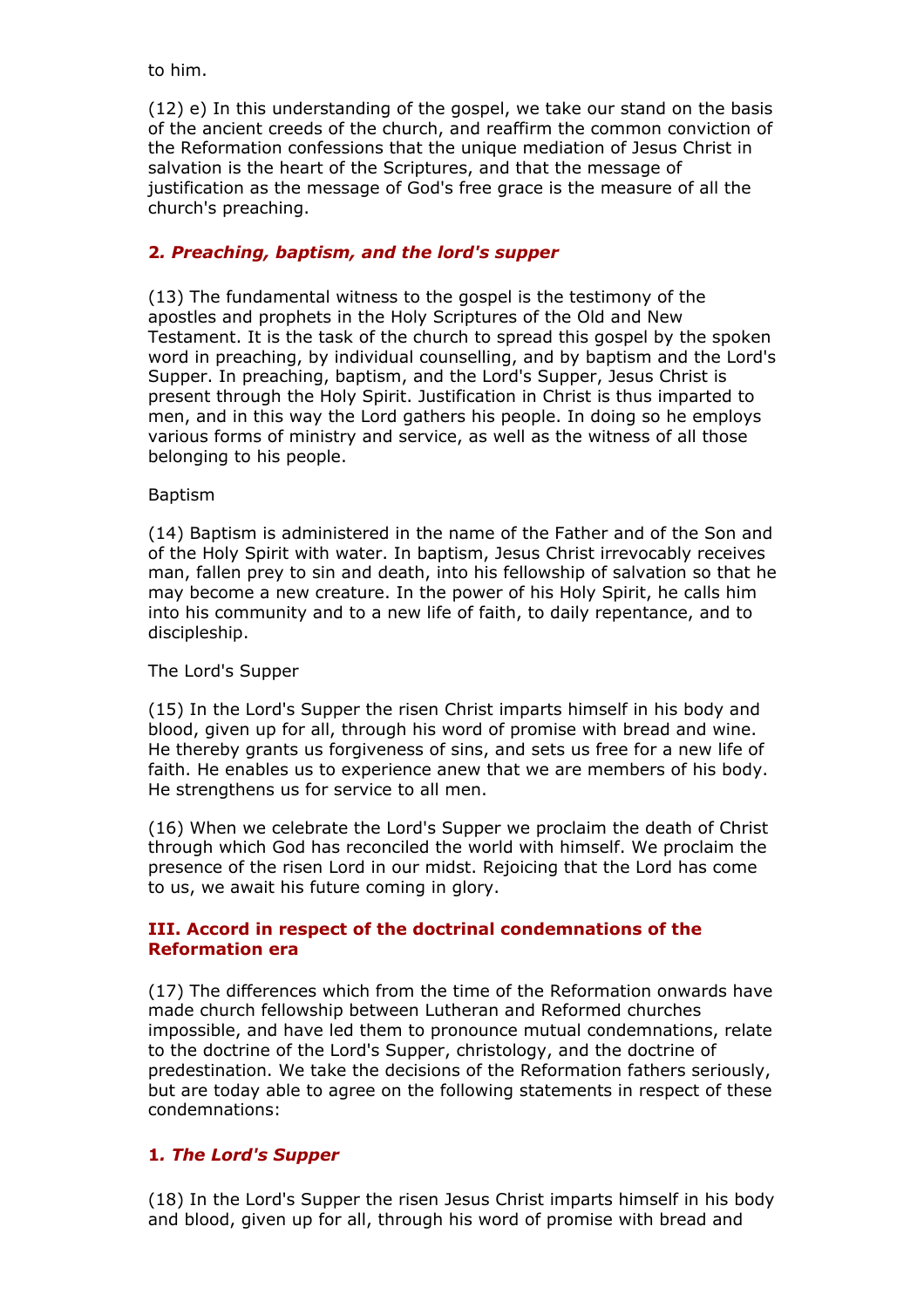wine. He thus gives himself unreservedly to all who receive the bread and wine; faith receives the Lord's Supper for salvation, unfaith for judgement.

(19) We cannot separate communion with Jesus Christ in his body and blood from the act of eating and drinking. To be concerned about the manner of Christ's presence in the Lord's Supper in abstraction from this act is to run the risk of obscuring the meaning of the Lord's Supper.

(20) Where such a consensus exists between the churches, the condemnations pronounced by the Reformation confessions are inapplicable to the doctrinal position of these churches.

# **2.** *Christology*

(21) In the true man Jesus Christ, the eternal Son, and so God himself, has bestowed himself upon lost mankind for its salvation. In the word of the promise and in the sacraments, the Holy Spirit, and so God himself, makes the crucified and risen Jesus present to us.

(22) Believing in this self-bestowal of God in his Son, the task facing us, in view of the historically- conditioned character of traditional thought forms, is to give renewed and effective expression to the special insights of the Reformed tradition, with its concern to maintain unimpaired the divinity and humanity of Jesus, and to those of the Lutheran tradition, with its concern to maintain the unity of Jesus as a person.

(23) In these circumstances, it is impossible for us to reaffirm the former condemnations today.

### **3***. Predestination*

(24) In the gospel we have the promise of God's unconditional acceptance of sinful man. Whoever puts his trust in the gospel can know that he is saved, and praise God for his election. For this reason we can speak of election only with respect to the call to salvation in Christ.

(25) Faith knows by experience that the message of salvation is not accepted by all; yet it respects the mystery of God's dealings with men. It bears witness to the seriousness of human decisions, and at the same time to the reality of God's universal purpose of salvation. The witness of the Scriptures to Christ forbids us to suppose that God has uttered an eternal decree for the final condemnation of specific individuals or of a particular people.

(26) When such a consensus exists between churches, the condemnations pronounced by the Reformation confessions of faith are inapplicable to the doctrinal position of these churches.

### **4.** *Conclusions*

(27) Wherever these statements are accepted, the condemnations of the Reformation confessions in respect of the Lord's Supper, Christology, and predestination are inapplicable to the doctrinal position. This does not mean that the condemnations pronounced by the Reformation fathers are irrelevant; but they are no longer an obstacle to church fellowship.

(28) There remain considerable differences between our churches in forms of worship, types of spirituality, and church order. These differences are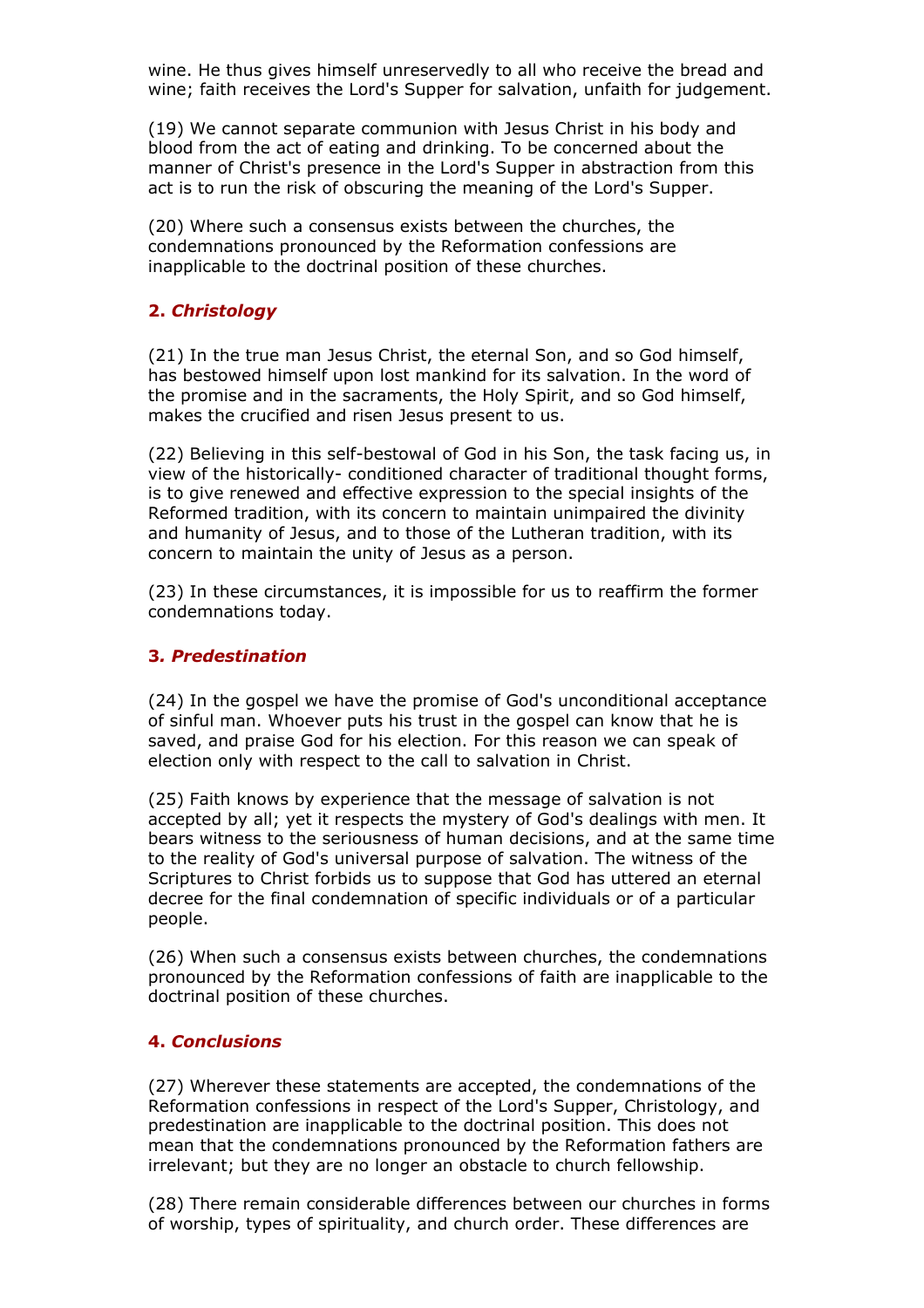often more deeply felt in the congregations than the traditional doctrinal differences. Nevertheless, in fidelity to the New Testament and Reformation criteria for church fellowship, we cannot discern in these differences any factors which should divide the church.

# **IV. The declaration and realization of church fellowship**

(29) In the sense intended in this Agreement, church fellowship means that, on the basis of the consensus they have reached in their understanding of the gospel, churches with different confessional positions accord each other fellowship in word and sacrament, and strive for the fullest cooperation In witness and service to the world.

# **1***. Declaration of Church Fellowship*

(30) In assenting to this Agreement the churches, in loyalty to the confessions of faith which bind them, or with due respect for their traditions, declare:

(31) a) that they are one in understanding the gospel as set out in Parts II and III;

(32) b) that, in accordance with what is said in Part III, the doctrinal condemnations expressed in the confessional documents no longer apply to the contemporary doctrinal position of the assenting churches;

(33) c) that they accord each other table and pulpit fellowship; this includes the mutual recognition of ordination and the freedom to provide for inter-celebration.

(34) With these statements, church fellowship is declared. The divisions which have barred the way to this fellowship since the 16th century are removed. The participating churches are convinced that they have been put together in the one church of Jesus Christ, and that the Lord liberates them for, and lays upon them the obligation of, common service.

# **2***. Realizing church fellowship*

(35) It is in the life of the churches and congregations that church fellowship becomes a reality. Believing in the unifying power of the Holy Spirit, they bear their witness and perform their service together, and strive to deepen and strengthen the fellowship they have found together.

a) Witness and service

(36) The preaching of the churches gains credibility in the world when they are at one in their witness to the gospel. The gospel liberates and binds together the churches to render common service. Being the service of love, it turns to man in his distress and seeks to remove the causes of that distress. The struggle for justice and peace in the world increasingly demands of the churches the acceptance of a common responsibility.

b) The continuing theological task

(37) the Agreement leaves intact the binding force of the confessions within the participating churches. It is not to be regarded as a new confession of faith. It sets forth a consensus reached about central matters; one which makes church fellowship possible between churches of different confessional positions. In accordance with this consensus, the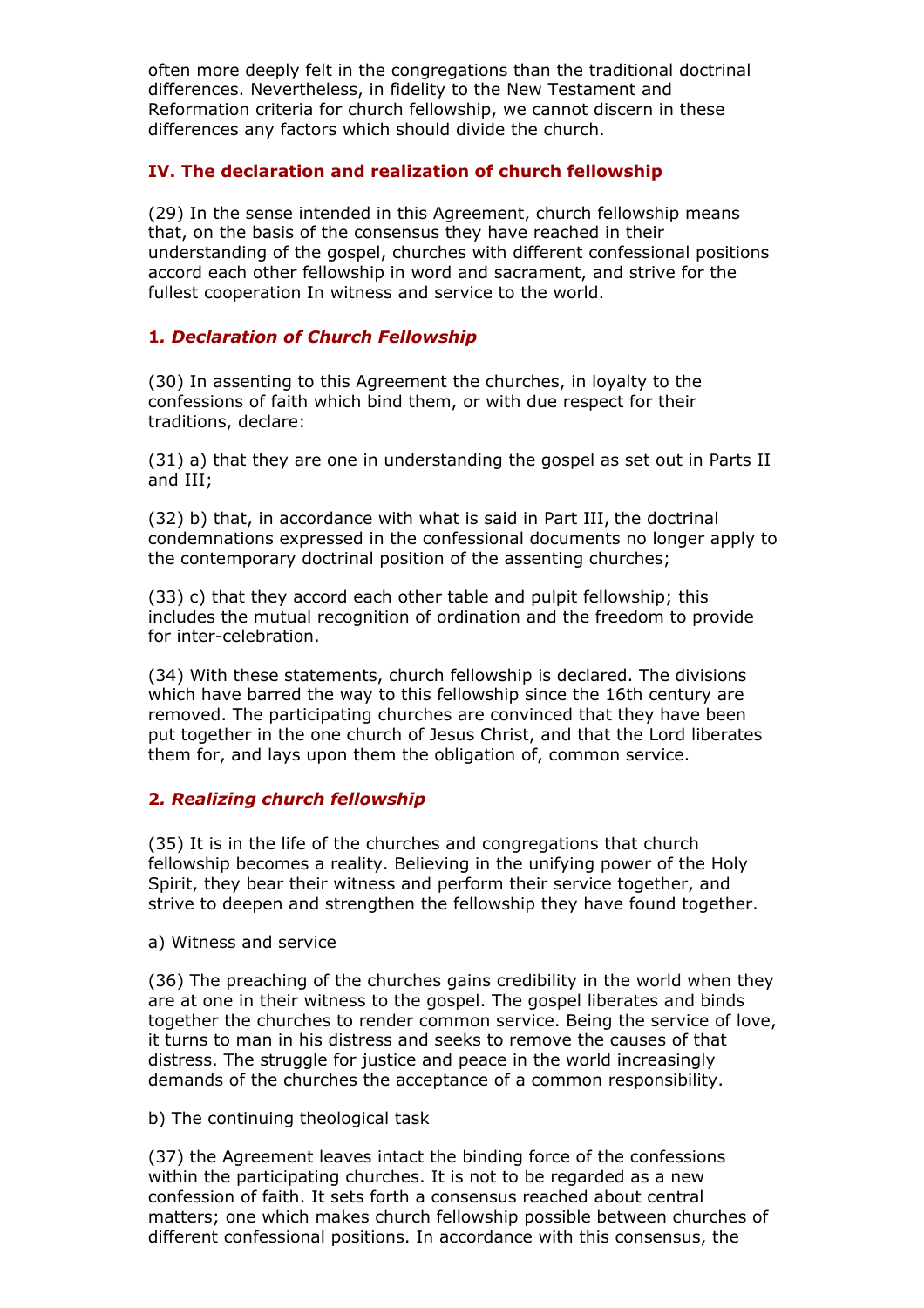participating churches will seek to establish a common witness and service, and pledge themselves to their common doctrinal discussions.

(38) The common understanding of the gospel on which church fellowship is based must be further deepened, tested in the light of the witness of Holy Scripture, and continually made relevant in the contemporary scene.

(39) The churches have the task of studying further these differences of doctrine which, while they do not have divisive force, still persist within and between the participating churches. These include: hermeneutical questions concerning the understanding of Scripture, confession of faith, and church; the relation between law and gospel; baptismal practice; ministry and ordination; the "two kingdom" doctrine, and the doctrine of the sovereignty of Christ; and church and society. At the same time newly emerging problems relating to witness and service, order and practice, have to be considered.

(40) On the basis of their common heritage, the churches of the Reformation must determine their attitude to trends toward theological polarization increasingly in evidence today. To some extent the problems here go beyond the doctrinal differences which were once at the basis of the Lutheran-Reformed controversy.

(41) It will be the task of common theological study to testify to the truth of the gospel and to distinguish it from all distortions.

c) Organizational consequences

(42) This declaration of church fellowship does not anticipate provisions of church law on particular matters of inter-church relations, or within the churches. The churches will, however, take the Agreement into account considering such provisions.

(43) As a general rule, the affirmation of pulpit and table fellowship and the mutual recognition of ordination do not affect the rules in force in the participating churches for induction to a pastoral charge, the exercise of the pastoral ministry, or the ordering of congregational life.

(44) The question of organic union between particular participating churches can only be decided in the situation in which these churches live. In examining this question the following points should be kept in mind:

(45) Any union detrimental to the lively plurality in styles of preaching, ways of worship, church order, and in diaconal and social action, would contradict the very nature of the church fellowship inaugurated by this declaration. On the other hand, in certain situations, because of the intimate connection between witness and order, the church's service may call for formal legal unification. Where organizational consequences are drawn from this declaration, it should not be at the expense of freedom of decision in minority churches.

### d) Ecumenical aspects

(46) In establishing and realizing church fellowship among themselves, the participating churches do so as part of their responsibility to promote the ecumenical fellowship of all Christian churches.

(47) They regard such a fellowship of churches in the European area as a contribution to this end. They hope that the ending of their previous separation will influence churches in Europe and elsewhere which are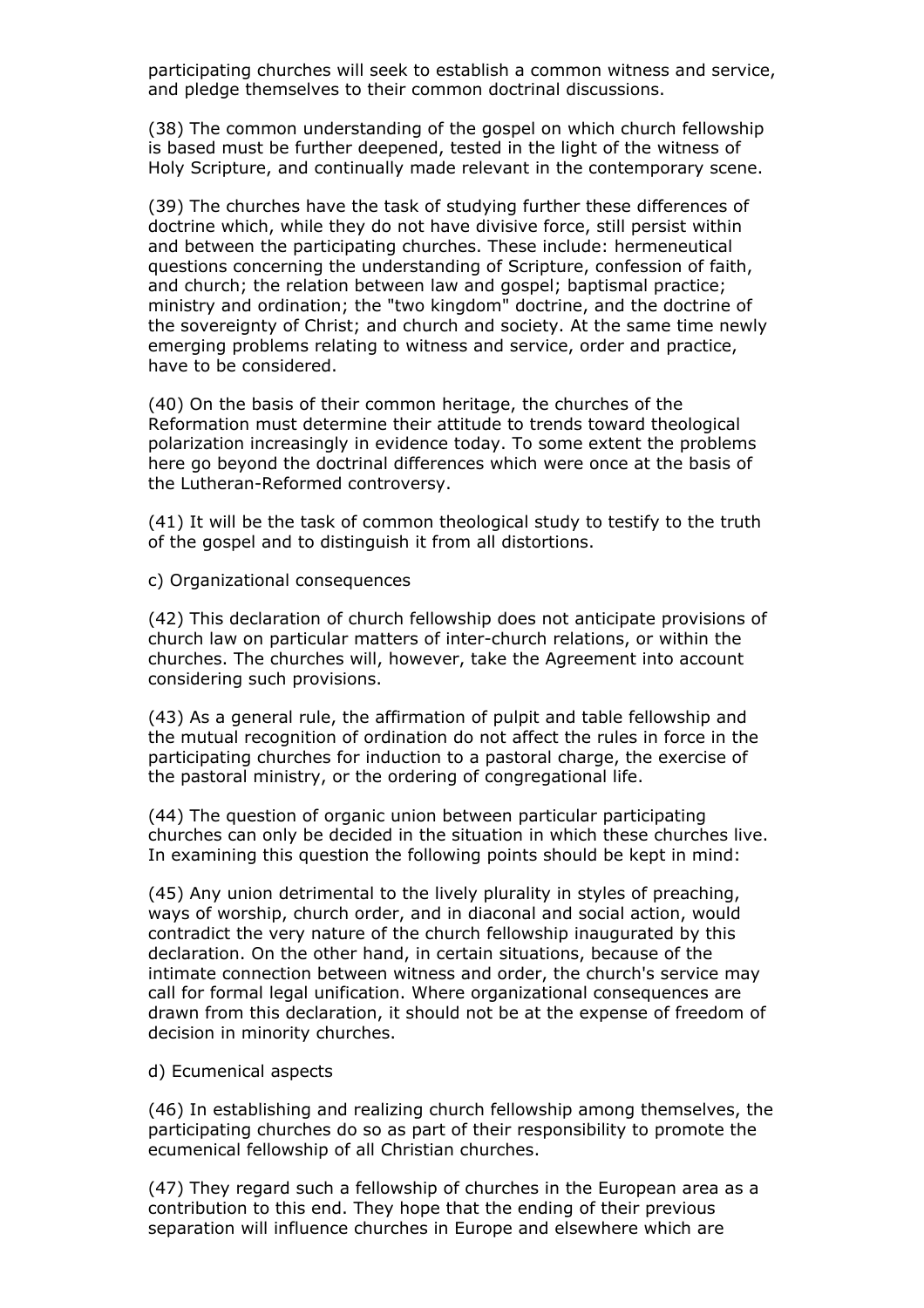related to them confessionally. They are ready to examine with them the possibilities of wider church fellowship.

(48) This hope applies equally to the relationship between the Lutheran World Federation and the World Alliance of Reformed Churches.

(49) They also hope that the achievement of church fellowship with each other will provide a fresh stimulus to conference and cooperation with churches of other confessions. They affirm their readiness to set their doctrinal discussions within this wider context.

#### **Appendix 4**

# **Introduction to "an invitation to action"**

A brief sketch of the historical context for *An Invitation to Action* will be found in paragraphs 43-48 of the Report of the Joint Commission. Participants in the third round of North American Lutheran-Reformed Dialogue (1981-83), after studying the documents produced by earlier conversations in the USA and Europe, concluded that the present barriers to the new steps towards unity called for in the 1960s were not primarily doctrinal. Previous dialogues on both sides of the Atlantic had firmly established the reality of fundamental agreement on issues considered primary for establishing inter-communion; and the new ecumenical climate world-wide had led both ecclesial traditions to new attitudes toward the remaining theological differences between them. But the second round of North American dialogue had made clear that mere appeal to the Leuenberg Agreement was insufficient.

What appeared to be needed, then, were: a) further treatment of the understanding of ministry, to supplement *Marburg Revisited*: b) increasing consciousness of the relationship between the mission and the unity of the Church: c) dissemination among clergy and laity in both traditions of the results of previous dialogues in Europe and North America to raise their awareness of the new situation in Lutheran-Reformed relations which already existed; d) creation of a study document which would permit clergy and lay people to enter into grass-roots experience of Lutheran-Reformed dialogue; and e) self-conscious construction of new programmes of common worship, mission, and study which would engage Lutheran and Reformed people in new patterns of cooperative work.

There was hope that significant collaboration in urgent tasks of ministry to the world as well as in the life of the Christian community would break down stereotypes and remove unjustified suspicions and might well produce some exciting and creative new forms of ministry. Honest theological conversation about issues where differences remained would continue, but in a new context of official "mutual recognition." *An Invitation to Action* issued by the third round of dialogue, then, was indeed an urgent call to the churches, on the basis of the existing solid theological preparation, to move boldly towards a new witness to unity in the gospel.

Only the text of *An Invitation to Action* is reproduced here. For the rather extensive notes the reader is referred to the American publication (Philadelphia, 1984).

#### **Appendix 5**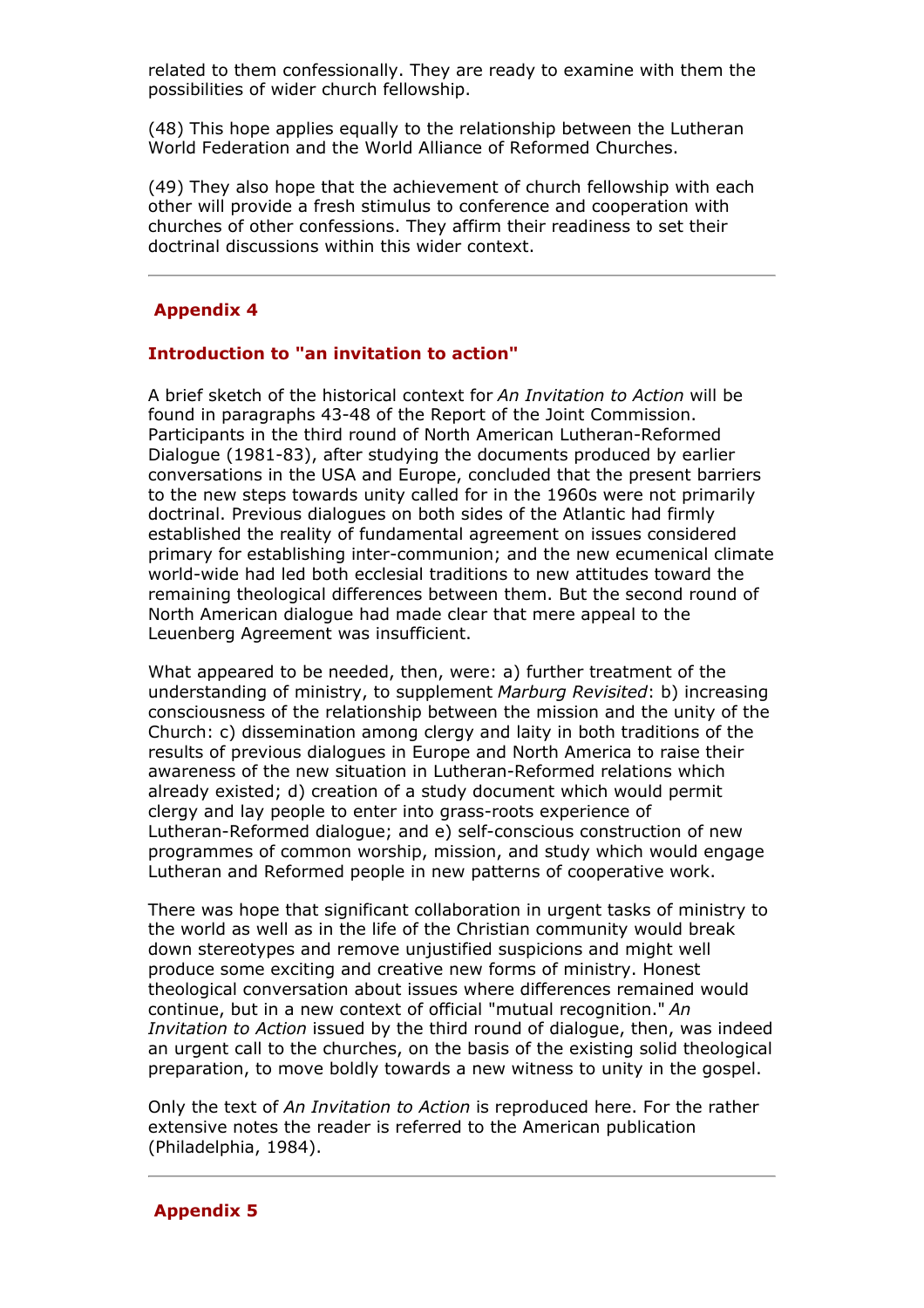# **An invitation to action**

#### **Introduction**

This common statement and urgent invitation for action is addressed to the Lutheran and Reformed churches of the United States which appointed us as official representatives for the third round of theological dialogue between our confessional families.

Our common statement is the product of two years of study and explicitly builds on the earlier work of the theologians of our churches. The first round of Lutheran-Reformed dialogue, which concluded in 1966, was also the first bilateral theological conversation authorized by our churches. Those Lutheran-Reformed conversations thus began a new era in ecumenism.

Both the first and second rounds of dialogue invited our respective churches to take specific positive actions to encourage our two traditions of the continental Reformation to recognize significant theological convergence and to participate in specific common activities. We regret that our respective churches did not do so as early as 1966.

We affirm that it is now an appropriate time for our churches to take positive action.

"For God so loved the world ..."

1.1 God enters history in the Son and the Spirit to save and liberate the world from the bondage of sin and death. Sin is evidenced in our alienation from God and from one another, in the misuse and scarring of the goodness of creation and in injustice all around us. "The whole creation groans and travails in pain together until now" (Rom 8..22). In Christ, God robs death of its power over creation. Through the resurrection God reverses the decay of all things. God's own mission in the world among all peoples goes on constantly. The existence of the ongoing people of God offers hope in our culture gripped alternately by arrogant self-sufficiency and despair.

1.2 This mission of God in such a world addresses churches of common faith. Today there is a new urgency to unite in common proclamation of the gospel, witnessing to the kingdom of God and its justice (Mt 6.33). Humankind seems bent upon bringing the end of the world upon itself and all creatures of God by nuclear holocaust. Our churches are already enlisted in a common mission: participation in God's preservation of the world, God's struggle for justice and peace, and evangelization.

1.3 The people of our churches live in the same communities, work in the same buildings, perform the same tasks, suffer the same pains, celebrate the same joys, and are sustained by the same gospel.

1.4 Each of our churches independently has addressed issues common to our local communities, our nation, and the world, such as: nuclear armament, peace, justice for the poor of our country and the world, prison reform, sex, marriage, and the family, economic justice, the yokes of race and class, ecology, and the advocacy of all persons denied their right to achieve their potential.

1.5 Our churches in varying degrees already cooperate with each other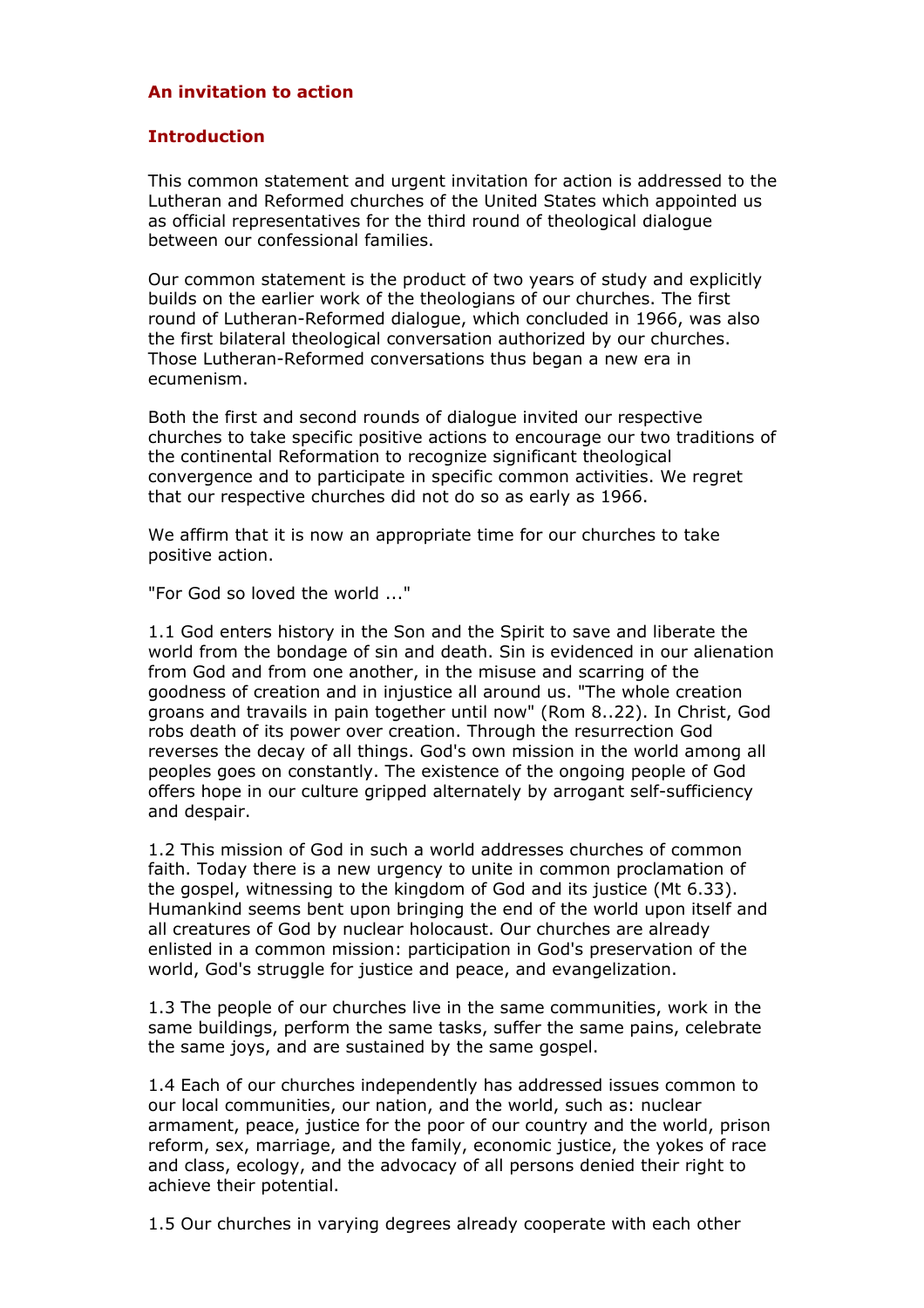locally, nationally, and internationally in addressing the urgent needs of our world and in confessing God's work among us.

1.6 Because our churches are engaged in a consideration of the document on *Baptism, Eucharist and Ministry* developed within the World Council of Churches, we are obligated to explore again the heritage of ministry, sacraments, and mission we share as churches shaped by the Reformation of the sixteenth century.

1.7 Because we have commonality in our theological reflections and our social setting in spite of our separation, God's mission presses us on to a more visible unity rooted in God's word and sacraments.

1.8 Because God makes us all members of the holy catholic church by baptism, our churches are compelled to work together officially toward full communion in each other's baptism, Holy Communion, and ministry.

1.9 Our unity in word and sacraments will be one additional step for our churches as we pray for and accept the unity Christ has given us, so that the world might believe and be re-created.

2. Our unity in Christ compels us to claim our strong affinities in doctrine and practice. Both Lutheran and Reformed traditions:

- a. Affirm themselves a living part of the church catholic.
- b. Confess the Nicene and Apostles' Creeds.
- c. Affirm the doctrine of justification by faith as fundamental.
- d. Affirm the unique and final authority of Holy Scriptures in the church.
- e. Affirm the real presence of Christ in the Lord's Supper.
- f. Affirm the priesthood of all believers and have interpreted this as our servant-hood to God and our service to the world.
- Affirm the vocation of all the baptized, which is service (ministry) in g. every aspect of their lives in their care of God's world.
- h. Affirm that they are in faithful succession in the apostolic Tradition and that faithful succession in this Tradition is all that is necessary for mutual recognition as part of the church catholic.
- i. Share a common definition of a church in the apostolic Tradition: a community where the word is rightly preached and the sacraments rightly administered.
- j. Identify a ministry of word and sacrament as instituted by God.
- Ordain once to a ministry of word and sacrament, and the functions k. of such persons are identical.
- Understand that ordination is to the ministry of the church catholic. l. Such ordinations in both traditions have usually been by presbyters.
- m. Have granted the appropriateness under some circumstances of one ordained person exercising episkopē, oversight (under a variety of titles including that of bishop), but both traditions have ordinarily exercised the function of episkopē collegially through such structures as presbyteries and synods.
- n. Affirm that the church always must be open to further growth and reformation. Both traditions have been willing to be self-critical. Both traditions have become increasingly open to a historical-critical understanding of the history of the church and of their respective traditions within the apostolic Tradition.

3. Shared appreciation for the gifts and unique heritage of each of our traditions drives us to affirmation of our unity in Christ.

3.1 Our traditions, both rooted in the same reforming movement of the sixteenth century, have been strongly confessional. Our Confessions were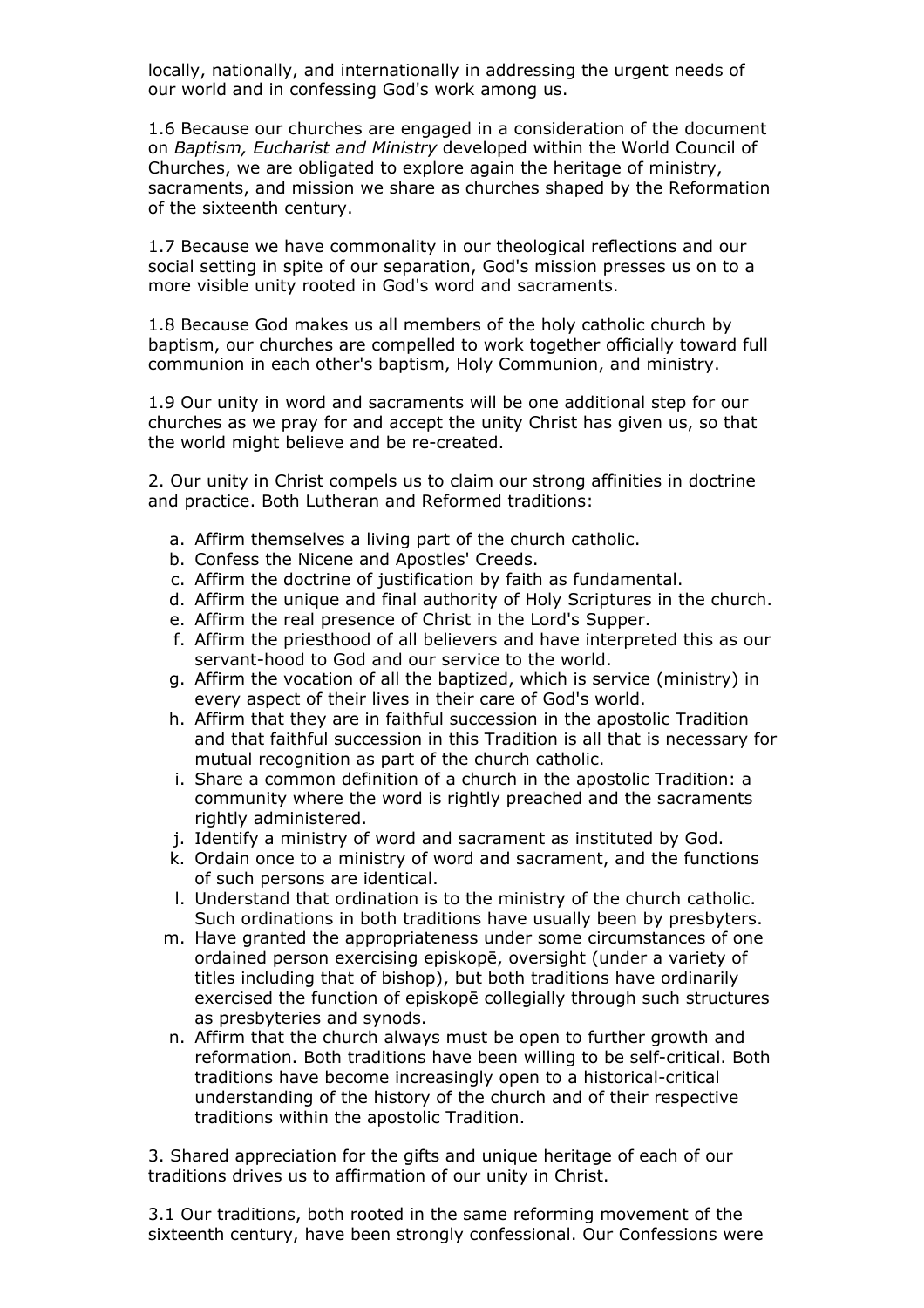often experienced and understood by our fathers and mothers in the faith as life-and-death testimonies on behalf of the gospel.

3.2 In that unique historic setting, such faith testimonies were often expressed in strong polemical language. Such polemic, we have all learned from our bilateral theological conversations among many traditions, often masked and distorted awareness of our common rootedness in the church catholic and its common faith.

3.3 Polemic often leads to caricature and polarization, rarely to careful appreciation of nuances. It is not strange that close cousins within the church catholic have been on occasion the objects of the sharpest polemic and the most unfair caricature. This has often been true for Reformed and Lutheran traditions.

3.4 Yet all of the churches represented in the present dialogue grew out of the same evangelical reform movement of the sixteenth century, and all addressed the same fundamental issues. Our theological reflections often have been expressed in different vocabularies and nuanced somewhat differently from place to place and from time to time in the past four and one-half centuries.

3.5 Our work together in this dialogue persuades us that such a basic consensus now exists among us to justify the conclusion that the condemnations pronounced by the Reformation Confessions are no longer appropriate.

3.6 We affirm that both of our traditions have done their theological reflection from the same foundations and used the same classical vocabulary: Christ alone, faith alone, grace alone, Scripture alone.

3.7 Such affirmation of our unity in Christ is not new among Lutheran and Reformed churches. There have long been examples in America of joint Lutheran-Reformed congregations. We celebrate and call attention to the full fellowship in sacraments and ministries already experienced in Europe for more than ten years under the Leuenberg Agreement.

4. From a common gospel, a common faith, a common theological conviction that Christ intends unity for the church as a faithful reflection of its essential nature, and in obedient response to our Lord's prayer "that they all may be one" (Jn 17.21);

From a common conviction of the urgency of God's mission confronting identical social, political and cultural problems which require the united proclamation, witness, and service of Christians;

We therefore request all the members of the Caribbean and North American Area Council (Canaac) of the World Alliance of Reformed Churches (Warc) and the Lutheran Council in the U.S.A. to receive our report and study it so that there will be the fullest possible use of the document in their own churches. More particularly we call upon the Presbyterian Church (U.S.A.), the Reformed Church in America, the Cumberland Presbyterian Church, the United Church of Christ, the American Lutheran Church, the Association of Evangelical Lutheran Churches, the Lutheran Church in America, and the Lutheran Church-Missouri Synod to take action at their highest levels of authority in order to:

a. Recognize one another as churches in which the gospel is proclaimed and the sacraments administered according to the ordinance of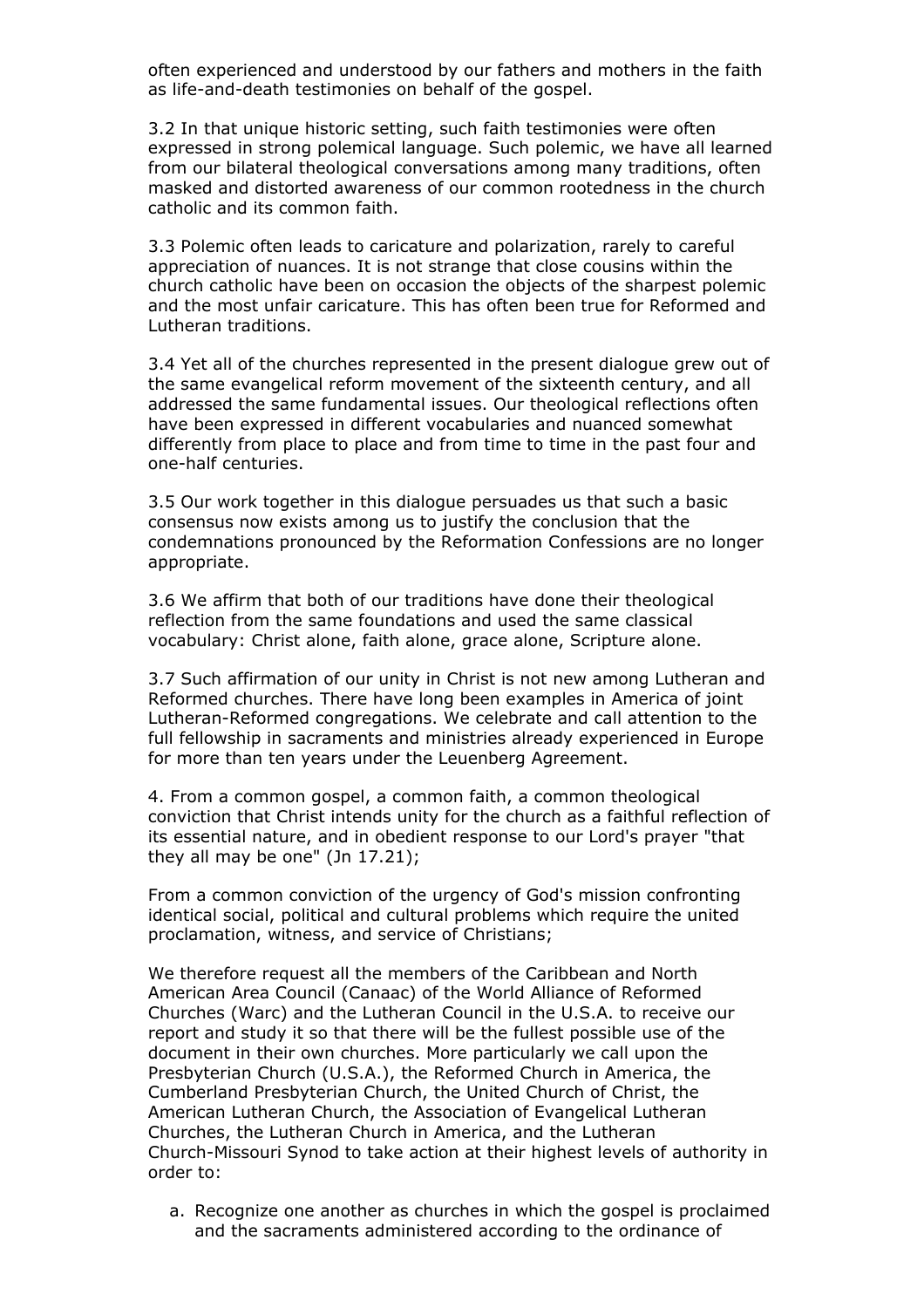Christ.

- b. Recognize as both valid and effective one another's ordained ministries which announce the gospel of Christ and administer the sacraments of faith as their chief responsibility.
- c. Recognize one another's celebrations of the Lord's Supper as a means of grace in which Christ grants communion with himself, assures us of the forgiveness of sins, and pledges life eternal.
- d. Enter into a process of reception of this report so that it may become a part of the faith and life of each church at the deepest level, moving beyond purely administrative and intellectual action by taking such steps as:
	- i. praying with and for one another, supporting one another's ministry, and where appropriate establishing relationships among presbyteries, classes, conferences, synods, and districts;
	- ii. common study at each judicatory level of the Holy Scriptures, the histories and traditions of each church, and current theological and liturgical renewal;
	- iii. joint celebrations of the Lord's Supper among congregations, presbyteries, classes, conferences, districts, and synods;
	- iv. invitations to the ordained pastors of each tradition to preach in the congregations of the other tradition, and, where local conditions make it necessary or possible, to preside at the Holy Communion of the other tradition;
	- v. designation by each church, in cooperation with the others, of two or three geographical areas where Lutheran and Reformed judicatories serving the same territory might develop extended projects of cooperation, meeting together for joint study of common issues, mission planning, and common worship;
	- vi. designation by each regional judicatory of at least one congregation which may be linked in extended projects of cooperation with a congregation of the other tradition, meeting together for joint study of issues, mission planning, and common worship;
	- vii. 1>requesting annual reports of such joint ministry, mission, and worship experiences to the national ecumenical offices of the judicatories;
	- viii. transmitting a copy of this report and its attached papers to all persons participating in the official response by church bodies to the Lima document on *Baptism, Eucharist and Ministry*;
	- ix. requesting appointment of a small planning team representing these several ecumenical offices to assembly and evaluate such reports, to report annually to the several churches, and to have responsibility for recommendation of further action appropriate to facilitate this ongoing process of reception;
	- x. referring any unresolved theological issues, such as the relationship between faith and ethics, and church and world, to a subsequent dialogue in the context of these new relationships;
	- xi. informing the World Alliance of Reformed Churches and the Lutheran World Federation of activity and developments in this process of reception.

# **Minority report from Lutheran church-Missouri synod participants**

# **October 1, 1983**

We, the Lutheran Church-Missouri Synod participants, wish to express our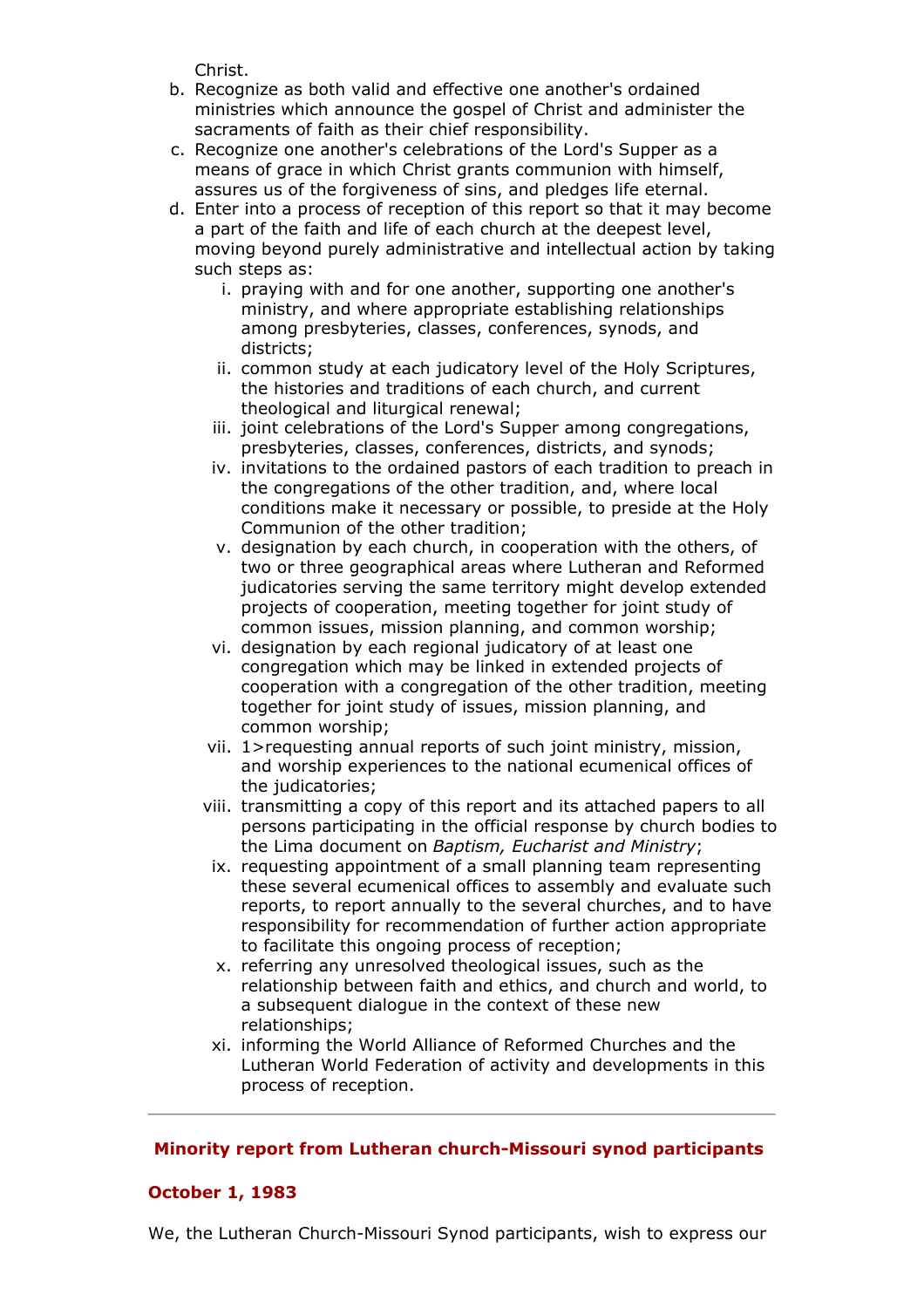gratitude and appreciation for having had the opportunity to participate in the Lutheran-Reformed Dialogue III. We commend the participants for their willingness to discuss some of the basic doctrines of the Holy Scripture for the purpose of reaching a better understanding of the faith professed by fellow Christians in other church bodies-with a view toward recognizing their baptism, Lord's Supper, and ministry. We thank God for the amount of agreement which was discovered on the basis of an exchange of views.

A number of substantial issues, however, remain unresolved. Since The Lutheran Church-Missouri Synod establishes altar and pulpit fellowship with other church bodies only after substantial agreement has been reached in all of the doctrines of Scripture, the LCMS participants cannot at this time concur in the opinion that "... Lutheran churches should, at the earliest appropriate time and at the highest level, officially recognize the eucharists (Lord's Suppers) of those churches which affirm the Reformed Confessions and have them as a living part of their present witness and proclamation."

We do, however, recommend:

1. that the report of Lutheran-Reformed Dialogue III be forwarded to the president of the Lutheran Church-Missouri Synod with the suggestion that it be shared with the Synod for its information, edification, and mutually agreed-upon action;

2. that the Lutheran Church-Missouri Synod continue to participate in discussions of this kind with a view toward reaching a more complete agreement on the important doctrines of the Scripture; and

3. that we continue fervently to ask God for his guidance and blessing upon our efforts and thus hasten the day when believers everywhere will agree on the truth of God's Holy Word and live together in unity and Christian love.

### **Joint statement on justification**

1. Both Lutheran and Reformed churches are evangelical. We are rooted in, live by, proclaim and confess the gospel of the saving act of God in Jesus Christ. We accept the Tradition of the catholic faith as expressed in the Nicene and Apostles' Creeds.

2. This gospel is the good news that for us and for our salvation God's Son became human in Jesus the Christ, was crucified and raised from the dead. By his life, death, and resurrection he took upon himself God's judgement on human sin and proved God's love for sinners, reconciling the entire world to God.

3. For Christ's sake we sinners have been reconciled to God, not because we earned God's acceptance but by an act of God's sheer mercy. The Holy Spirit calls and enables us to repent of our sin and accept God's gracious offer. Those trusting in this gospel, believing in Christ as Saviour and Lord, are justified in God's sight.

4. Both the Lutheran and Reformed traditions confess this gospel in the language of justification by grace through faith alone. This doctrine of justification was the central theological rediscovery of the Reformation; it was proclaimed by Martin Luther and John Calvin and their respective followers.

5. This doctrine of justification continues to be a message of hope and of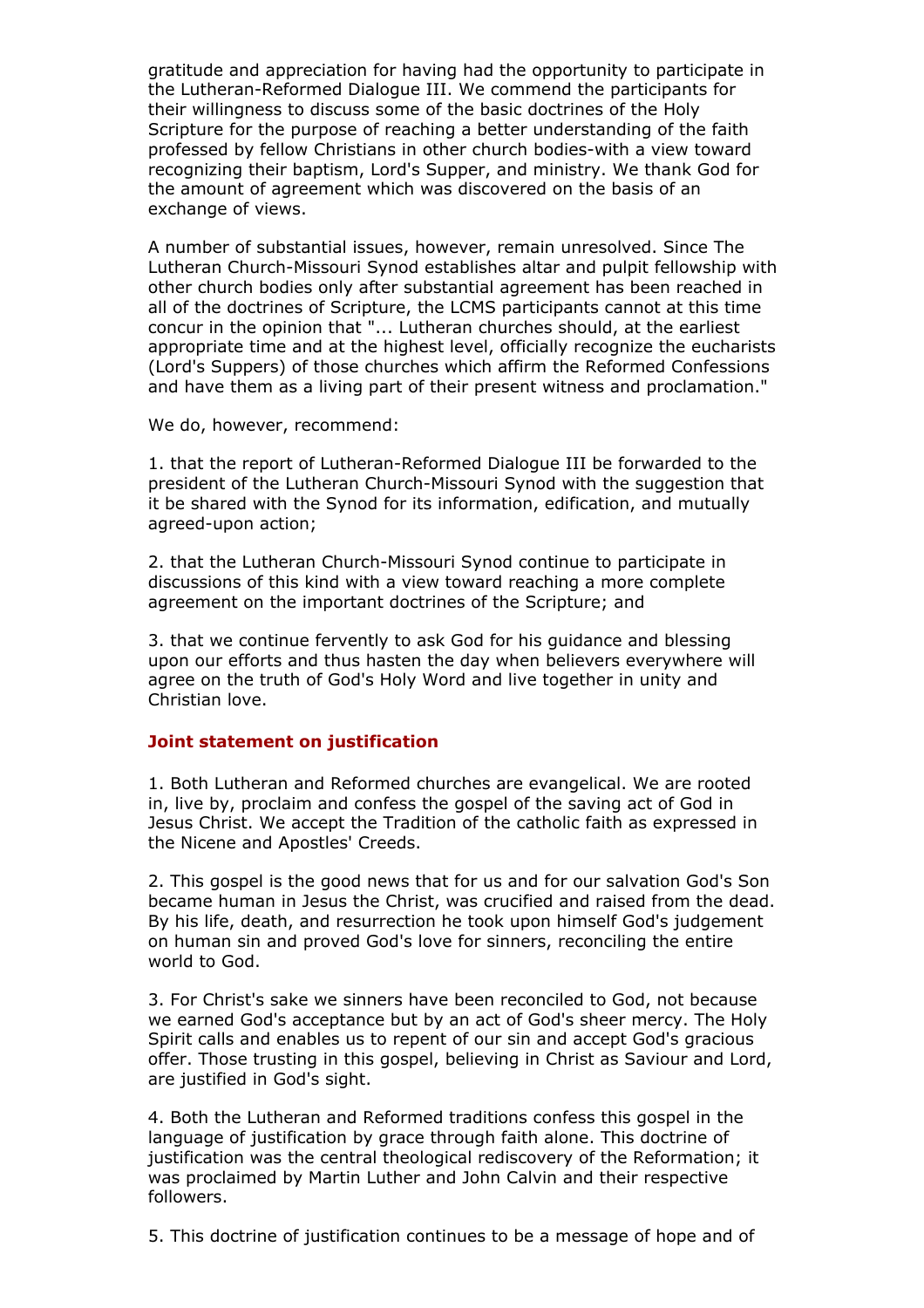new life to persons alienated from our gracious God and from one another. Even though Christians who live by faith continue to sin, still in Christ our bondage to sin and death has been broken. By faith we already begin to participate in Christ's victory over evil, the Holy Spirit actively working to redirect our lives.

6. This gospel sets Christians free for good works and responsible service in the whole world. In daily repentance and renewal we praise God and serve others. As grateful servants of God we are enabled to do all those good works that God commands, yet without placing our trust in them. As a community of servants of God we are called and enabled to do works of mercy and to labour for justice and peace among individuals and nations.

# **Conclusion**

7. We agree that there are no substantive matters concerning justification that divide us. We recommend that Lutheran and Reformed churches which subscribe to the classic Confessions of their traditions should at this time officially recognize and declare one another as churches in which the gospel is preached and taught.

### **Joint statement on the sacrament of the Lord's Supper**

# **Gospel**

1. We are Christians because of the presence of Jesus Christ in our lives. This good news of Jesus Christ is the gospel. It is from the gospel that we understand the Lord's Supper. The Supper is a unique way in which Christ shares himself with us and in which we share in Christ with one another. Thus the Supper is itself a particular form of the gospel. The same gift is offered in the preached word and in the administered sacrament.

1.1 The gospel is the good news of Jesus Christ, God's Son, who has been given to us because God loves the world and acts to reconcile the world to himself.

1.2 In Christ we are called, corporately and individually, to manifest the presence of our Lord Jesus Christ in our lives, witness, and service. It is this gospel which compels us to engage in God's mission in the world.

1.3 As churches we must see to it that the gospel we proclaim in word and action is indeed the true gospel of the Holy Scriptures and not a distortion or a substitute. This is why both of our communions regard fidelity to the gospel as the fundamental norm for church fellowship.

### **Greatness of the Supper**

2. Appreciating what we Reformed and Lutheran Christians already hold in common concerning the Lord's Supper, we nevertheless affirm that both of our communions need to keep on growing into an ever-deeper realization of the fullness and richness of the eucharistic mystery.

2.1 Both Lutheran and Reformed churches affirm that Christ himself is the host at his table. Both churches affirm that Christ himself is truly present and received in the Supper. Neither communion professes to explain how this is so.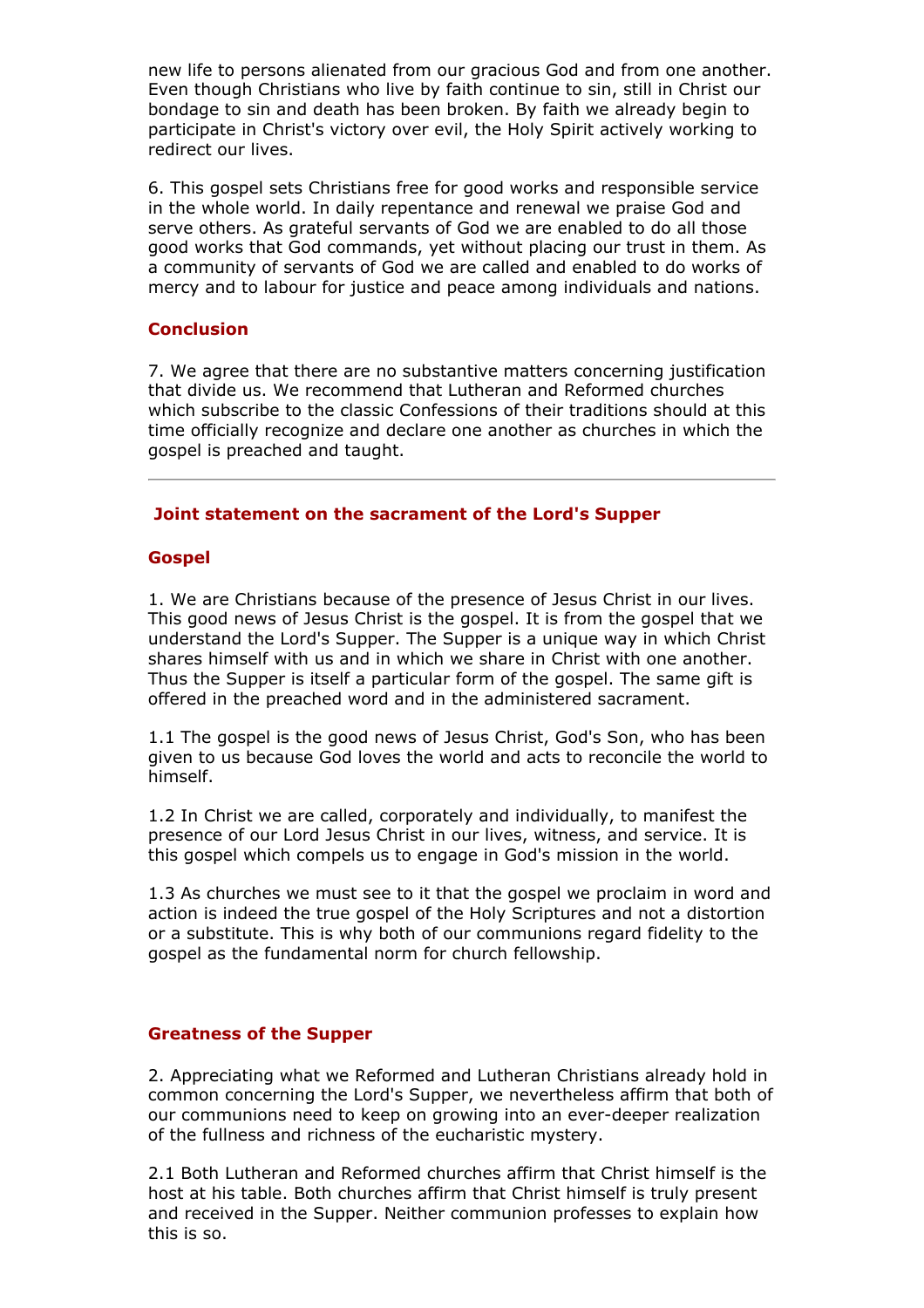2.2 The Lord's Supper is inexhaustibly profound and awesome. We concur with the 1982 Lima Faith and Order statement *Baptism, Eucharist and Ministry*, which reminds all Christians that five features belong to the fullness of the Lord's Supper: The Eucharist is (1) thanksgiving to the Father; (2) *anamnesis* or memorial of Christ; (3) invocation of the Spirit; (4) communion of the faithful; and (5) meal of the kingdom.

2.3 While none of these features is alien to either of our traditions, both Reformed and Lutheran Christians need continually to grow in our understanding and experience of this joyful communion with Christ and with one another.

#### **The new community**

3. By his real presence among us in word and sacrament and by the work of his Holy Spirit, Christ creates and nurtures a new community of faith, his holy church. Holy Communion richly nourishes us in our devotion to a life of faithful discipleship and calls us to grow in our understanding of what God intends the entire human family to become. Fed at Christ's table, we are drawn to care for one another in the fellowship of believers. Fed at Christ's table, we are called to become more sensitive to the needs of our sisters and brothers in the entire human family.

3.1 As we participate in Holy Communion we receive the benefit of forgiveness of sins, life, and salvation through our trust in God's faithfulness.

3.2 As we participate in Holy Communion with our Lord we experience our oneness in Christ. We become more sensitive to the sufferings of our brothers and sisters in Christ, and we are moved to minister to one another as Christ did.

3.3 As we participate in Holy communion God commissions us to minister to the entire human family as Christ did. Christ summons us to share our bounty with all those whose physical and spiritual lives are burdened by poverty. He calls us to "... struggle with the oppressed towards that freedom and dignity promised with the coming of the Kingdom" (*BEM*, Ministry, 1.4). He challenges us to commit ourselves to the cause of justice and peace for all people.

3.4 As we participate in Holy Communion we are committed afresh to the ecumenical task, the effort to realize Christ's will that all his followers may be one, gathered around one table.

### **Doctrine**

4. We affirm that the Lutheran and Reformed families of churches have a fundamental consensus in the gospel and the sacraments, which not only allows but also demands common participation in the Lord's Supper.

4.1 In the past Christians of the Reformed and Lutheran traditions have been deeply divided by controversy over the understanding of the Lord's Supper although both have strongly affirmed the real presence of Christ in the Sacrament. Today we cherish a high regard for our ancestors in the faith who stalwartly proclaimed the gospel according to their respective convictions. At the same time, through long and careful discussion, responsible commissions of Lutheran and Reformed representatives have concluded that our two communions do fundamentally agree on the gospel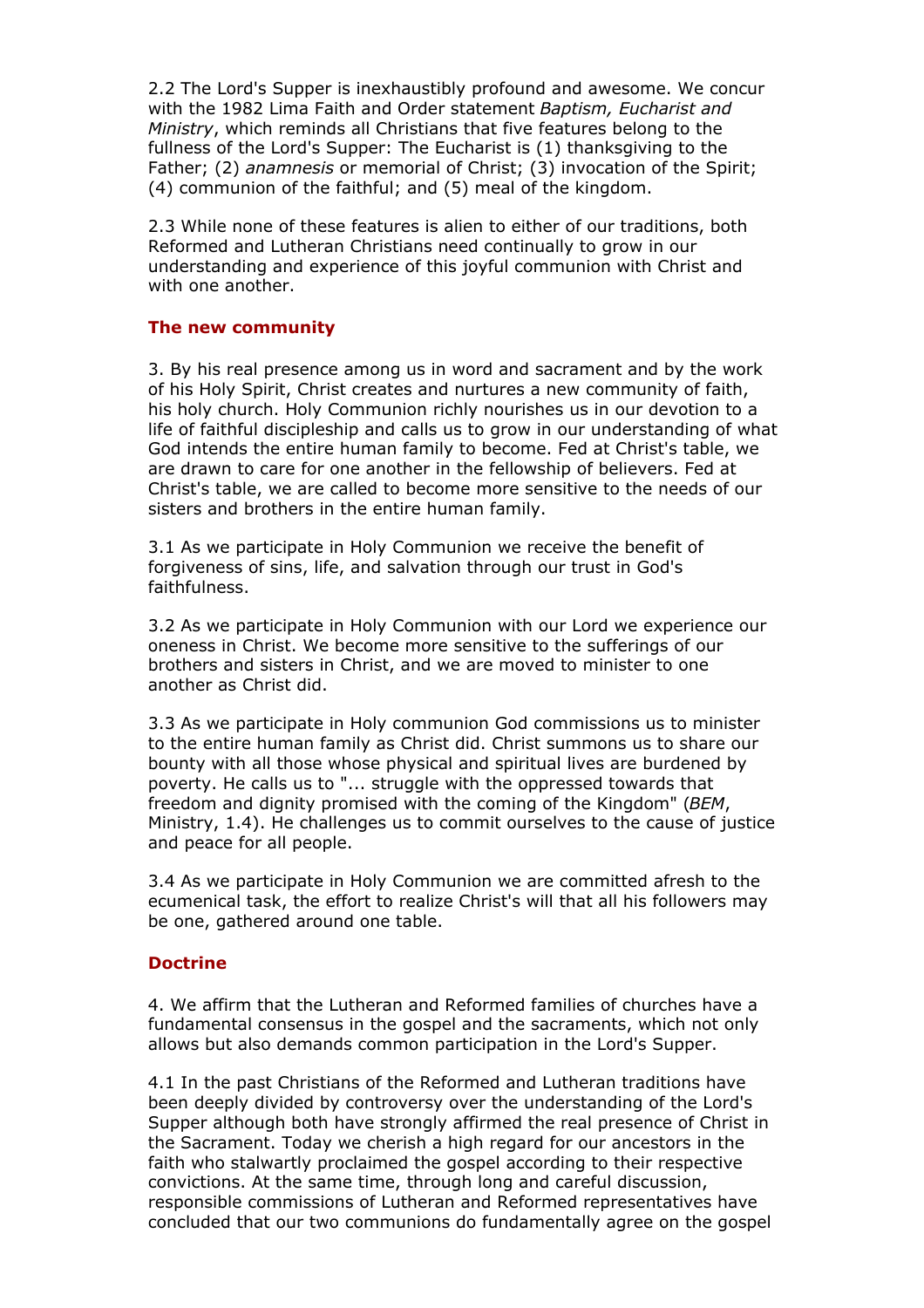and on the sacraments of baptism and the Lord's Supper. We reaffirm these agreements, in particular the conclusions reached in *Marburg Revisited* in America (1966) and the Leuenberg Agreement in Europe (1973). We do not imagine that all differences in eucharistic doctrine between (and within) our two communions have thereby disappeared or become negligible, but we maintain that the remaining differences should be recognized as acceptable diversities within one Christian faith.

4.2 The Christian doctrine of the Lord's Supper needs to present the clearest and fullest possible witness to the profound meaning of the Supper. We maintain that traditional Lutheran and Reformed doctrinal concerns are still valuable to help the wider Christian community appreciate the full significance of our Lord's supper. We acknowledge meanwhile that our doctrinal formulations themselves cannot altogether grasp the fullness either of the mystery of Christ's gift of himself in the Supper or of our experience of communion with him.

# **Practice**

5. Mutual recognition of the Lord's Supper by our two communions also involves reconciliation in regard to our appreciation of each other's eucharistic practice.

5.1 As churches of the Reformation we share many important features in our respective practices of Holy Communion. Over the centuries of our separation, however, there have developed characteristic differences in practice, and these still tend to make us uncomfortable at each other's celebration of the Supper. These differences can be discerned in several areas, for example, in liturgical style and liturgical details, in our verbal interpretations of our practices, in the emotional patterns involved in our experience of the Lord's Supper, and in the implications we find in the Supper for the life and mission of the church and of its individual members.

5.2 We affirm our conviction, however, that these differences should be recognized as acceptable diversities within one Christian faith. Both of our communions, we maintain, need to grow in appreciation of our diverse eucharistic traditions, finding mutual enrichment in them. At the same time both need to grow toward a further deepening of our common experience and expression of the mystery of our Lord's Supper.

# **Ministry**

6. Reconciliation at the Lord's Table also involved mutual recognition of our public ministries, since each church is responsible for authorizing and public regulating the celebration of the Lord's Supper.

### **Conclusion**

7. We agree that there are no substantive matters concerning the Lord's Supper which should divide us. We urge Lutheran and Reformed churches to affirm and encourage the practice of eucharistic fellowship with one another.

# **Joint statement on ministry and our common heritage**

1. The traditions we represent are *rooted in a common understanding* of the gospel which developed at the time of the Reformation.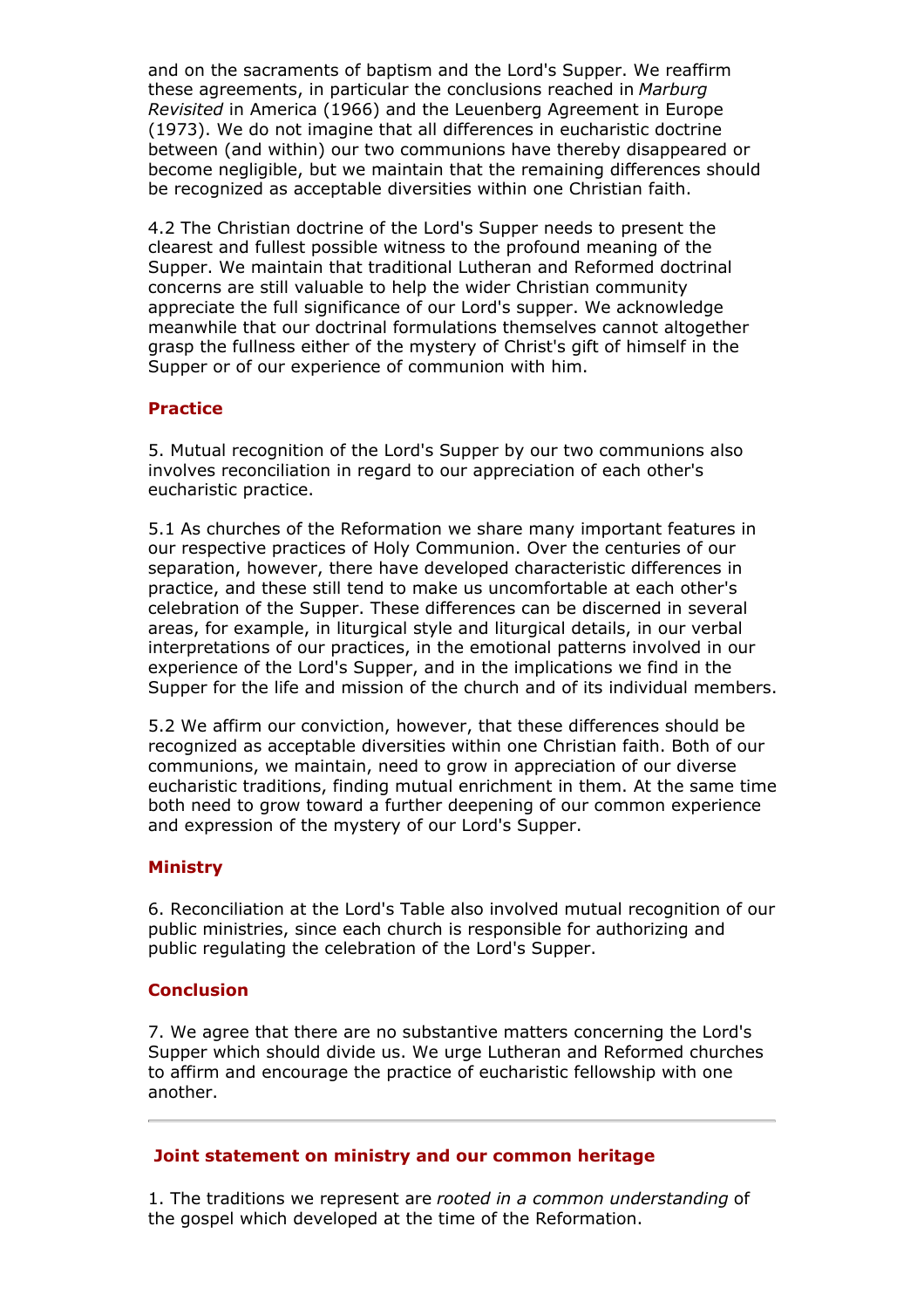1.1 What we hold in common is fundamental to both Reformation traditions. For both Lutheran and Reformed believers the cornerstone of faith is expressed in the Reformation's Confession of *salvation through Christ alone*. Standing alongside of it are those other great affirmations of the sixteenth century, namely, faith alone (*sola fide*), grace alone (*sola gratia*), and Scripture alone (*sola scriptura*). That which is the ground for salvation is also the foundation for ministry. Ministry in our heritage derives from and points to the Christ who alone is sufficient to save. Centred in the proclamation of the word and administration of the sacraments, it is built on the affirmation that the benefits of Christ are known only through faith, grace, and Scripture. Ministry in the Reformation perspective always draws attention away from itself to the Lord it serves and at the same time to those the Lord loves and seeks to redeem.

# **The servant ministry of Jesus and our ministry**

2. There is but *one ministry, that of Jesus Christ*. In all its aspects this was a *servant* ministry. All ministry in the church derives from the ministry of its Lord and is also characterized by service.

2.1 The relationship of the ministry of Jesus to ours has been well expressed by the dictum that speaks of the ministry of the church participating in the great ministry of its Lord. As he is the truth which frees men and women, so the church through its ministry by the power of the Holy Spirit proclaims this liberating truth in word and deed. As he is the sacrificial lamb offered for forgiveness and reconciliation, so the church announces this free gift of love and acts as an agent of healing and reconciliation. As he is the hidden ruler of the world, the church reveals to humankind its true Lord, calls all people to a life of worship, and participates in the divine acts of justice and mercy which witness to God's sovereign power and majesty.

2.2 The biblical term "servant" best captures the understanding of ministry we hold in common. To speak of a servant ministry is redundant, for the word "ministry" *means* service in its own right. At the same time, it is necessary to tolerate this redundancy and join the words, for the unhappy truth is that today the word "ministry" does not always connote service.

2.3 This is unfortunate, for the only way to participate in the ministry of the one who came not to be served but to serve is through engaging in a servant ministry. The writers of the New Testament saw Jesus as the servant par excellence. His life is presented as one of perfect obedience to God and consequently one of humble service to humanity. The Lord taught his disciples that greatness in his kingdom means becoming a servant of all (Mk 10.44). "Jesus made his own the nature, condition and cause of the whole human race, giving himself as a sacrifice for all. Jesus' life of service, his death and resurrection, are the foundation of a new community which is built up continually by the good news of theGospel and the gifts of the sacraments"(*BEM*, Ministry I.1).

### **Ministry and the kingdom of God**

3. Christian ministry is oriented to the kingdom of God. In the power of the Spirit it serves Christ both in the church and the world by seeking to manifest signs of the salvation to come.

3.1 The Holy Spirit calls, gathers, enlightens, and sanctifies a people to serve the lordship of Christ (the *regnum Christi)* , which will come in its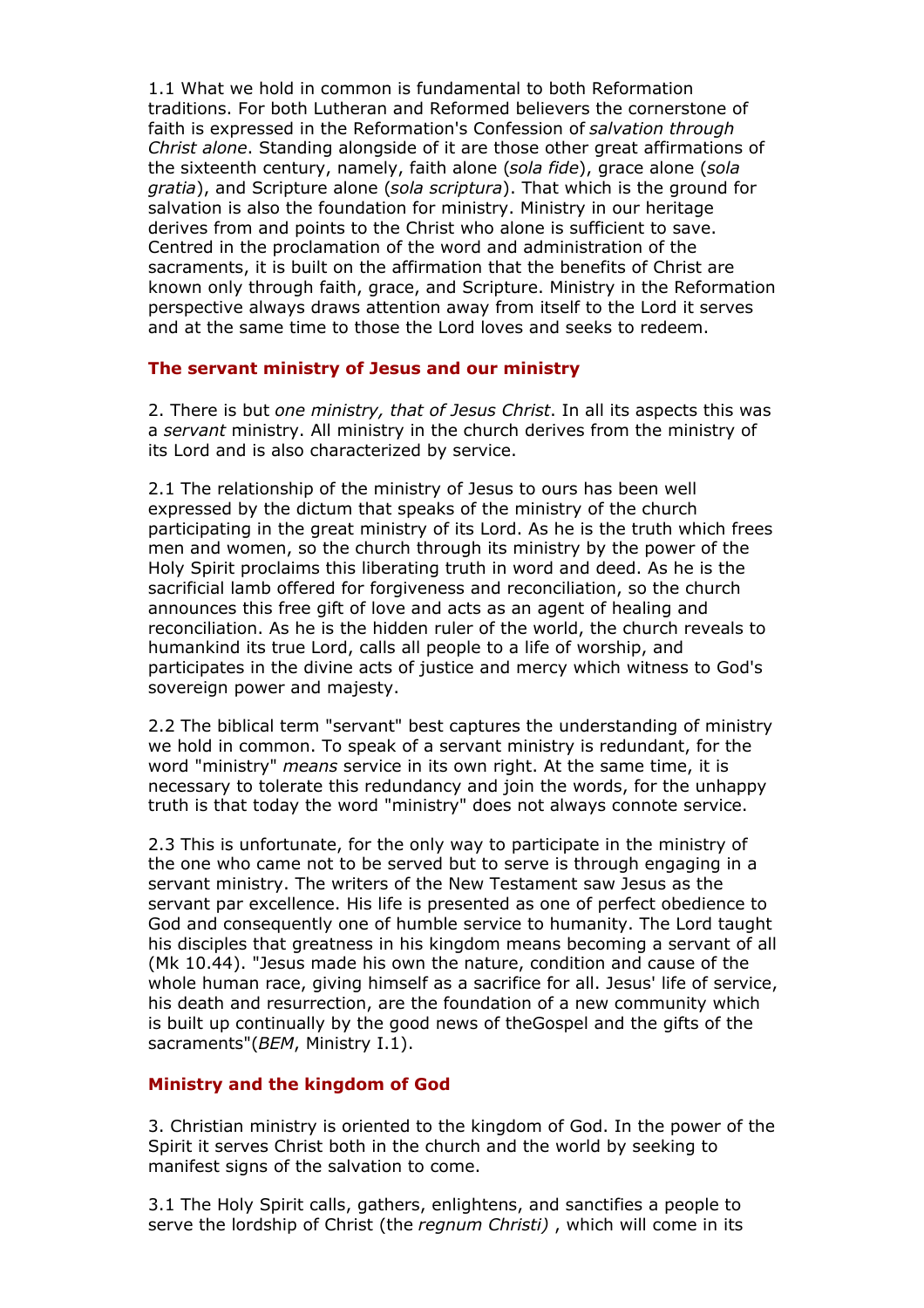fullness only when Christ returns at the end of history. The kingdom of God is truly present here and now through signs created when the Spirit of Christ engages the people of God in the servant tasks of the Lord. By these signs the world is given testimony of the church's belief in the triumph of God's love and witness to its faith in the advent of a new age when all things shall be made new. These signs are established when the church, in obedience to its Lord and in the power of the Spirit, becomes an agent of justice, mercy, peace, healing, and reconciliation in this world. But the signs of the new age are also present when within the church lives are reborn, healed, reconciled, and sanctified; when in Christian community persons are knit in love, united in service, and joined in proclaiming the gospel; when God's people gather to acknowledge their dependence on grace, openly confess Christ, ands publicly glorify the triune God.

### **The ministry of the entire people of God**

4. The entire baptized people of God, the body of Christ, is called to participate in Christ's servant ministry. The foundation for this vision of ministry is to be found in the Reformation doctrines of the universal priesthood of all believers and Christian vocation.

4.1 The servant ministry is the people of God engaged in God's mission (the *missio Dei*), the service of the kingdom. The call to this service is not limited to those who hold office in the church but is extended to all who are baptized. As stated above, the cornerstone for the Reformation doctrine of ministry is salvation through Christ alone. Union with Christ in baptism carries with it the call, power, authority and promise of gifts requisite for the participation in his servant ministry. For example, immediately following the imposition of water, according to the baptismal liturgy of the Reformed Church in America, the officiant declares: "In the name of the Lord Jesus Christ, the only King and Head of his Church, I declare that this child is now received into the visible membership of the Holy Catholic Church, and is engaged to confess the faith of Christ crucified, and to be his faithful servant unto his/her life's end." Here all distinctions are rejected. Male and female, young and old, impaired and unimpaired, educated and uneducated, rich and poor, people of every colour, nation, and tongue-all who are baptized and confess Christ are also called to be part of the servant ministry. This ministry is the ministry of the entire people of God.

4.2 The Reformation spoke of this doctrine as the universal priesthood of all believers. Formulated by Martin Luther, the notion of the universal priesthood was recognized as profoundly biblical by Reformation theologians, and it consequently became critical for the development of ministry in both traditions. All Christians are called and empowered by the Holy Spirit to be priests to their neighbours. This means that worship, intercession, service, and witness are not reserved for the clergy but are the responsibility of all believers. The pastoral office is instituted to strengthen and support the community of believers.

4-3 The scope of the servant ministry of the entire people of God becomes apparent, however, only when the Reformation doctrine of vocation is also taken into consideration. Both the Lutheran and Reformed theologians of the Reformation rejected the medieval distinction between higher and lower occupations. God calls men and women to employment not only in the church but in the secular world as well. Any task that contributes to the preservation of the created order, the well-being of humankind, and the administration of justice is pleasing to God. Christians are called to engage their vocations honestly, justly, and as a service to God and neighbour.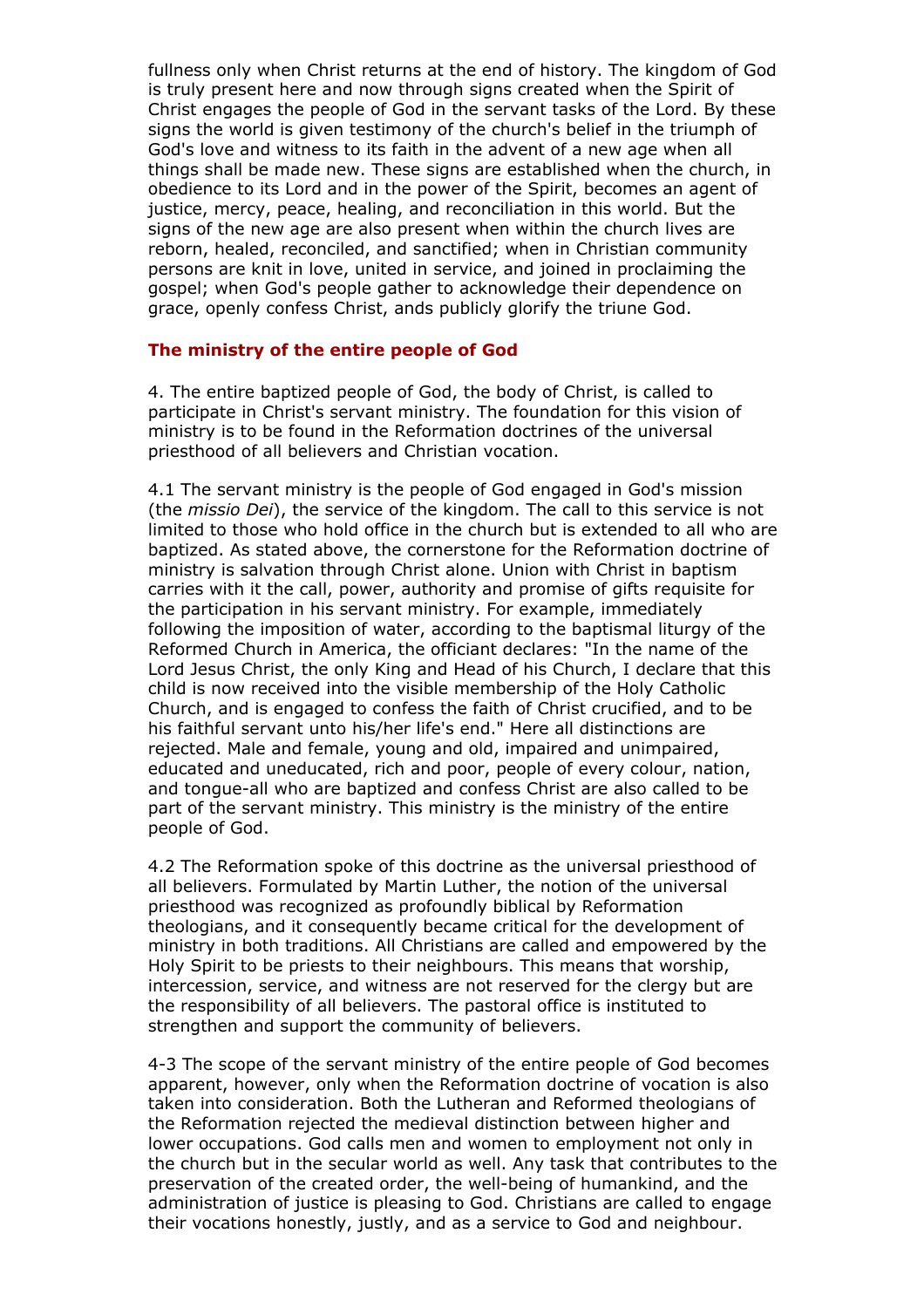Then even the most humble and mundane tasks are rightly viewed as service to God.

4.4 The implications for the mission of God of these two Reformation doctrines are far-reaching. The ministry of every baptized Christian is exercised through vocation in both church and world. Since the lordship of Christ is the priestly rule of the one who offers himself as the sacrificial lamb, the universal priesthood represents the self-offering of the people of God in the service of the kingdom. The Spirit bestows diverse gifts on God's people not only to build up the church but also to establish signs of the kingdom in the world. The church aids in the identification and development of these gifts both to strengthen the bond of love within its own fellowship and its witness in word and deed in the world. The church also learns from those who work in the secular order about pressing human needs and strategies to address them. Persons at work in the world are equipped by the church for their vocation in the larger society, but they in turn help to shape the church's understandings of its mission.

# **The pastoral office**

5. In the context of the ministry of the whole people of God, the pastoral office is accorded special servant responsibility.

5.1 To affirm the servant ministry of the entire people of God and the Reformation doctrines of the universal priesthood and Christian vocation does not mean that all are called to the same places and tasks in the church. Lutheran and Reformed Christians alike can agree with the Lima document, *Baptism, Eucharist and Ministry*, when it states: "In order to fulfil its mission, the Church needs persons who are publicly and continually responsible for pointing to its fundamental dependence on Jesus Christ, and thereby provide, within a multiplicity of gifts, a focus of its unity" (*Ministry*, IIA. 8). For both the Lutheran and Reformed traditions the ordained office of pastor has borne much of the responsibility for this task.

5.2 To set the pastoral office (minister of the word) in the context of the servant ministry of the baptized people of God does not deny its special character. Our Confessions speak of this as a divinely appointed office. While we do not contend that one particular form of this office has divine sanction to the exclusion of others, we do hold the office itself to be an expression of the will of God for the church. Indeed, the Reformation understanding of word and sacraments as means of grace is very closely tied to the Lutheran and Reformed doctrines of the pastoral office. God deigns to use ordained ministers as instruments to mediate grace through the preaching of the word and the administration of sacraments.

### **The servant ministry of the pastoral office**

6. The pastoral office is exalted by the service that characterizes it; in its every aspect this office is expressive of the servant ministry.

6.1 The pastoral ministry has been termed a high calling, and rightly so, but only because it serves a Lord exalted through humiliation and raised gloriously from the shame and ignominy of crucifixion. The paradoxical character of Jesus' ministry shapes the pastoral office. Its power is manifested not in strength but weakness; its authority does not reside in itself but is derived from its Lord. In a world that extols autonomy, the pastoral ministry is openly dependent; in an age that insists on pursuing its self-centred interests, this office finds its meaning in serving others. The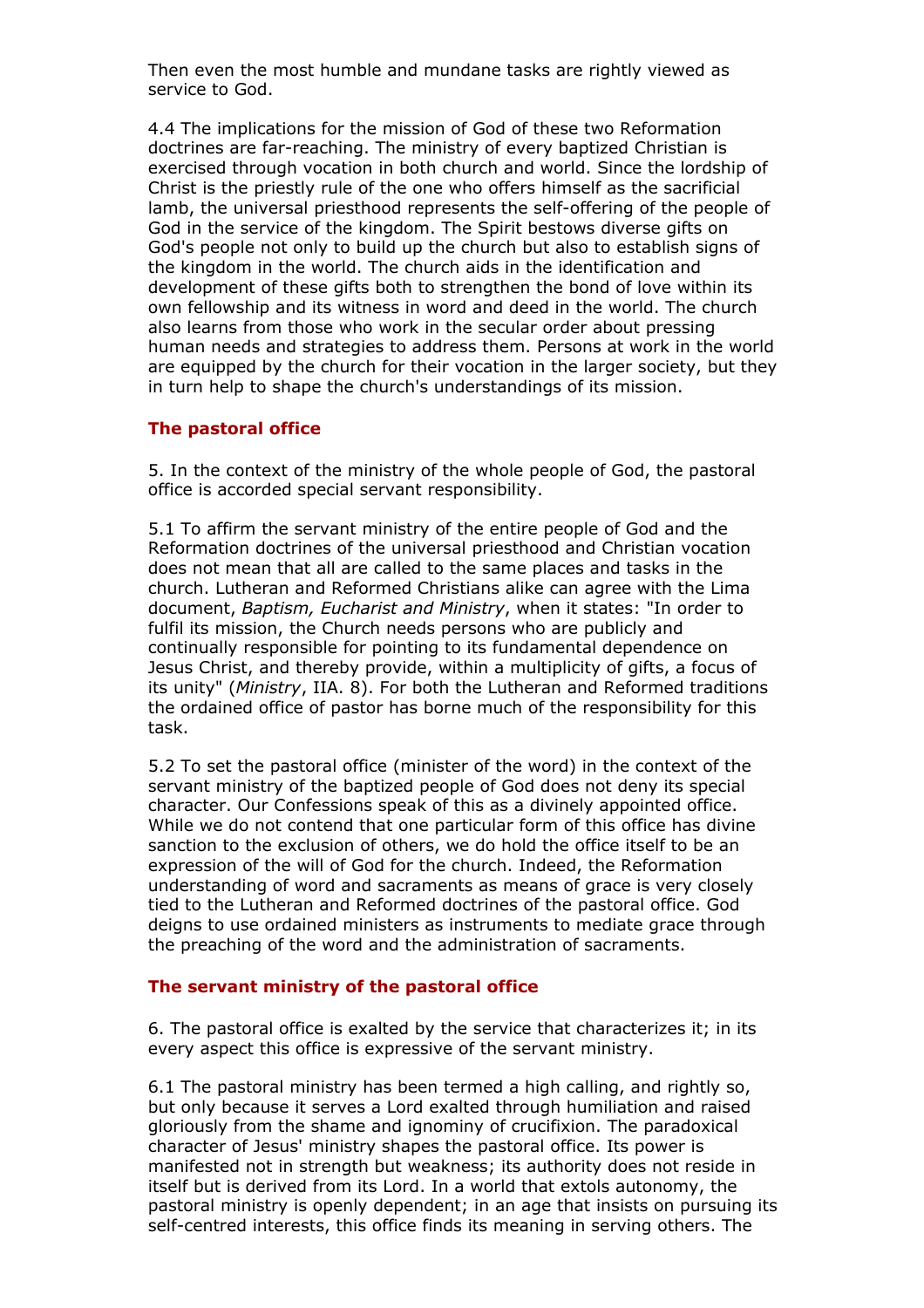exalted lowliness of the pastoral ministry is not only its glory but its freedom as well. Luther's dictum that the truly free person is one in servitude to Christ has special meaning in this connection.

6.2 As effected in the universal priesthood, every aspect of the pastoral office should be marked by its participation in the servant ministry of Christ. Standing under the authority of the word, this ministry is exercised in concern with the congregation in witness to the world. The shape of the pastoral office as our churches have experienced it since the Reformation has many commonalities. The styles of exercise of pastoral ministry have always been adapted to changing historical and cultural circumstances. This process of adaptation of style and form will continue though the fundamental purpose remains. The pastoral office with special responsibility for upbuilding the congregation is a servant ministry enabling the baptized to become a servant community in the world. Pastors use their gifts and training to assist all the members of the community to grow in faith, to minister to one another in love, to discern their special gifts, and to develop their knowledge and skills for ministry. In this way the community can become one prepared to serve the world. But it is also for the sake of the world, so that the people of God may truly serve the Lord who claims sovereignty over all of creation, working for the transformation of the whole created order according to the will of God.

### **Mission and order**

7. Structure serves the mission of the church.

7.1 One of the points at which the Lutheran and Reformed traditions have differed is church order. We are convinced that these differences are not church-dividing. Within each tradition, moreover, there is considerable diversity in order. Both our traditions have insisted that church order is not an end in itself and that no one order is biblically mandated to the exclusion of all others. Were one to speak of a biblical imperative on this matter, then it would be that structure must serve the mission of the church.

### **Ministry and ordinations**

8. Lutheran and Reformed Christians are in basic agreement concerning the nature and function of the ordained pastoral office. Churches of the Reformed tradition have also ordained elders and deacons.

8.1 The ordering of the serving community can be discussed under two headings: ordination and oversight. In regard to ordination to the pastoral office there are broad areas of agreement uniting Lutheran and Reformed Christians. Both traditions assert that men and women alike are eligible for this office but also must be called, examined for fitness, educated theologically, and approved by the appropriate judicatory. Both understand ordination to be the induction to an office in the church which carries with it certain necessary functions. For both Lutherans and Reformed ordination requires prayer and the laying on of hands and is viewed as a rite by which the candidate enters an office in the church universal. Re-ordination is rare in both traditions. The authority of the office is the word of God, and this is also its content. Both traditions have insisted that this apostolic office, which finds its centre in the preaching of the word and the administration of the sacraments, be anchored in the Confessions and creeds of the church.

8.2 At the same time the Reformed tradition has set the pastoral office in a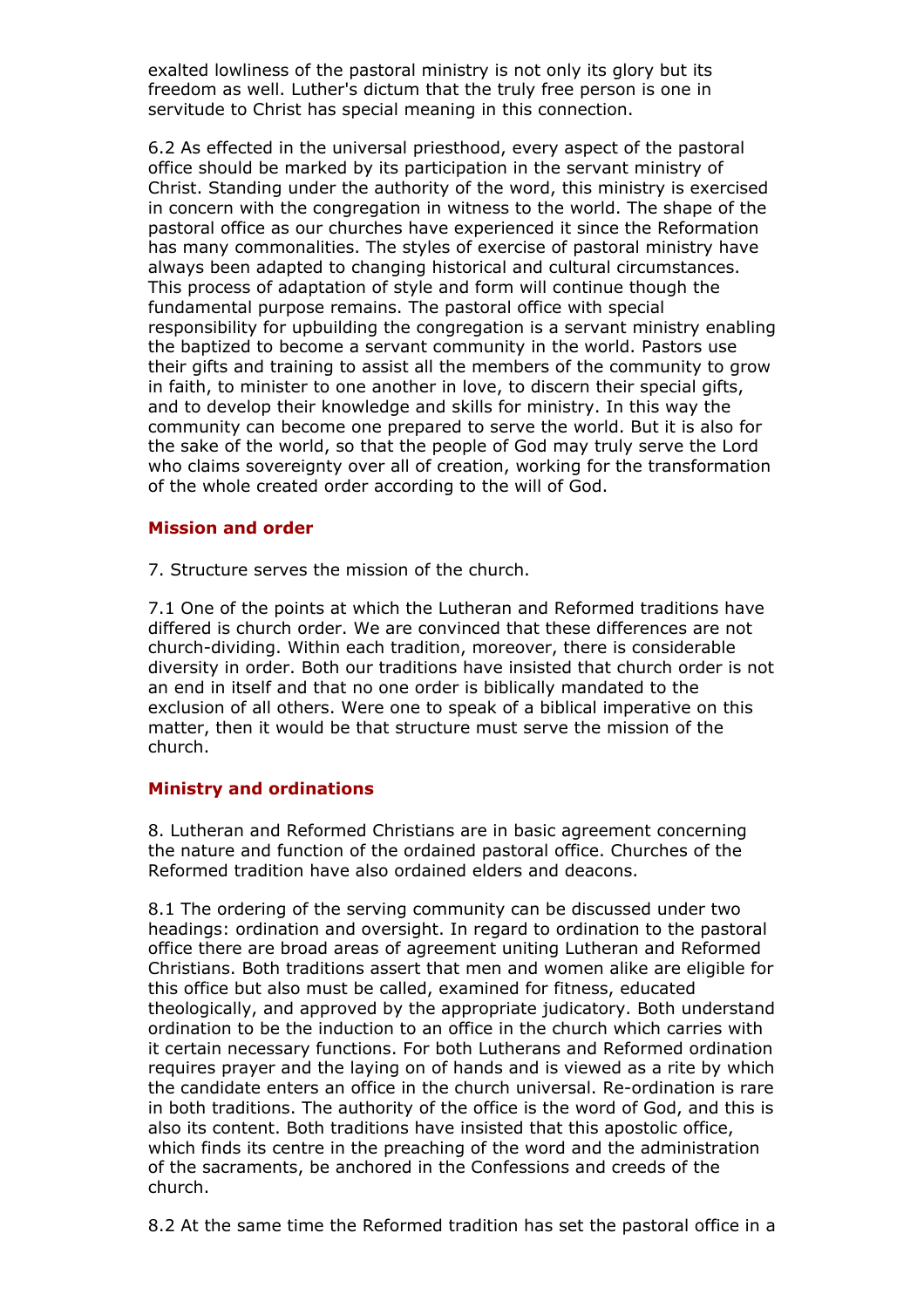broader ministerium which includes ordained elders who share the government and oversight of the church and ordained deacons who are given responsibility for ministries of compassion and justice directed to those in need both in the church and in the world. While the Lutheran tradition has restricted ordination to the ministry of the word and sacraments, it commissions or sets apart lay persons for particular ministries of leadership and governance in the church and compassion and justice in both church and world.

### **Ministry and oversight**

9. Both the Lutheran and Reformed traditions agree that oversight is necessary for the well-being of the church and the prosperity of its ministry.

9.1 Our two traditions also agree in the understanding that appropriate structures are requisite for proper oversight to be given to the church of Jesus Christ. The nomenclature, organization, and mode of operation may differ, but the objective of strengthening the church and giving guidance to its servant ministry is identical.

9.2 Both the Lutheran and Reformed traditions have believed it important for congregations to be related to one another. Structures have been developed in both traditions by which this has been accomplished and the oversight of congregations corporately exercised. In neither case is governance limited to pastors. In the Reformed tradition elders share with ministers the task of exercising oversight; in the Lutheran tradition lay leaders elected by the congregations share with those holding the pastoral office the responsibility of overseeing congregations on the synodical or district levels.

9.3 The title "bishop" is rarely used in Reformed churches to refer to one who exercises oversight, while it has become common in the Lutheran tradition. It should be noted that Lutheran polity, like Reformed, is constitutional, establishing procedures for electing and removing bishops, defining their responsibilities and authority, and expressing the manner in which those holding this office shall be held accountable. All the functions of the Lutheran bishop in North American are carried out in relationship to a synod, district, or church body.

Reformed Christians have on occasion spoken of their presbyteries (or associations or classes) as corporate bishops. Presbyteries or classes, comprised of ministers of the word and elders who share equally in the work, exercise oversight over a limited number of congregations clustered in a specified region. This oversight includes the supervising and ordaining of candidates for ministry, approving the call of a congregation to a minister, examining its provisions to see that the pastor is properly cared for, determining that a congregation is being properly served by its pastor, disciplining ministers, and granting the right of a congregation to acquire and dispose of property.

The bishop, together with the synod or district in the Lutheran tradition and the presbytery in the Reformed, bears responsibility for the general well-being of the congregations to which he or she gives oversight and assures that the activities of the churches are undertaken in an orderly fashion.

9.4 Both our ecclesial families claim to stand in the historical and apostolic tradition by which the good news of the gospel is given witness generation